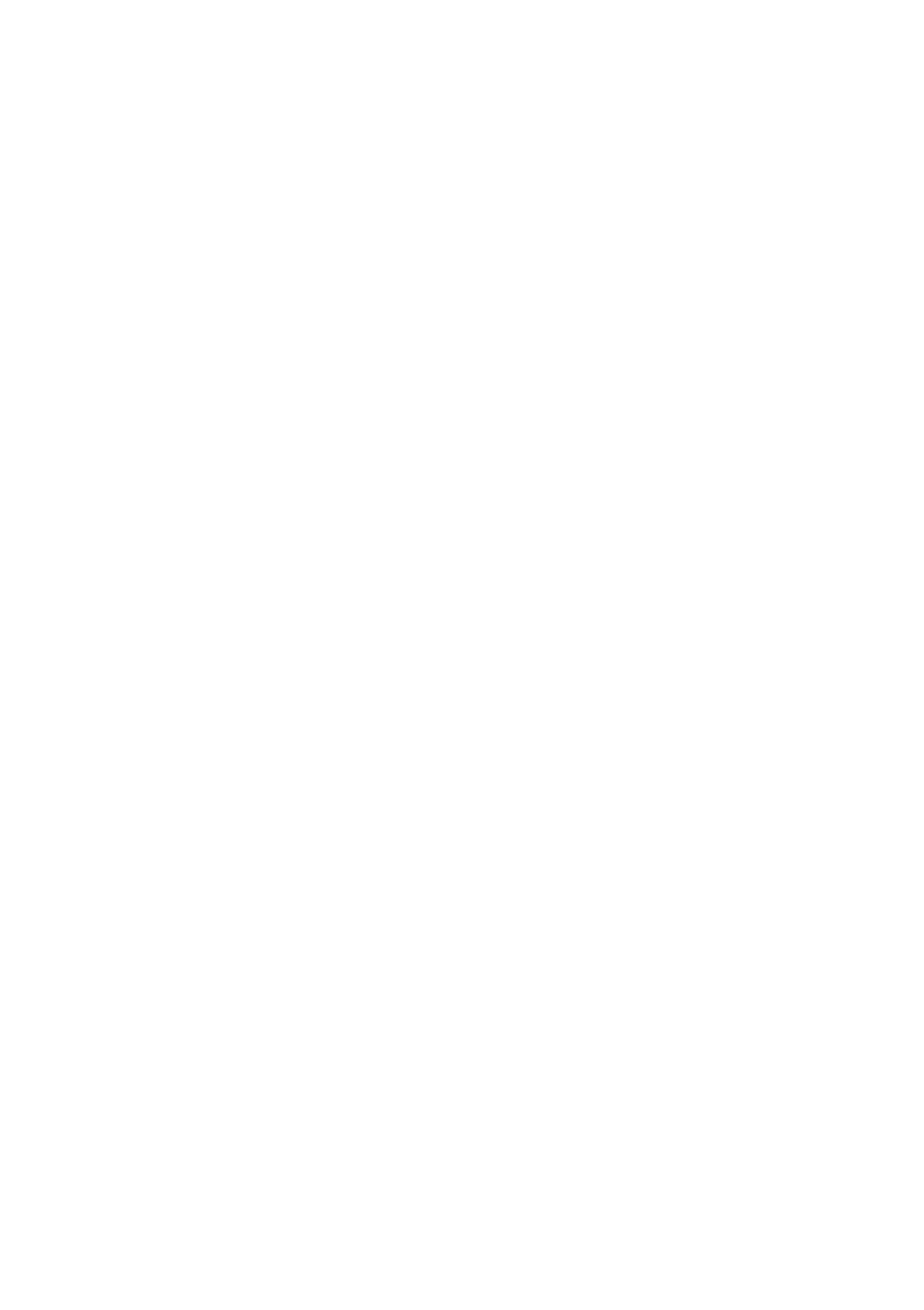

# **THE GENDER EQUALITY TOOLKIT**

**By**

# **GENDER EQUALITY PROJECT SWGS & UNIFOG MAKERERE UNIVERSITY**

**MARCH 2019**





# **Gender Equality Toolkit.**

*April 2019*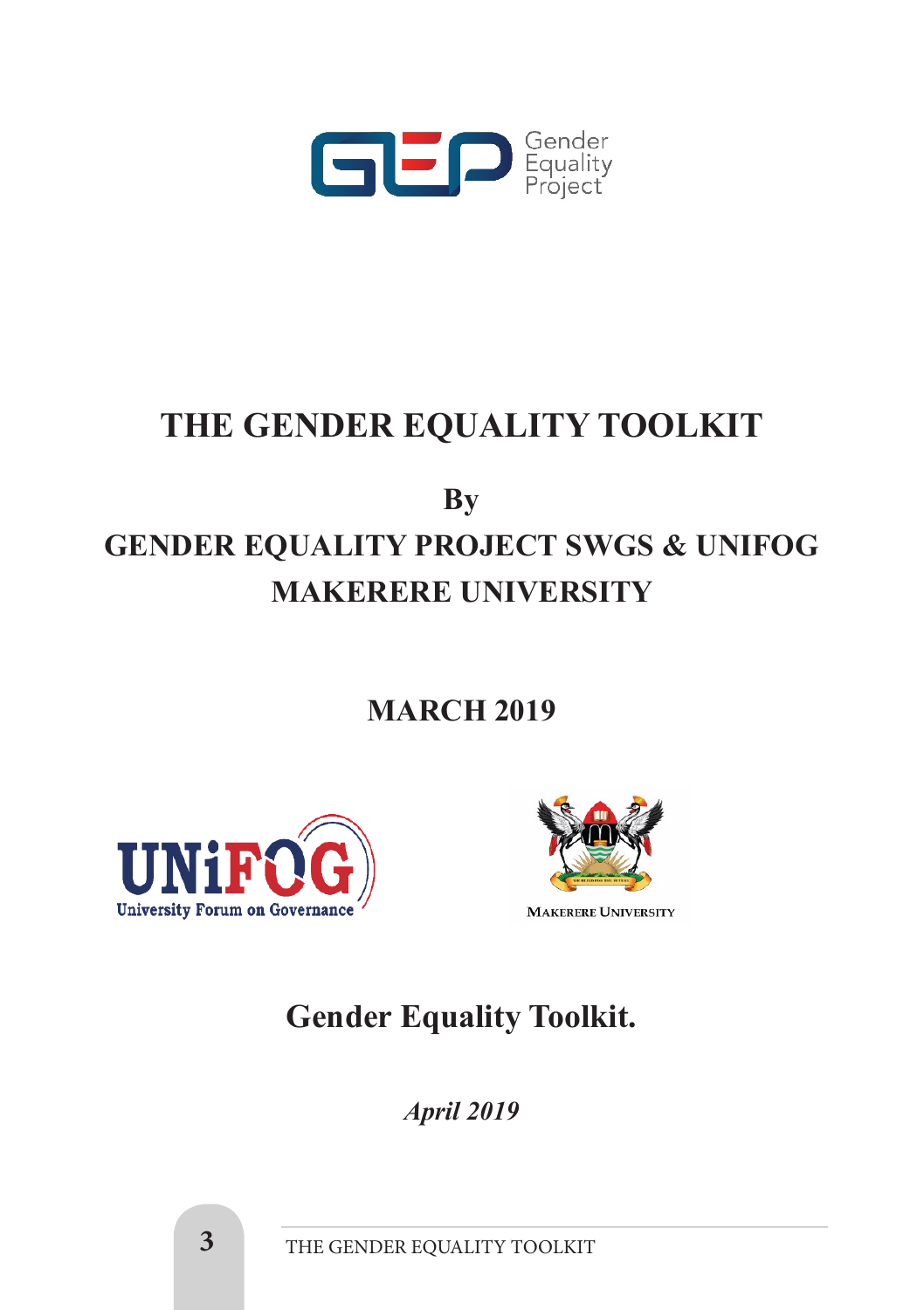Published by School of Women and Gender Studies in partnership with University Forum on Governance under the Gender Equality Project.

Supported by the **Democratic Governance Facility** 

**Author: Dr. Sarah Ssali** Principal Investigator: **Assoc. Prof. Sarah N. Ssali** Project Director: **Bruce B. Kabaasa** Technical Advisor: **Yusuf Kiranda**

**4** THE GENDER EQUALITY TOOLKIT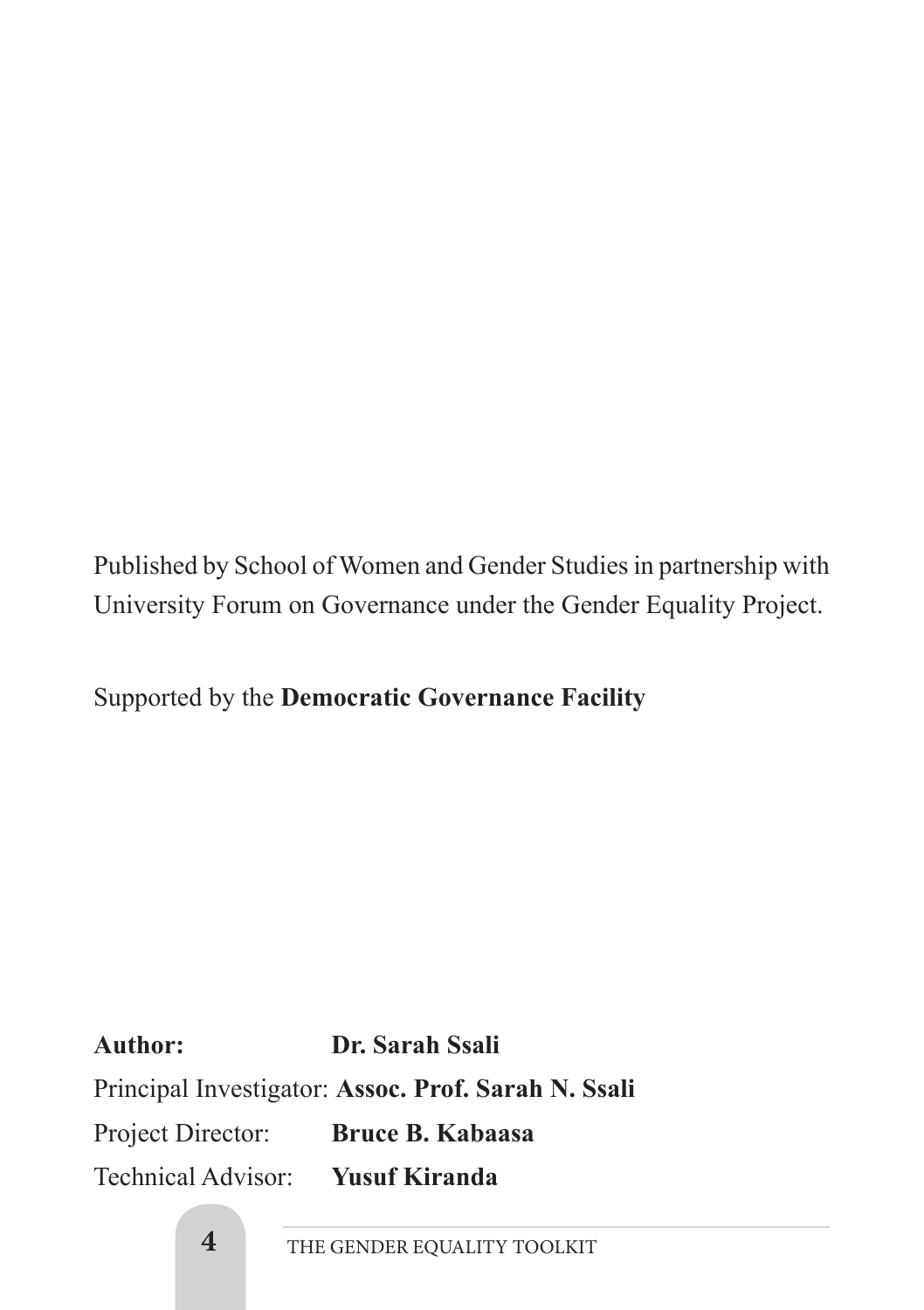(c) 2019, School of Women and Gender Studies and University Forum on Governance. Reproduction of this publication for education purposes is permitted. Reproduction of this publication for commercial or other purposes is prohibited unless with written permission of the copyright holders is obtained.

The views expressed in this this publication do not necessarily represent the views of the project partners.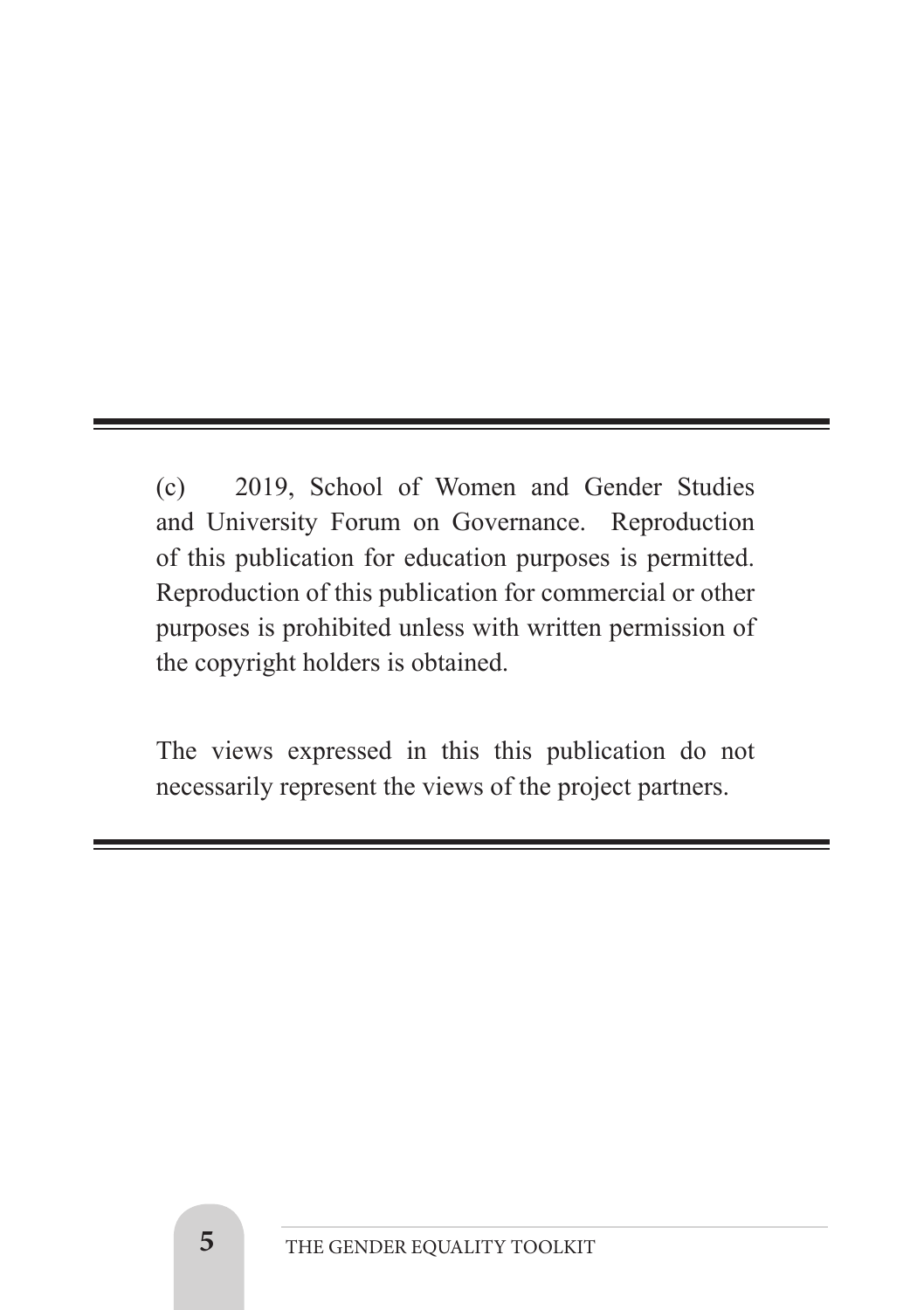# **Acknowledgements Toolkit**

We would like to extend our sincere gratitude to the Democratic Governance Facility for the support towards the development of this toolkit. Our gratitude also goes to the research team that developed the toolkit and our own team at the Gender Equality project who ensured quality control.

We also appreciate the enduring support from the management of Makerere University towards the Gender Equality Project that has made it possible to successfully implement the project activities including the development of this toolkit.

We are as well grateful for the contributions of the different gender equality stakeholders during the toolkit review process.

We are certain this toolkit will go a long way in guiding gender equality stakeholders towards result-oriented approaches to gender equality.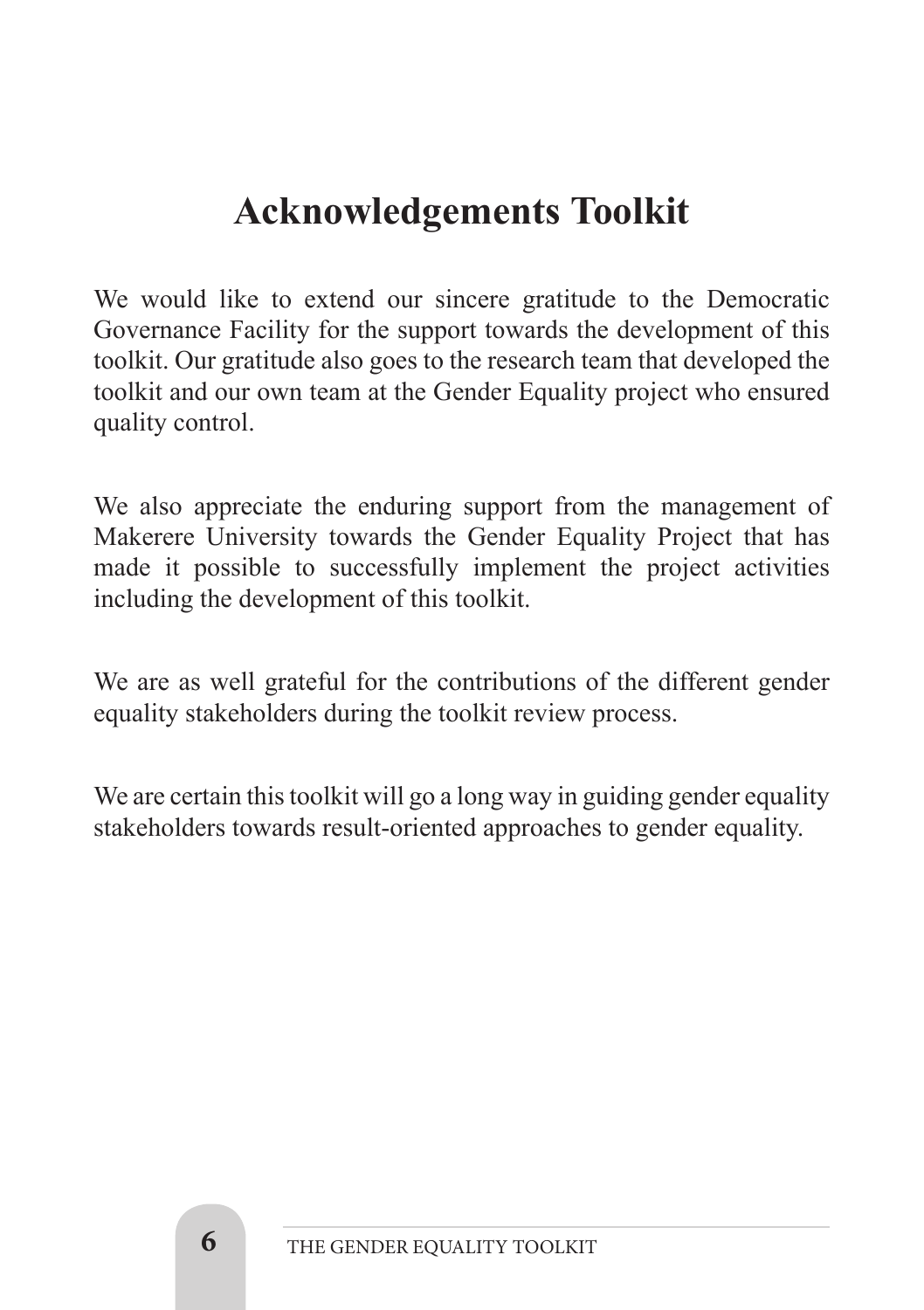# **TABLE OF CONTENTS**

| 1.0   |                                                        |  |
|-------|--------------------------------------------------------|--|
| 1.1   |                                                        |  |
| 1.2   |                                                        |  |
| 1.3   |                                                        |  |
| 1.4   |                                                        |  |
| 1.5   |                                                        |  |
| 1.6   | Broad view of Gender in the Gender Equality Toolkit  8 |  |
| 1.7   |                                                        |  |
| 2.0   |                                                        |  |
| 3.0   |                                                        |  |
| 3.1   | What is the importance of Gender Analysis?  18         |  |
| 3.2   |                                                        |  |
| 3.2.1 |                                                        |  |
| 3.2.2 | The Activity Profile: Measures who does what?  20      |  |
| 3.2.3 |                                                        |  |
| 3.2.4 |                                                        |  |
| 3.2.5 |                                                        |  |
| 3.2.6 |                                                        |  |
| 3.2.7 |                                                        |  |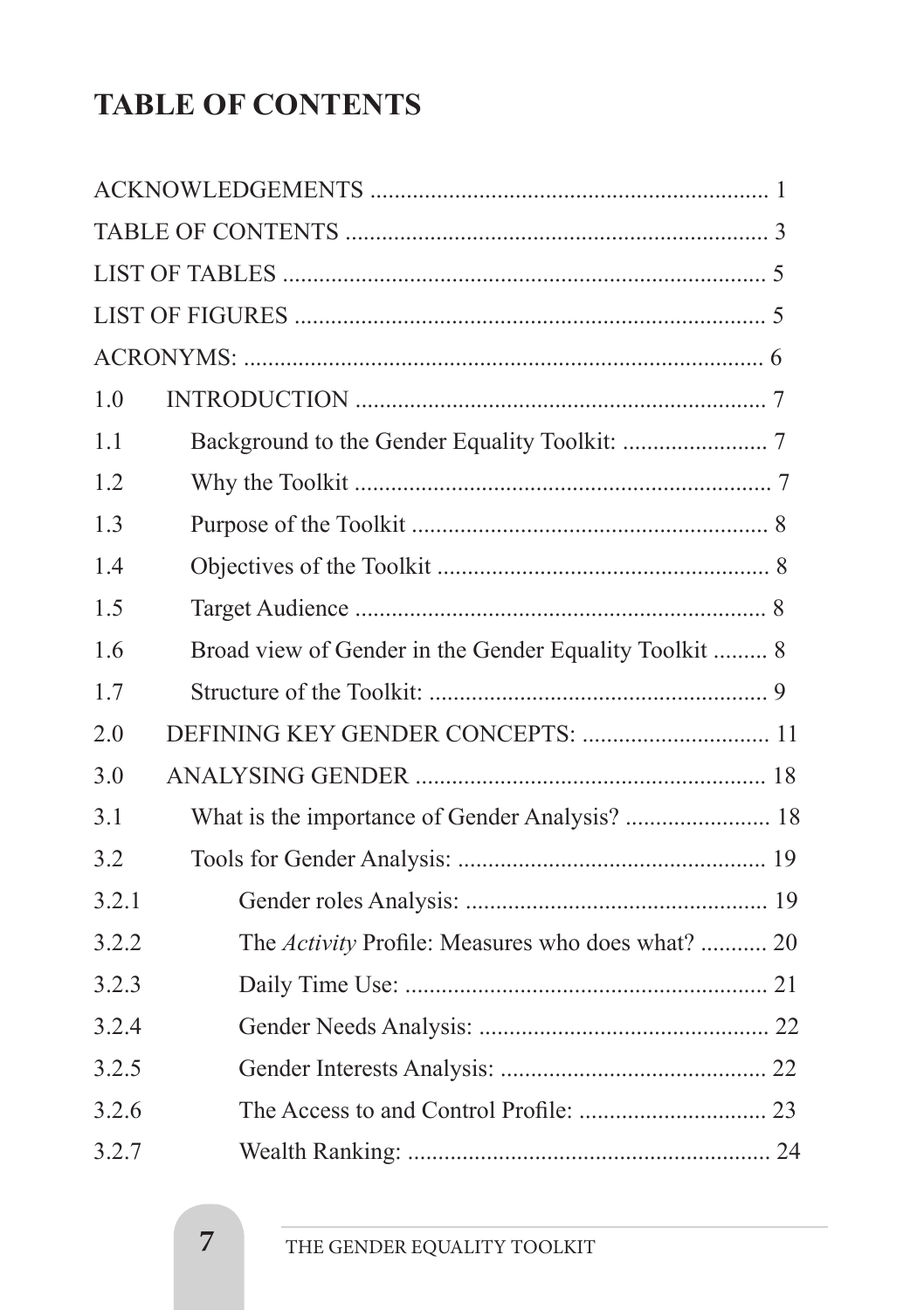| 3.2.8  |                                                     |  |
|--------|-----------------------------------------------------|--|
| 3.2.9  |                                                     |  |
| 3.2.10 | The Human Rights Based Framework (HRBF):  27        |  |
| 3.2.11 |                                                     |  |
| 3.2.12 |                                                     |  |
| 4.0    |                                                     |  |
| 4.1    | Promoting Gender Sensitive Programmes, Policies and |  |
| 4.2    |                                                     |  |
| 4.2.1  |                                                     |  |
| 4.2.2  |                                                     |  |
| 4.2.3  |                                                     |  |
| 4.2.4  |                                                     |  |
| 4.2.5  |                                                     |  |
| 5.0    |                                                     |  |
| 5.1    | The importance of Monitoring and Evaluation from    |  |
|        |                                                     |  |
| 5.2.1  |                                                     |  |
| 5.2.2  |                                                     |  |
| 5.2.3  |                                                     |  |
| 5.2.4  |                                                     |  |
| 5.2.6  |                                                     |  |
| 5.3    |                                                     |  |
| 60     |                                                     |  |
|        |                                                     |  |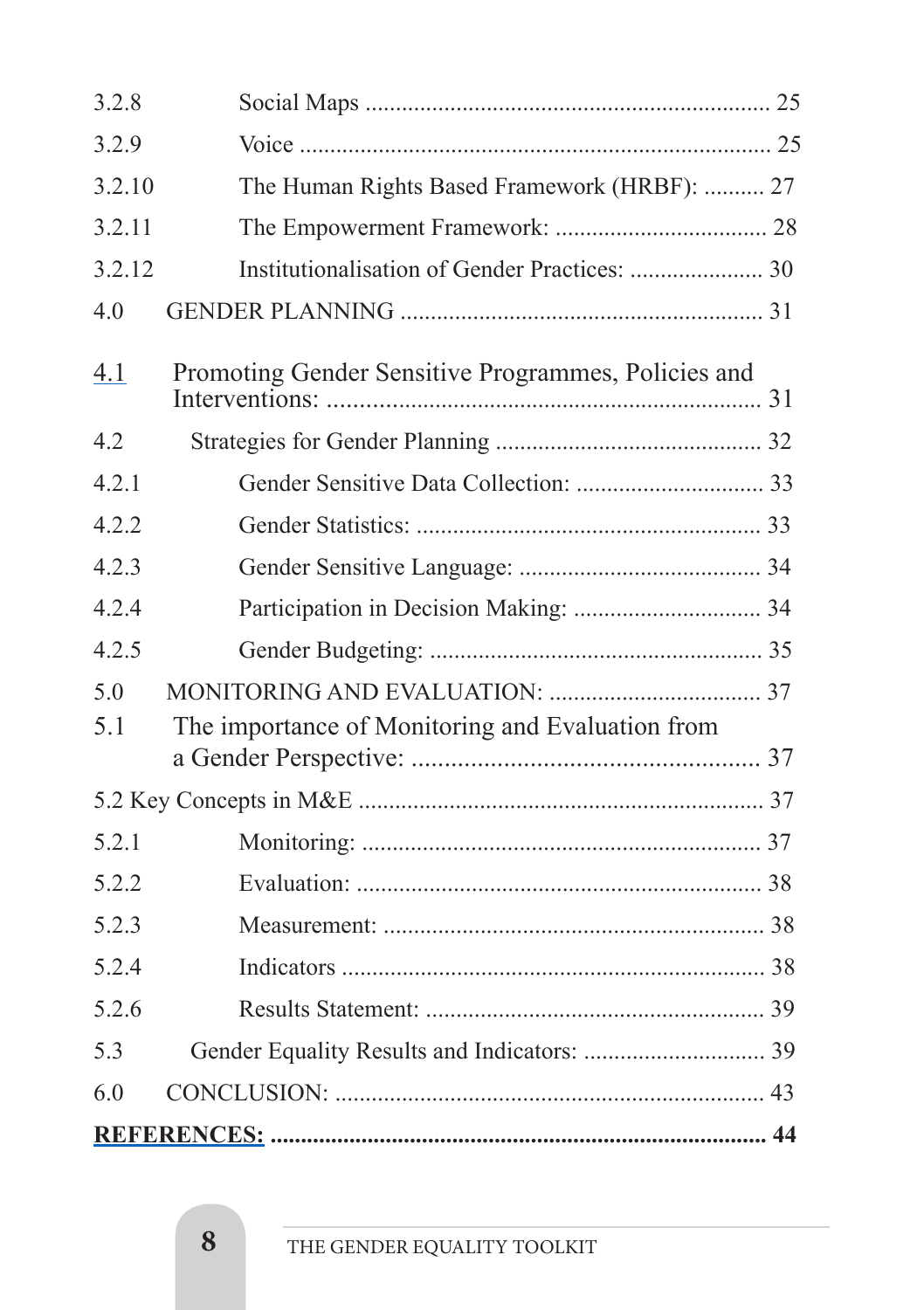# **LIST OF TABLES**

| Table 1: Gender Roles Analysis Framework                                          | 20 |
|-----------------------------------------------------------------------------------|----|
| Table 2: Activity Profile (Who Does What)                                         | 20 |
| Table 3: Daily Activity Calendar                                                  | 21 |
| Table 4: Gender Needs Analysis Framework                                          | 22 |
| Table 5: Gender Interests Analysis Framework                                      | 23 |
| Table 6: Access to and Control Profile (Resources and<br>Benefits)                | 24 |
| Table 7: Analysing Voice                                                          | 26 |
| Table 8: The Empowerment Framework by Sarah Longwe                                | 28 |
| Table 9: The Empowerment Framework (Impact of Projects)                           | 29 |
| Table 10: The Empowerment Framework (Extent of<br>Women's Empowerment / Equality) | 29 |
| Table 11: M&E Framework of Gender Equality Results and<br>Indicators (Examples)   | 41 |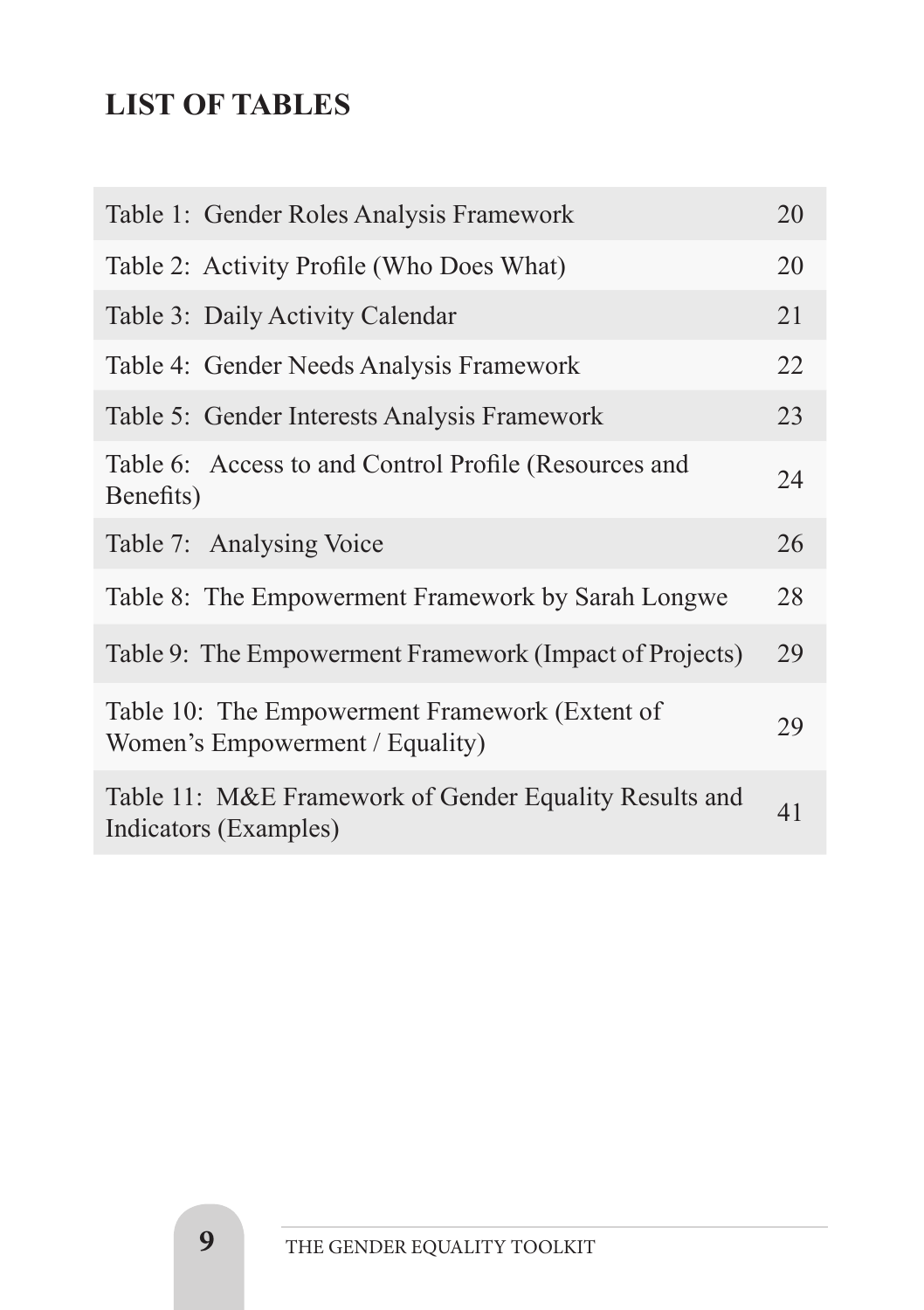# **LIST OF FIGURES**

| Figure 1: Voice: Seen from the Knowledge, Actors and 26<br>Spaces Interface        |    |
|------------------------------------------------------------------------------------|----|
| Figure 2: Institutionalisation and Levels of Influence:                            | 30 |
| Figure 3: Promoting Gender Sensitive Programmes, 32<br>Policies, and Interventions |    |
| Figure 4: Principles of Gender Planning                                            | 32 |

# **ACRONYMS:**

| <b>CSOs</b>    | Civil Society Organisations                  |
|----------------|----------------------------------------------|
| <b>GEP</b>     | <b>Gender Equality Project</b>               |
| <b>GDP</b>     | Gross Domestic Product                       |
| <b>GNP</b>     | <b>Gross National Product</b>                |
| <b>M&amp;E</b> | Monitoring and Evaluation                    |
| <b>NPGEI</b>   | National Priority Gender Equality Indicators |
| <b>SDGs</b>    | Sustainable Development Goals                |
| <b>UBOS</b>    | <b>Uganda Bureau of Statistics</b>           |
| <b>UNWomen</b> | <b>United Nations Women</b>                  |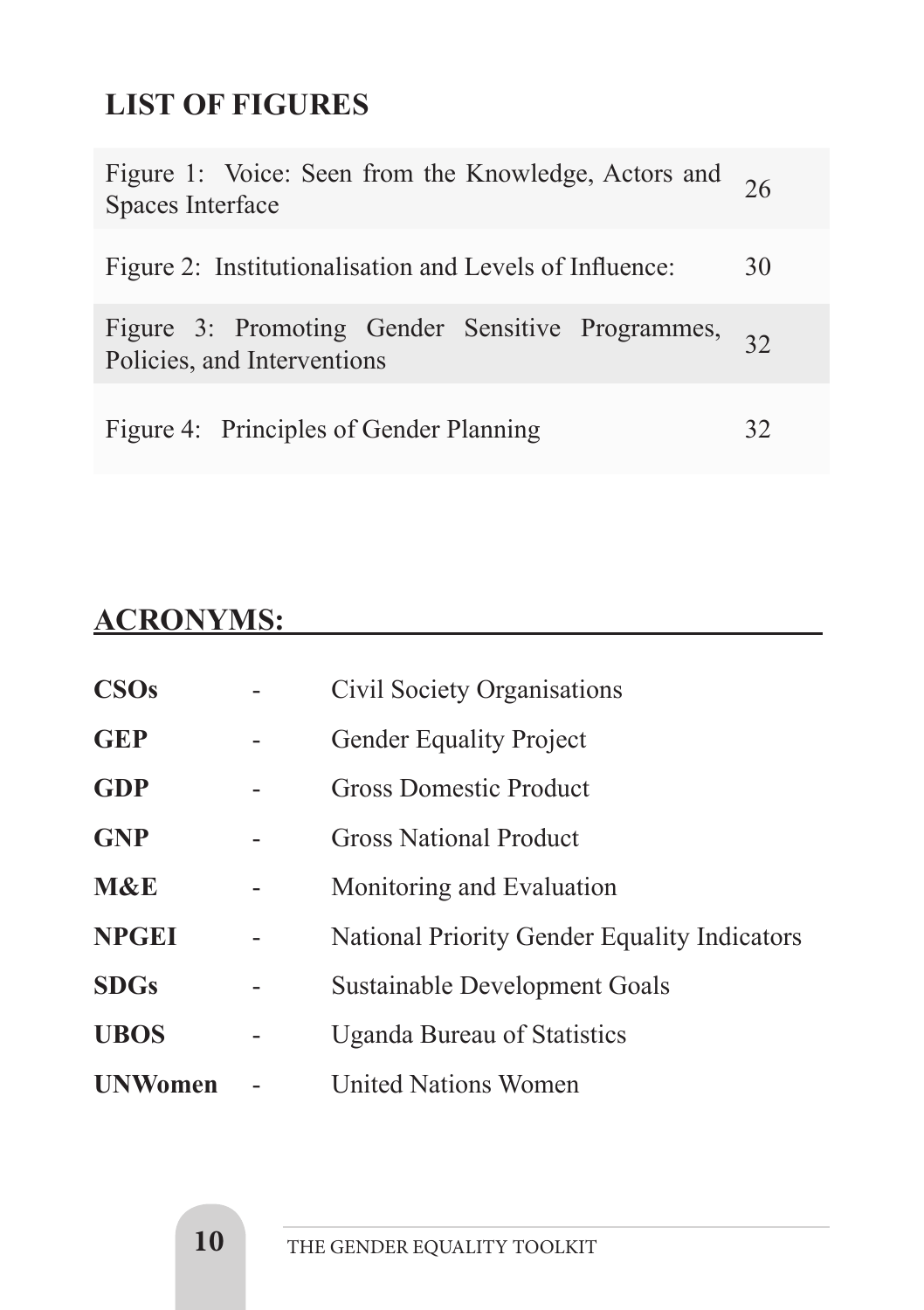# **1.0 INTRODUCTION**

#### **1.1 Background to the Gender Equality Toolkit:**

This Gender Equality Toolkit has been developed by the Gender Equality Project (GEP), which aims to contribute to a Uganda where citizens are empowered to effectively demand for, and where the state upholds the equality of voices, rights and opportunities for all citizens. The project aims to achieve this goal through building knowledge systems and tools that engender a holistic view of gender as a broad concept with the human rights and development discourse, and to then apply these tools to deliver bespoke capacity building for critical multipliers in the state and civil society. Blended by a range of networking measures, the project will nourish a collaborative ecosystem in gender equality work, which will be underlined by the application of knowledge and evidence, and where state and non-state actors exchange ideas as partners pursuing a shared agenda for change.

#### **1.2 Why the Toolkit**

There have been several books and manuals popularising gender and gender analysis. Most of the existing toolkits have been sector specific, mainly focusing on gender analysis, women's empowerment and gender mainstreaming. The common areas addressed have been political participation, gender budgeting and legislation. The value addition of this toolkit is that it provides a complete package, beginning with the provision of a holistic understanding of gender, gender concepts and norms, to planning, implementation, monitoring and evaluation (M&E), including sector specific gender indicators, measures, results statements and a guide on how to identify and address particular gender issues. At the end of the toolkit is an M&E framework, which provides examples of gender concepts, indicators, measures and results statements, to help the user track progress. It is hoped that such a layout will make it easier for stakeholders in the field of gender to implement gender sensitive laws and policies to transform the gender terrain.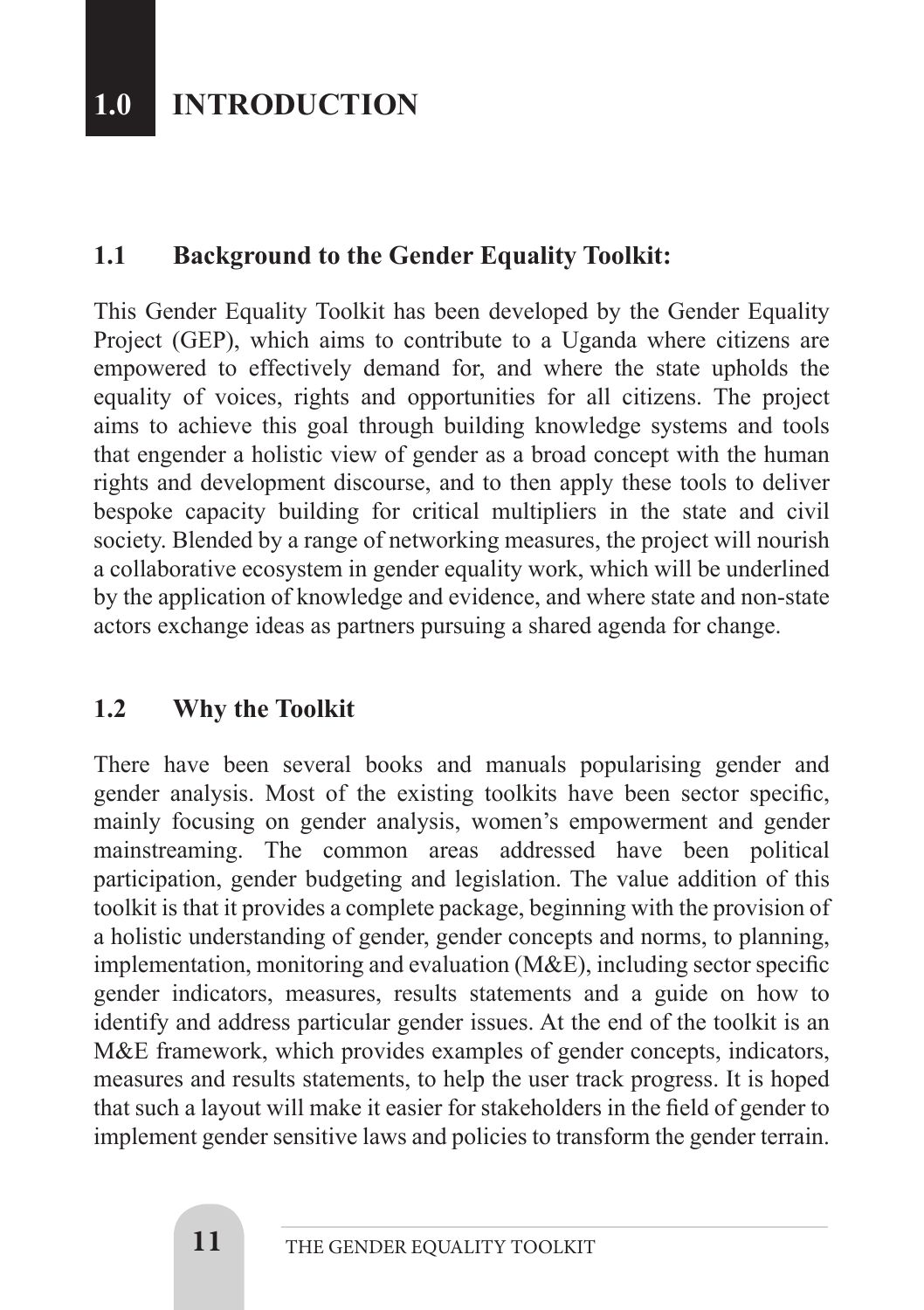It should be noted that this main toolkit is the first of 11 booklets that constitute the overall toolkit. The other 10 will be produced in the next phase, customising what is in this toolkit to particular sectors or areas of gender policy application.

## **1.3 Purpose of the Toolkit**

The purpose of the tool kit is to provide a capacity building and reference tool for state and non-state actors to influence, enact and implement gender equality laws and policies. Gender sensitive laws and policies, like all laws and policies are implemented through a myriad of programmes and projects at different levels. This toolkit seeks to facilitate the implementation of gender equality at the different levels, from national to the local, by providing gender information in a readily accessible manner (in terms of language and packaging) to the workers and promoters of gender equality. While there are several sectors that lend themselves to gender analysis, for purposes of this toolkit, the next phase will select only 10 sectors or areas for customisation of the tool, guided by the magnitude of involvement of vulnerable persons in the sector or area.

## **1.4 Objectives of the Toolkit**

The objectives of the toolkit are:

- 1) To provide users with a broader view of gender and gender concepts
- 2) To introduce users to the concept and tools of gender analysis
- 3) To provide users with a framework for gender equality planning and implementation
- 4) To provide users with a framework for monitoring and evaluation of gender equality initiatives they may introduce.

# **1.5 Target Audience**

The toolkit is intended for use by multilevel gender equality stakeholders countrywide, to embrace a results-oriented engagement in gender equality promotion, as well as to be able to track and measure indicators in gender equality achievement. Specifically, the stakeholders will include legislators,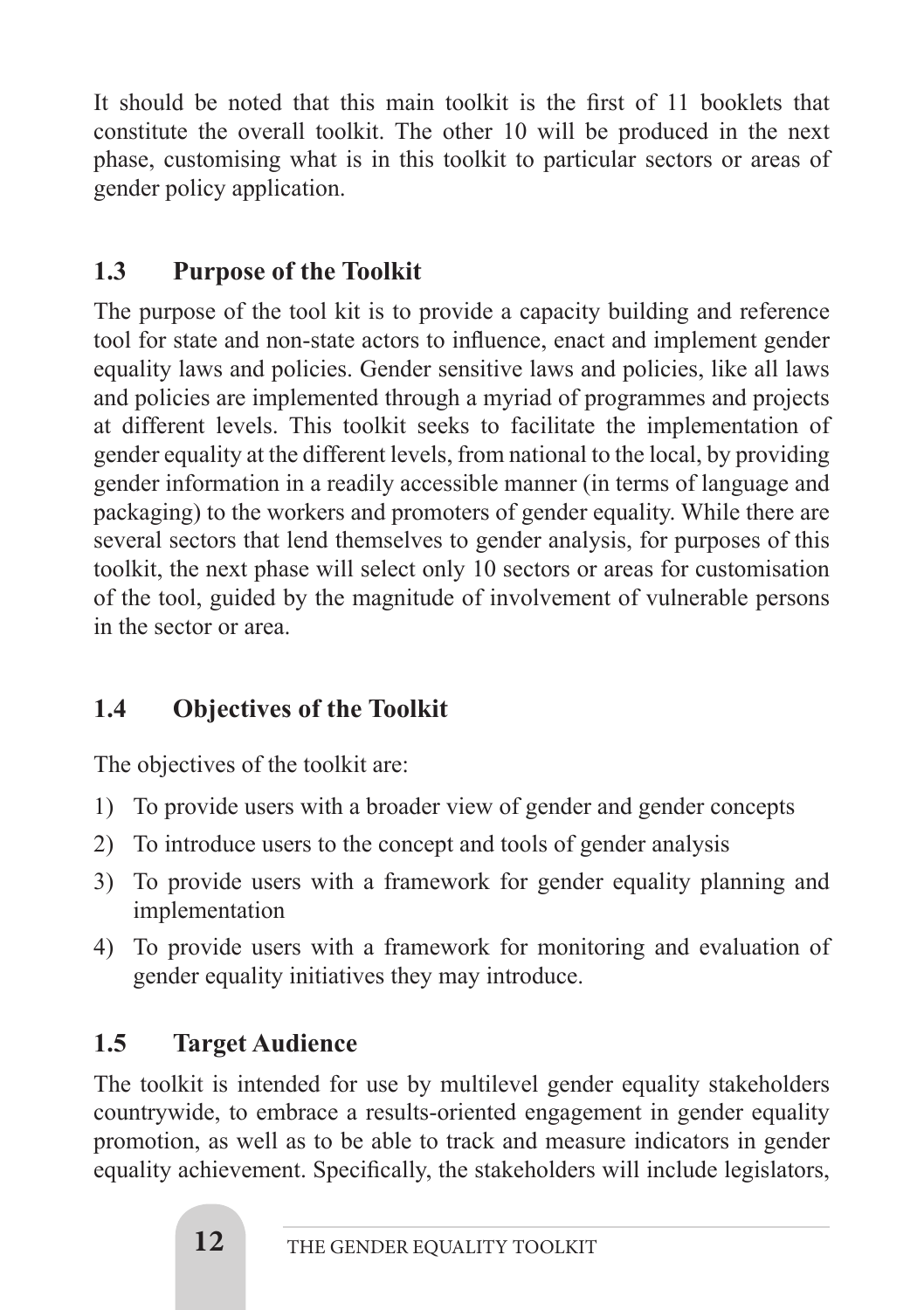duty bearers (national and local), state institutions responsible for monitoring the implementation of gender equality laws and policies, civil society actors and communities. The toolkit will be published and disseminated to gender equality stakeholders countrywide.

## **1.6 Broad view of Gender in the Gender Equality Toolkit**

This tool assumes a broader understanding of gender. Beyond the usual definition of gender as the socially constructed differences and distinctions between men and women, this toolkit adapts an intersectional gender lens, which focuses on how other social stratifiers, such as class, education status, marital status, age, location/residency and ethnicity, shape males and females experience of their gender. While acknowledging that women disproportionately suffer gender disadvantage compared to men, this toolkit does not reduce or conflate gender with women. Previous conceptions of gender that constituted women as an essential category opposed to men, influenced development interventions to target women as a universal vulnerable category, without paying attention to power relationships.

However, this toolkit draws on conceptions of gender that critique patriarchal oppression but which do so in ways that are conscious of the differences amongst women and amongst men such as age, race, class, sexuality, religion, among others, and how these differences intersect to perpetuate disadvantage not only amongst women but also amongst men. Using an intersectionality lens and highlighting multiple vulnerabilities and power amongst women (femininities) and men (varying masculinities), this toolkit acknowledges different power relationships and arenas through which these differences are produced and mediated. This toolkit will apply a broader perspective of gender as understood in this section.

# **1.7 Structure of the Toolkit:**

When completed, the entire toolkit will have 11 booklet, this main one and 10 other small booklets focusing on gender in a particular areas/sectors. However for the initial period, only the main gender equality toolkit will be produced, as an introduction to gender analysis, to inform the analysis of gender in the forthcoming sector/area specific toolkits. It is divided into six major sections as is listed below: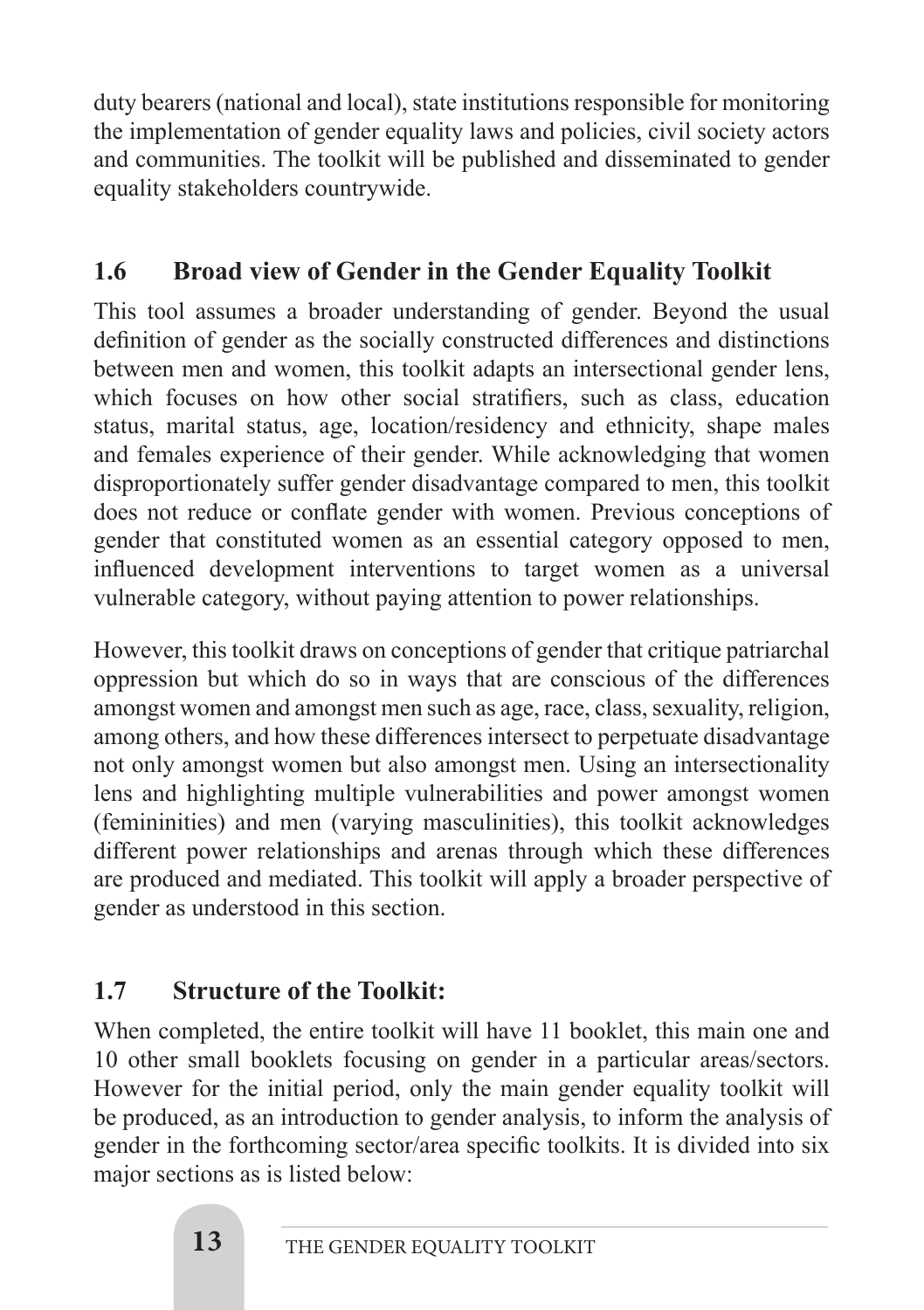**Part 1: Introduction:** This covers the rationale and justification of the toolkit, including its purpose, aim, objectives, target audience and structure.

**Part 2: Defining Key Gender Concepts:** While gender concepts are several, this section highlights the main ones which are going to be central to the analysis and implementation of gender equality laws and policies in selected sectors/areas. It will also introduce key M&E concepts.

**Part 3: Gender Analysis Frameworks:** There are several gender analysis frameworks. This section provides selected gender analysis frameworks, the rationale of gender analysis, critical gender analysis frameworks, and how they can be applied in different sectors.

**Part 4: Gender Equity and Equality Planning:** This section details selected mechanisms of mainstreaming gender in the planning of different development interventions.

**Part 5: Monitoring and Evaluation:** This section introduces M&E, its rationale in gender analysis, key gender indicators and their measures.

**Part 6: Conclusion:** This section summarises the toolkit, giving a brief about the other smaller sector specific toolkits to follow this one.

After this main toolkit, the next phase will produce more booklets focusing on the following sectors considered crucial to the actualisation of gender equality at national and district levels: Trade and the economy, Leadership and Politics, Health, Extractives, the Environment, Agriculture, Energy, Employment, Gender Based Violence, and Education.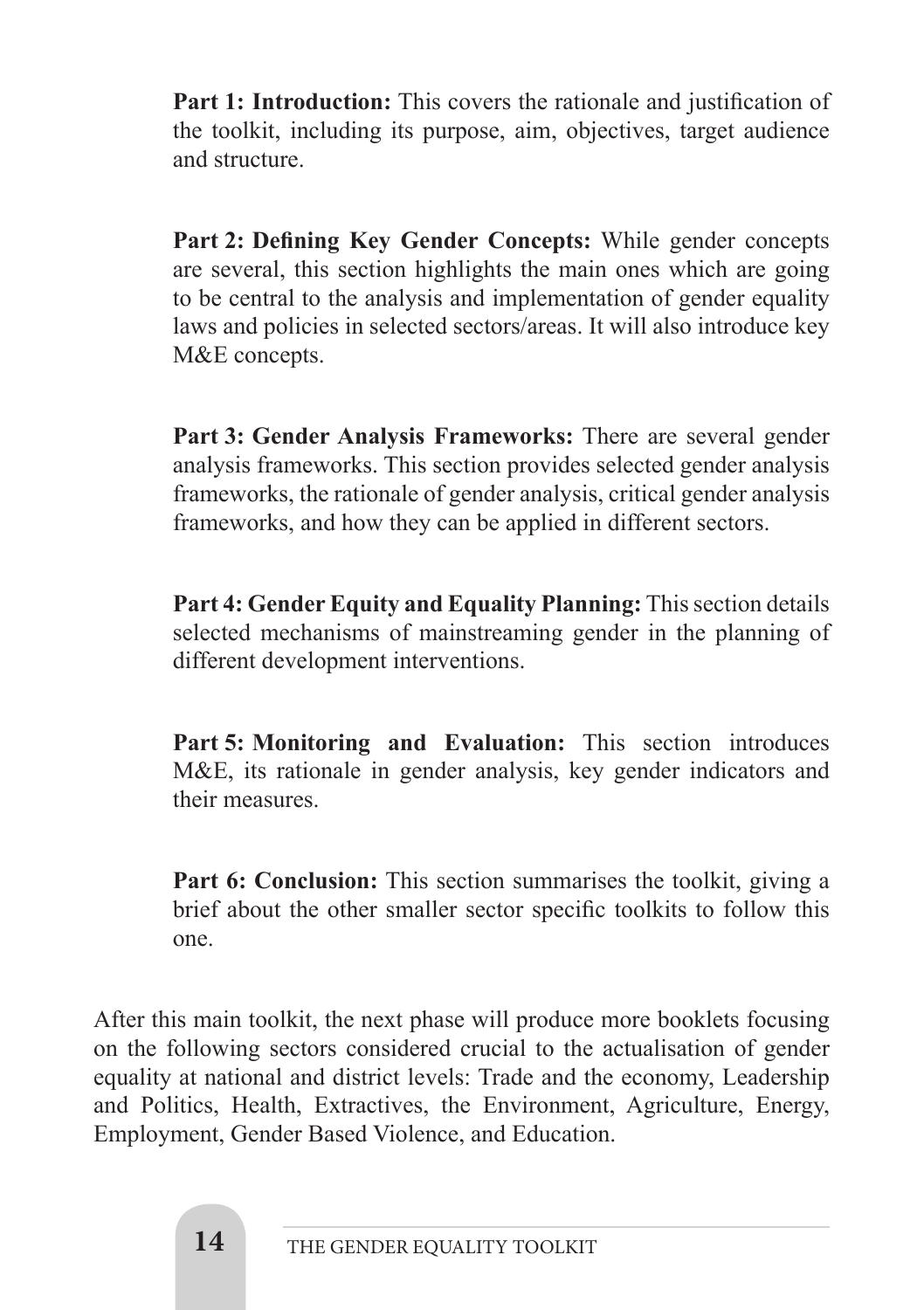# **2.0 DEFINING KEY GENDER CONCEPTS:**

There are many gender concepts. The SWGS in conjunction with the Gender Mainstreaming Division of Makerere University came up with a Gender Concepts Handbook (Popular Version (Ssali et al 2006). In this section we capture the gender concepts that are critical to gender mainstreaming in policy, reflecting changes in their consideration and application.

#### **Gender**

Gender refers to the socially constructed differences and distinctions between men and women. Gender differs from sex in that it is not biologically determined. Gender distinctions include the different attributes, statuses, roles, responsibilities, and potentialities as well as their access to and control over resources and benefits. Often, gender is taken to mean women, with many programs and interventions being planned for women's empowerment. While women are generally more vulnerable than males, different women and different men experience life differently, given their class, religion, marital status, educational attainment, income, work, race, origin to mention a few. Yet there are those gender related issues which all females may suffer regardless of their social positioning such as gender based violence. Hence, when talking about gender, it is better and safer to emphasise the power relationships that shape individual men and women's experiences, focusing on the social stratifiers that produce their advantage and/or disadvantage.

#### **Gender Equality**

Gender equality refers to equal enjoyment by women and men of socially valued goods, opportunities, resources and rewards. Gender equality does not mean that men and women become the same but rather their opportunities and life chances are equal. This means that there is no discrimination on the grounds of a person's sex in allocation of roles, resources, benefits, privileges or in access to services.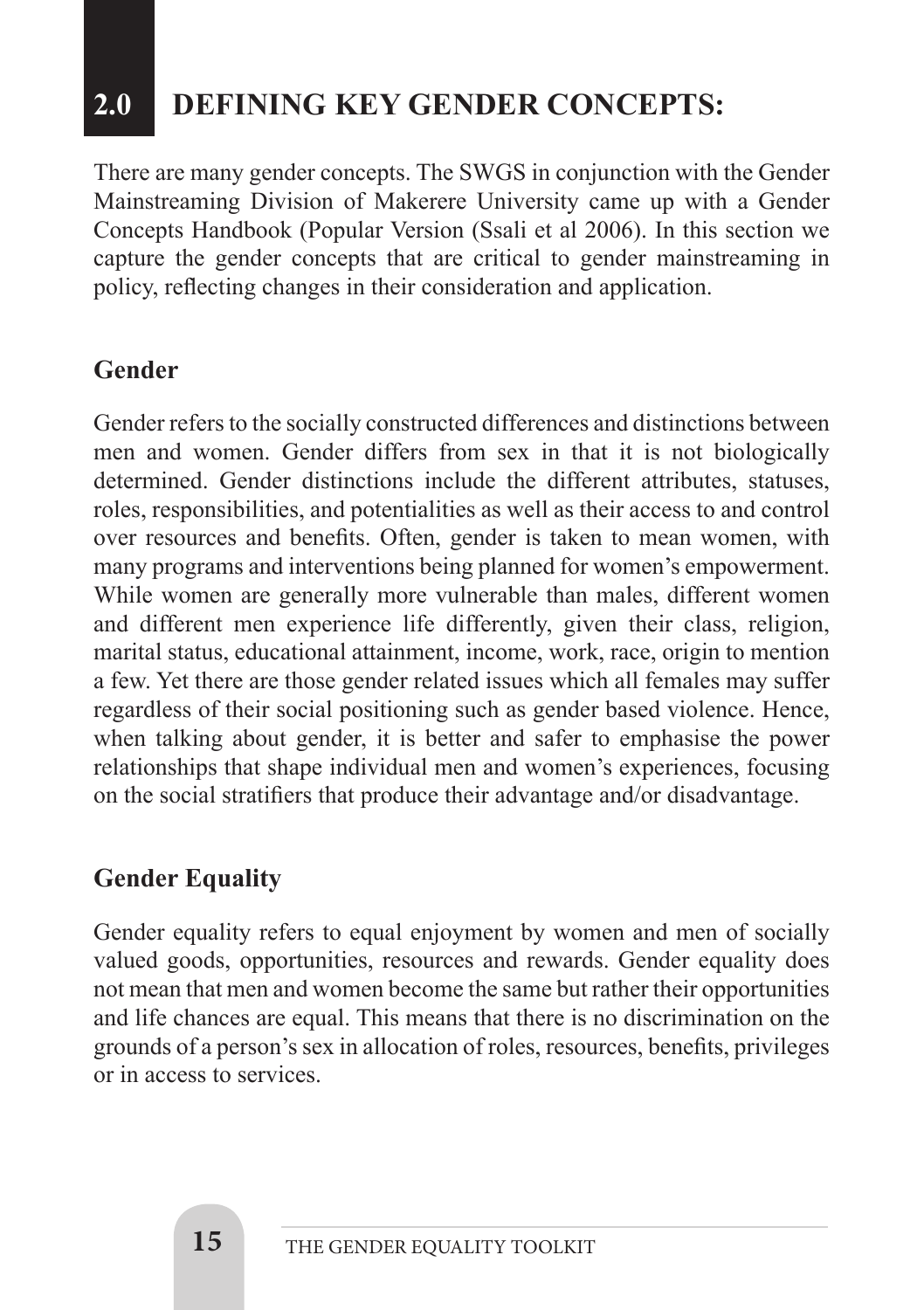## **Gender Equity**

Gender equity refers to the fairness and justice in the distribution of resources, benefits, and responsibilities in all spheres of life. Since it is not rights-based, equity is negotiable. Achieving equity is a key step in achieving equality.

#### **Gender Issue**

This is a point of gender inequality that is undesirable and therefore requires intervention. It results from some form of gender discrimination or oppression. A Gender issue arises when there is inequality, inequity, or differentiated treatment of an individual or a group of people purely on the basis of social expectations and attributes related to their sex. Examples of gender issues that may arise in society include differences in land ownership by gender, differences in access to services such as health, education and agriculture extension services, sex preference and male dominance in decision making. A key question in this concept is, what counts as a gender issue(s) that necessitate(s) enactment of a law or policy? How are these issues identified, popularised and framed into legislative reforms?

#### **Gender Needs:**

Gender needs arise from people's positioning in society, determined by how they are socially constructed. Gender needs are normally classified as practical and strategic.

#### *Practical Gender Needs:*

These needs arise out of the concrete conditions that women and men experience and are usually a response to an immediate perceived necessity. They arise out of the gender division of labour as well as difference in access to and control over resources and benefits. Women and men have different practical gender needs because of the gender roles assigned to them in their specific settings. For example a day care facility may be a practical gender need for women in areas where women predominantly care for children, while access to land may be a practical gender need for men in areas where men predominate as farmers and food providers. Interventions at the level of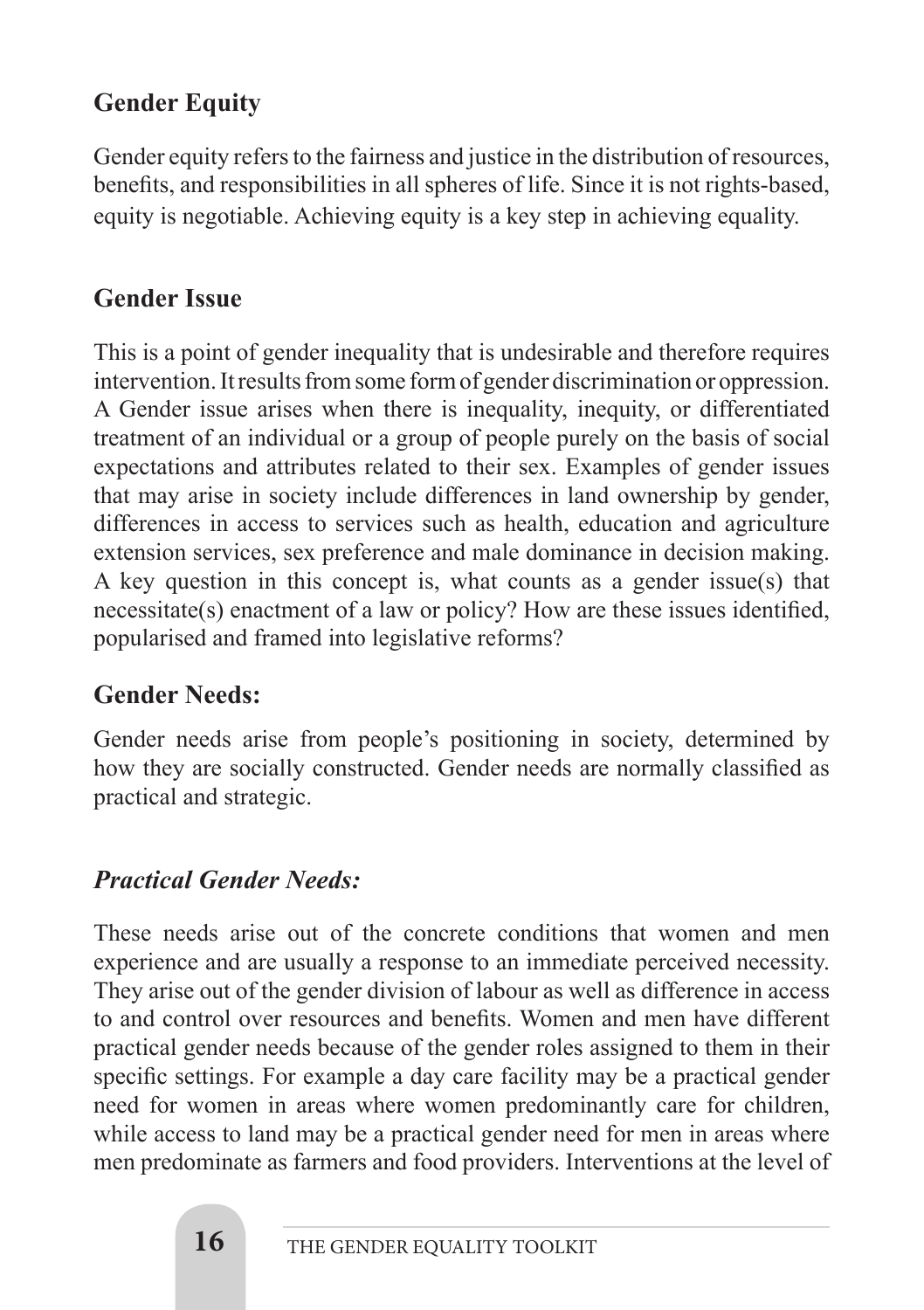practical gender needs do not seek to change the gender division of labour and the relative power between men and women, but rather seek to help them perform their roles more efficiently.

#### *Strategic Gender Needs:*

Strategic gender needs arise out of the analysis of women's position relative to that of men. If strategic gender needs are addressed, the existing relationship of unequal power between men and women can be transform. Interventions at the level of strategic gender needs challenge the position of men relative to that of women. In the Ugandan context, this could include laws empowering women to own land and training men in sanitation and nutritional skills. It is important to know the kind of gender needs that a particular law seeks to achieve since this will help actors to assess its outcomes in the lives of the targeted population, as well as the acceptability of certain laws and policies to certain actors. Accordingly, laws that seek to achieve strategic gender needs – transformative in nature – tend to face stiffer resistance and consequently inadequate support in implementation than those addressing practical gender needs because of questioning the power and privilege of dominant actors in societies.

#### **Gender Stereotyping:**

Stereotypes are structured and over-generalised sets of beliefs about the personal attributes, behaviours, roles of a specific social group. Gender stereotypes are one-sided, and often exaggerated images of men and women, which are deployed repeatedly in everyday life. Stereotyping occurs when men and women are regarded according to the rigid thinking of socially constructed expectations of their gender. For example if males are stereotyped as household heads, development planners may overlook female headed households in their programmes. Also, women making a claim to land will not get justice since males are stereotyped as the owners of land while women have user rights.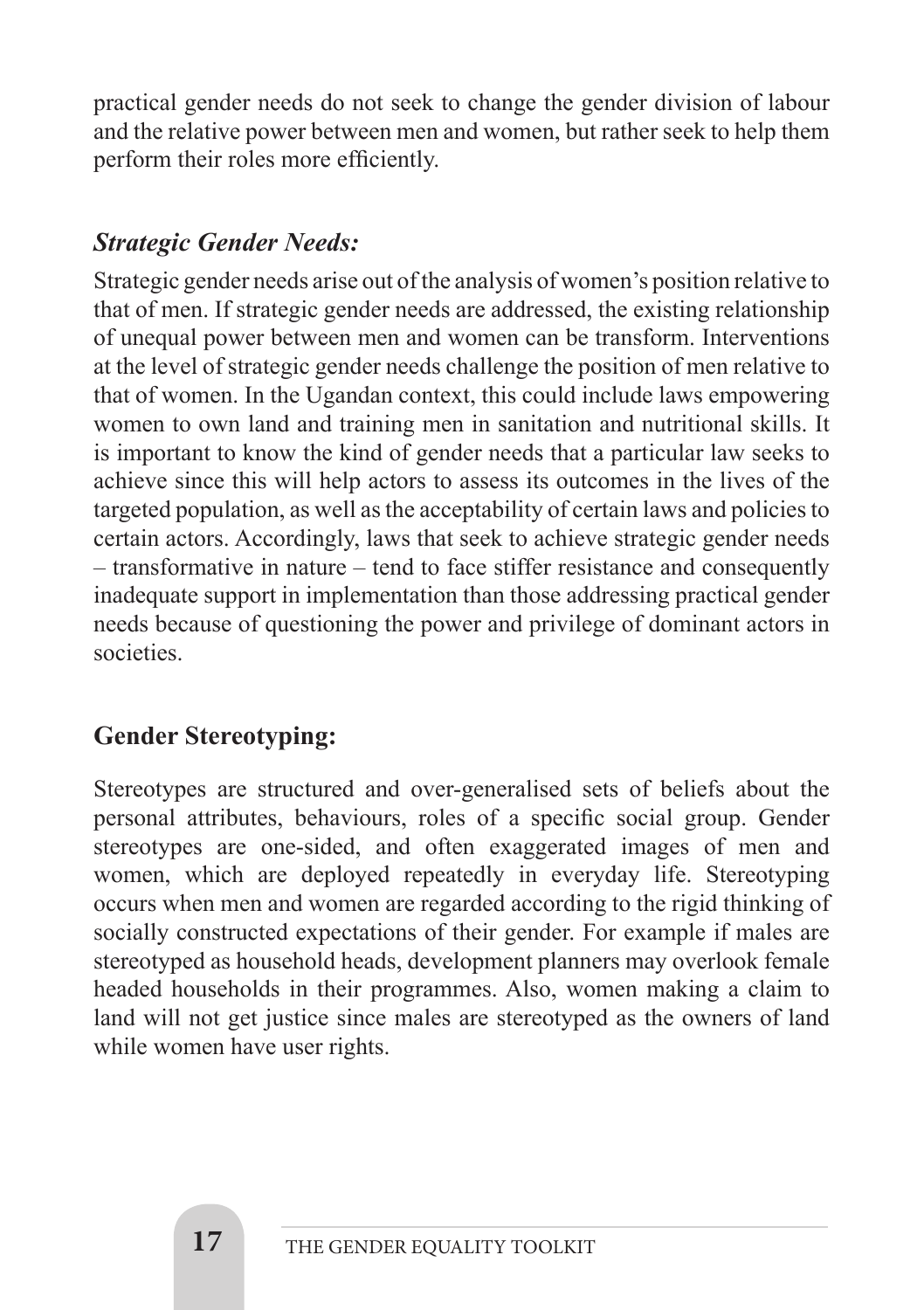#### **Socialisation:**

Socialisation involves the inculcation of norms and values (gendered or otherwise), which starts at birth and continues to adulthood. Through Socialisation, boy and girl children learn to be socially acceptable males and females, as prescribed by their respective societies. This involves learning their appropriate roles, responsibilities and the position of their gender in society. Furthermore, through socialisation, stereotypes about males and females are passed on. Notably, socialisation occurs in three distinct stages: Primary (as a young child at home), Secondary (influences outside home such as in church, schools, and in the community) and Adult (through professional careers and parenting).

#### **Gender division of labour:**

This refers to the way society assigns tasks, activities as well as responsibilities to people according to their sex. Gender division of labour is not universal but varies across culture, space, time, race, geographical location, class, religion, education level, and ethnicity. For example who get to be the bosses and who get to serve others in the work place? Males dominate the decision making positions in many sectors, while women are required to do the support functions. With what benefits and consequences? Generally, men's work is better paid or more prestigious, more likely to be regular and counted in national statistics. In contrast, women's work tends to be informal, seasonal, part time and not well paid or sometimes unpaid. Knowing who does what is important for explaining why certain genders control certain resources and which policies and laws are needed to address the imbalance.

#### **Gender Roles:**

These are responsibilities associated with the expected duties and responsibilities, rights, and privileges of men and women or boys and girls that are dictated by culture. These roles are shaped by society: influenced by religion, economy, cultural attitudes, and political system. They are learnt through the process of socialisation and vary from one culture to another and over time. Gender roles can be classified as productive, reproductive or community managing roles (For details see pg. 20).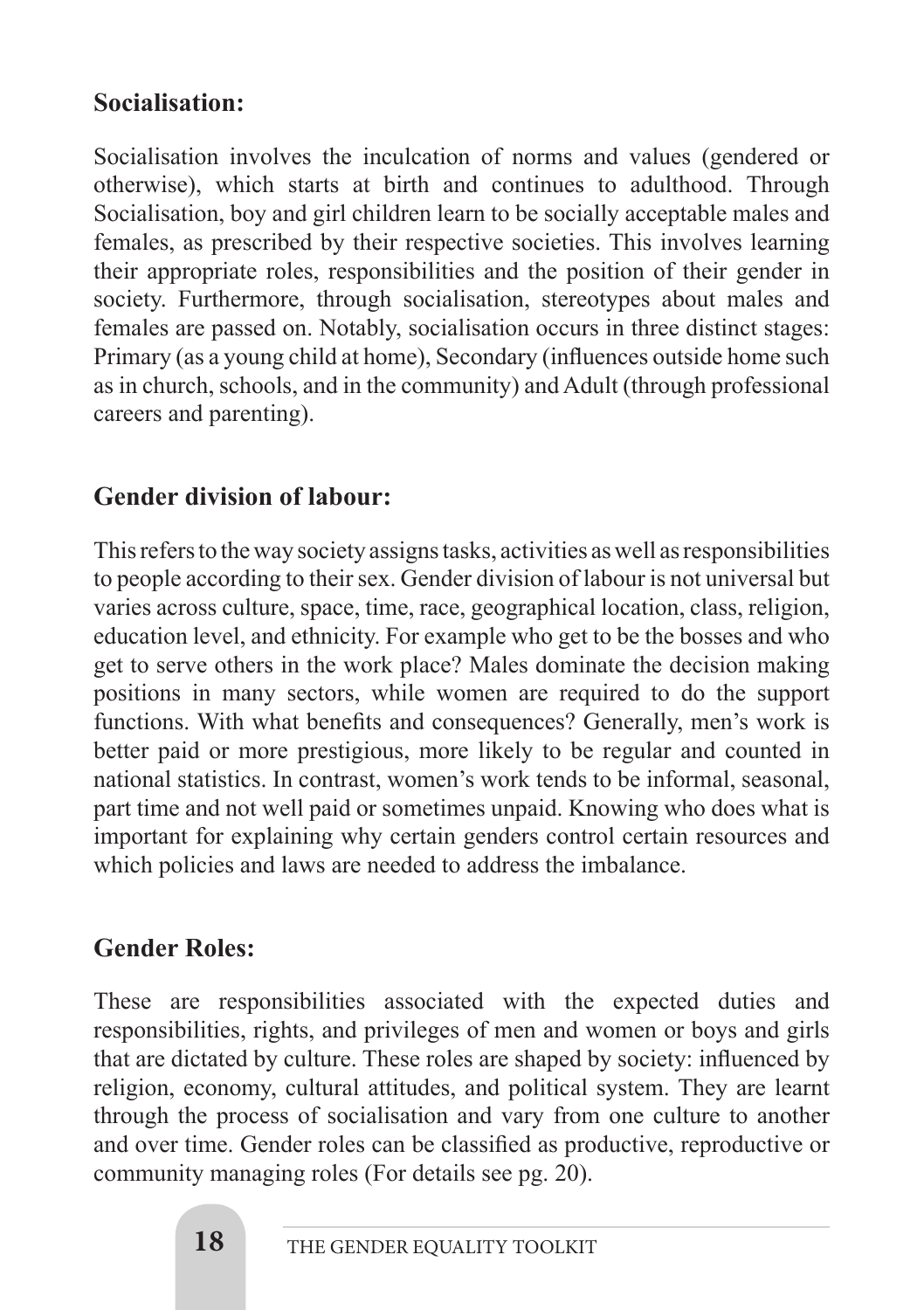#### **Actors:**

Actors are individuals or groups of people that have a role to play in promoting legislative reform. Actors hold opinions and interests and invest in promoting particular interests in a laws and policies for particular reasons. There is an increasing trend in policy processes of demanding for participation of different actors in order to ensure that policies capture a diversity of interests especially of those most affected by the laws and policies. On a whole, actors often include central and local government officials, a wide range of civil society organisations (CSOs), trade unions, pressure groups, academics, researchers, and representatives of the donor community among others. The wide range of actors point to the diversity of interests and complex power dynamics, not only in the framing and enactment, but also in the implementation of laws and policies. A gender analysis of gender equality laws and policies would therefore benefit from mapping actors, their interests and the power they wield to understand how these impact on the framing and implementation of gender equality laws and policies.

#### **Gender Interests:**

Gender interests interrogate the intended purpose of development interventions, paying attention to what interests of males and females will be served by the intervention. Will the intervention maintain the status quo by meeting the specific needs of either gender (practical gender interests) or will it seek to change the status quo by transforming the gender roles, norms and practices (strategic gender interests)?

#### **Gender Relations:**

Gender relations refer to those dimensions of social relations that create differences in the power and positioning of women and men in social processes. Through gender relations, men are often given greater capacity than women to mobilize a variety of material resources and cultural roles. Gender relations consist of social distribution of space, the norms governing the space, and social, political and economic rights. Hence, gender relations entail the ways in which a culture or society defines entitlements, responsibilities and identities of men and women in relation to one another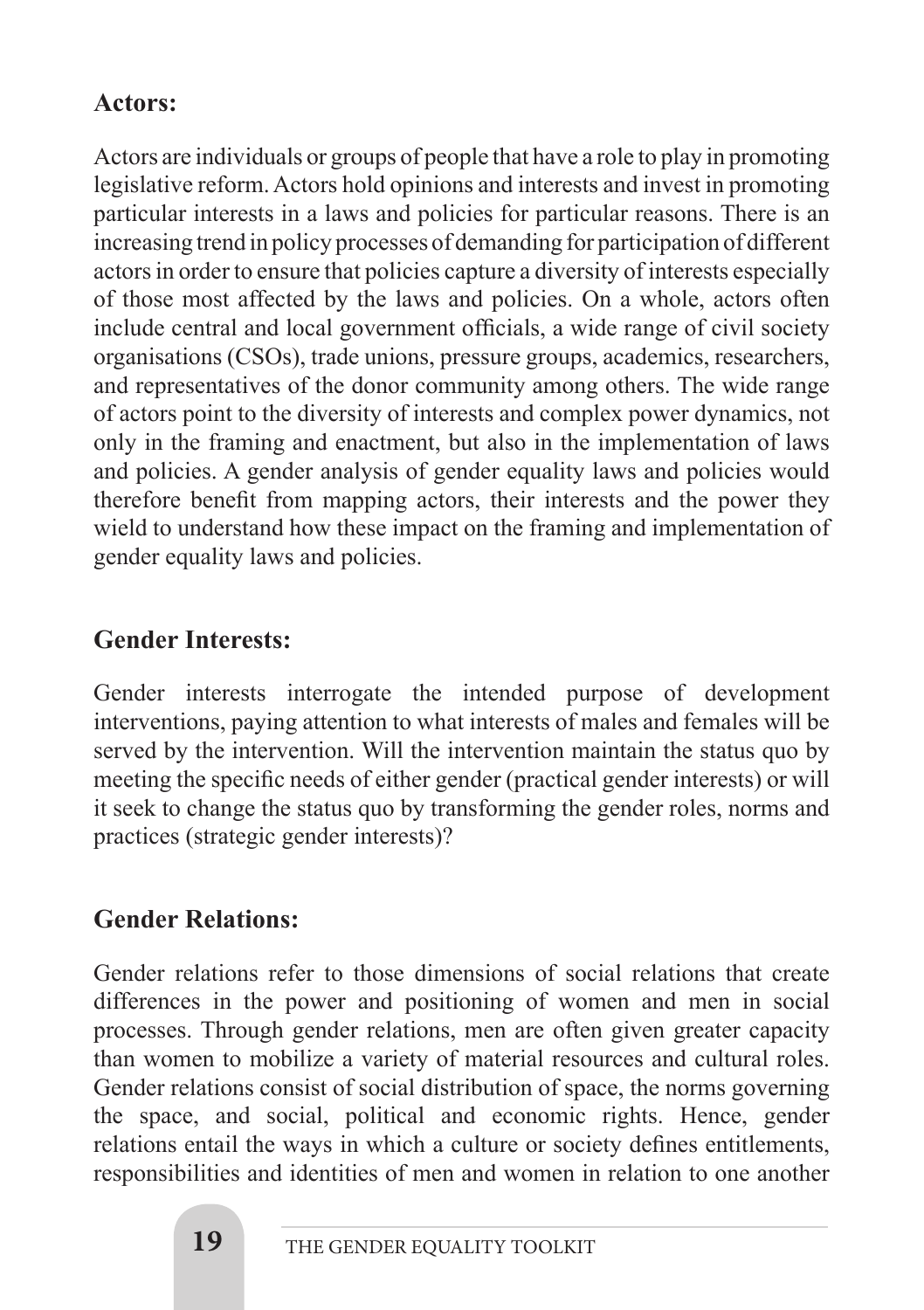and among themselves. It is important to understand how these relations, namely relations of inequality amongst women and amongst men motivate the framing of gender equality laws as well as how they are impacted upon once a law is implemented.

### **Sexism:**

Sexism denotes a particular type of discrimination or manner of unfairly and/ or inappropriately treating others based on one's sex. Sexism pertains to ways men or women are sometimes discriminated against or, in some instances, inappropriately favoured, merely because it is believed that their biological sex ensures or significantly predisposes them to certain characteristics. For example sexist recruitment policies will prefer males for managerial positions while preferring women for support cadre positions. Sexist laws will stereotype and blame female victims of gender based violence for their plight instead of according them justice.

### **Gender Inequality:**

Gender inequality is a form of social division relating to varying amounts of power, resources and opportunity between men and women. When roles, responsibilities and opportunities are differentially allocated and interpreted between men and women, one gender becomes more socially privileged than the other. Gender differentiation is not just about women and men being different. It is about the social advantage that men often wield in various arenas such as the household, the workplace, the community, the market place and the state. Gender inequality can be unpacked by identifying gender gaps, gender discrimination and gender oppression.

#### **Gender Gap:**

Gender gap is a quantifiable indicator of gender inequality. It reveals the differences between men and women with regard to opportunities such as access to education, ownership of productive resources and participation in decision-making.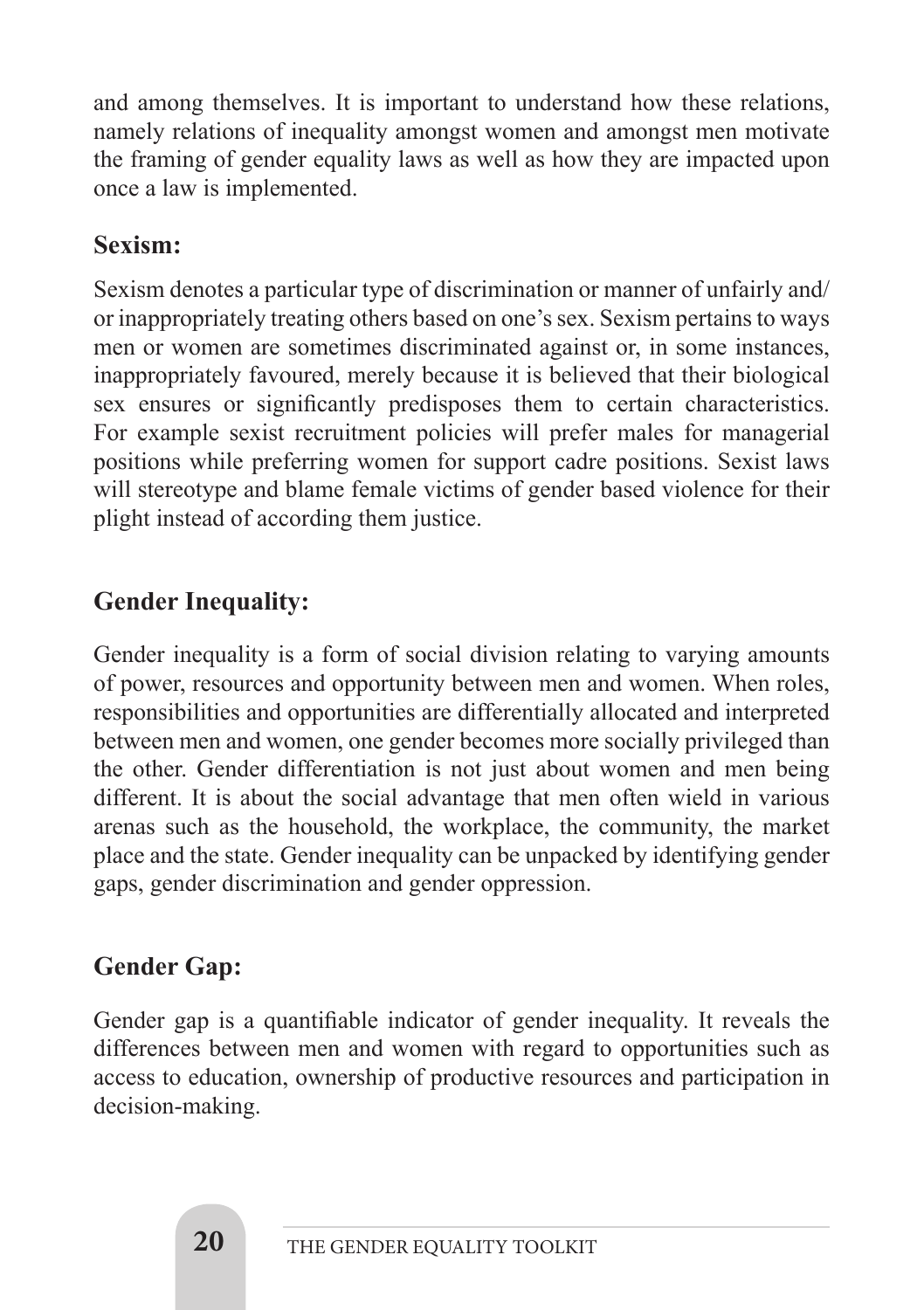#### **Gender Discrimination:**

Gender discrimination entails unfair and differential treatment meted out to people based on their gender. Females are often the victims of gender discrimination. For example, they suffer gender discrimination with regard to employment, education, and decision-making. Men too can suffer gender discrimination when they are stereotyped as sex offenders, leading to laws not favourable to young male victims of sexual violence.

#### **Gender oppression:**

Gender oppression refers to the underlying causes of gender gaps and discrimination. Gender oppression is systemic and societal and is deeply embedded in the cultural traditions and social values. It is a system of interrelated barriers and forces, which reduce, immobilize, and mould people who belong to a particular gender and bring about their subordination to the other gender either individually or as a group. Gender oppression is ingrained within norms, practices and perceptions, unlike the gaps and discrimination that can be captured individually. There is an interrelation between oppression, discrimination and gender gap, which eventually leads to the necessity of emancipation and social transformation.

#### **Gender Analysis:**

Gender analysis is the systematic examination of the different activities and identities of men and women. Gender analysis seeks to uncover the root causes and drivers of gender inequality and how they can be addressed. There are different ways of conducting gender analysis, with key areas of focus being roles, resources, decision making, voice, opportunities, privileges and constraints and how they interconnect to confer authority and social legitimacy. In the context of gender equality laws and policies, gender analysis underscores exploring the contexts/conditions that animate the need for gender equality laws/policies; focus on the gender responsiveness of laws and policies; examine the effectiveness of laws/policies; map out the actors involved in the enactment of laws/policies along with their interests and motivations as well as analyse the contexts that enable or constrain policy implementation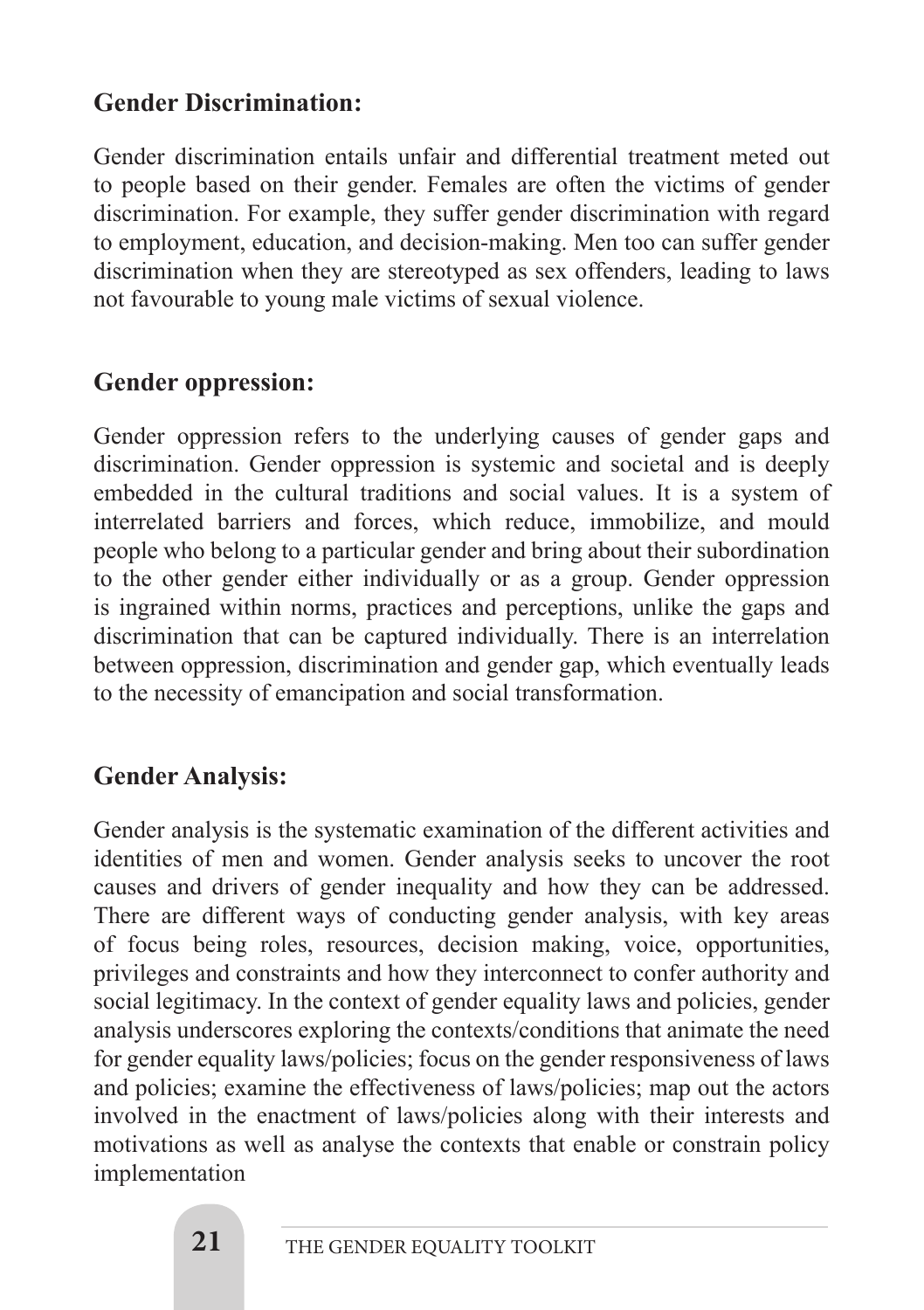#### **Gender Indicators:**

An indicator refers to a manifestation of a phenomenon in a research context. Gender indicators refer to measures that enable a comparison between males and females over time. Gender indicators can be quantitative (based on statistics broken down by sex) or qualitative (based on women's and men's experiences, attitudes, opinions and feelings).

#### **Monitoring:**

Monitoring is the regular observation and recording or tracking of performance of a particular activity or programme. The purpose of monitoring is to ensure the programme or activities progress according to plan. Monitoring from a gender perspective is necessary to ensure that an intervention is on course regarding the intended gender goals and does not cause gender harm.

#### **Evaluation:**

Evaluation refers to the assessment of a specific activity or programme, to tell whether the intended aims and objectives of the project, activity or programme were achieved what their impact was (intended or unintended). Evaluation in gender projects examines the extent to which the intended intervention affected gender relations in the society.

#### **Results Statement:**

A results statement captures in simple but precise terms the change a particular intervention is likely to achieve within a set period. Results statements measure change resulting from a particular policy, intervention or development. Results statements in gender intervention are important considering that most gender issues are structural, requiring practical interventions to change the structure.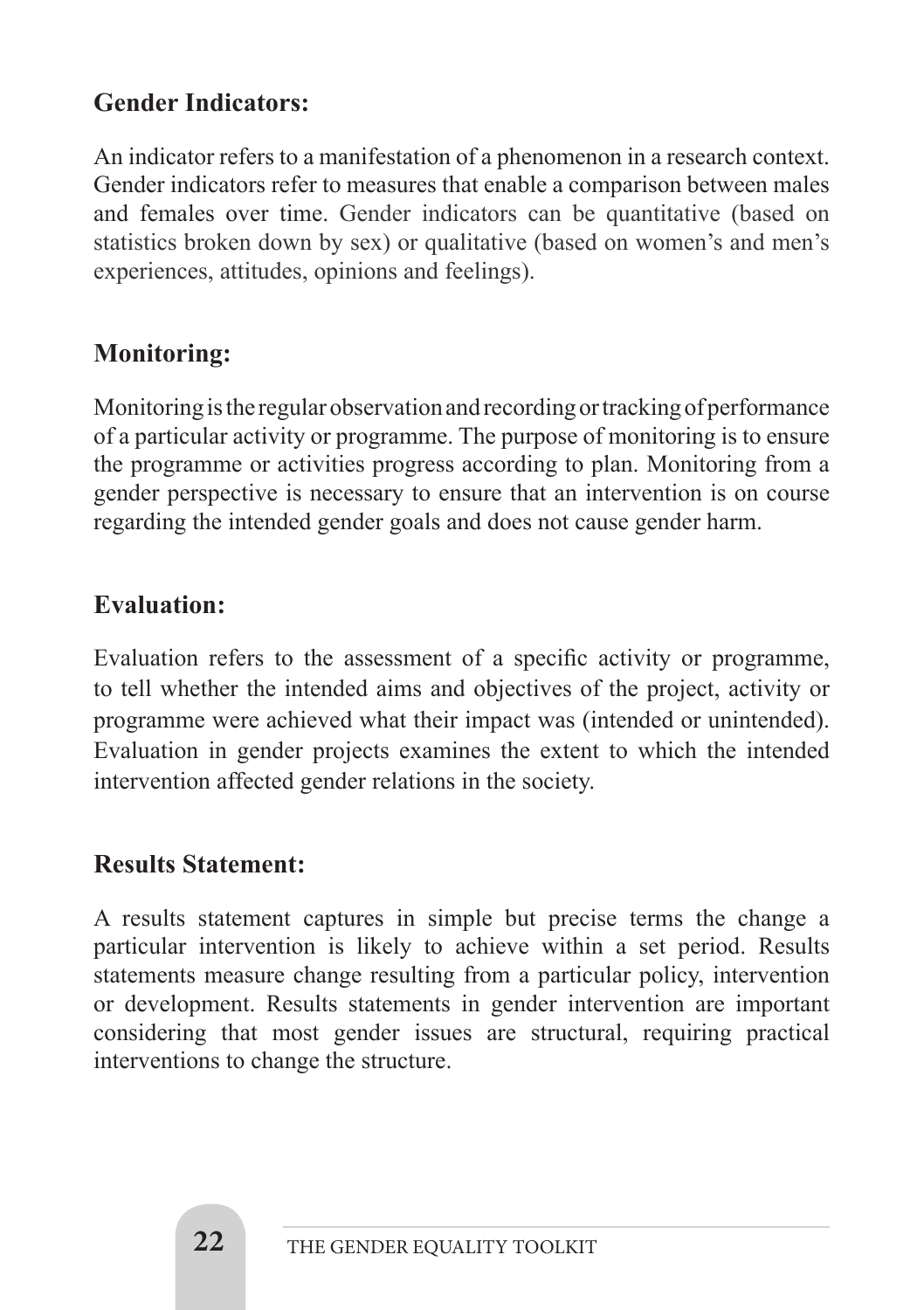# **3.0 ANALYSING GENDER**

Gender analysis is the systematic examination of the different activities and identities of men and women. It encompasses understanding of power relations relating to patterns of women's and men's access to and control over resources; authority and social legitimacy. Often gender analysis focuses on the following, though it is not restricted to:

- 1) Differences in men's and women's life experiences and how they determine men's and women's roles, responsibilities and access to and control over resources
- 2) Differences in men's and women's roles and responsibilities
- 3) Differences in rewards and benefits to women and men of their roles and responsibilities
- 4) How these differences shape women's and men's lives and experiences
- 5) Differences in the levels of power of males and females
- 6) Differences in the needs and interests of males and females
- 7) Differences in the opportunities and challenges of males and females
- 8) The drivers of the differences between males and females
- 9) Differences in the access to and control over resources
- 10) Gender differences in budgets
- 11) Gender differences in voice
- 12) Actors, interests and motivations in promoting particular laws and policies
- 13) Resource allocation for implementation of laws and policies
- 14) Type of laws and policies for example gender blind, gender neutral, gender specific and whether they aim at addressing practical (ameliorative) needs or strategic (transformative) needs.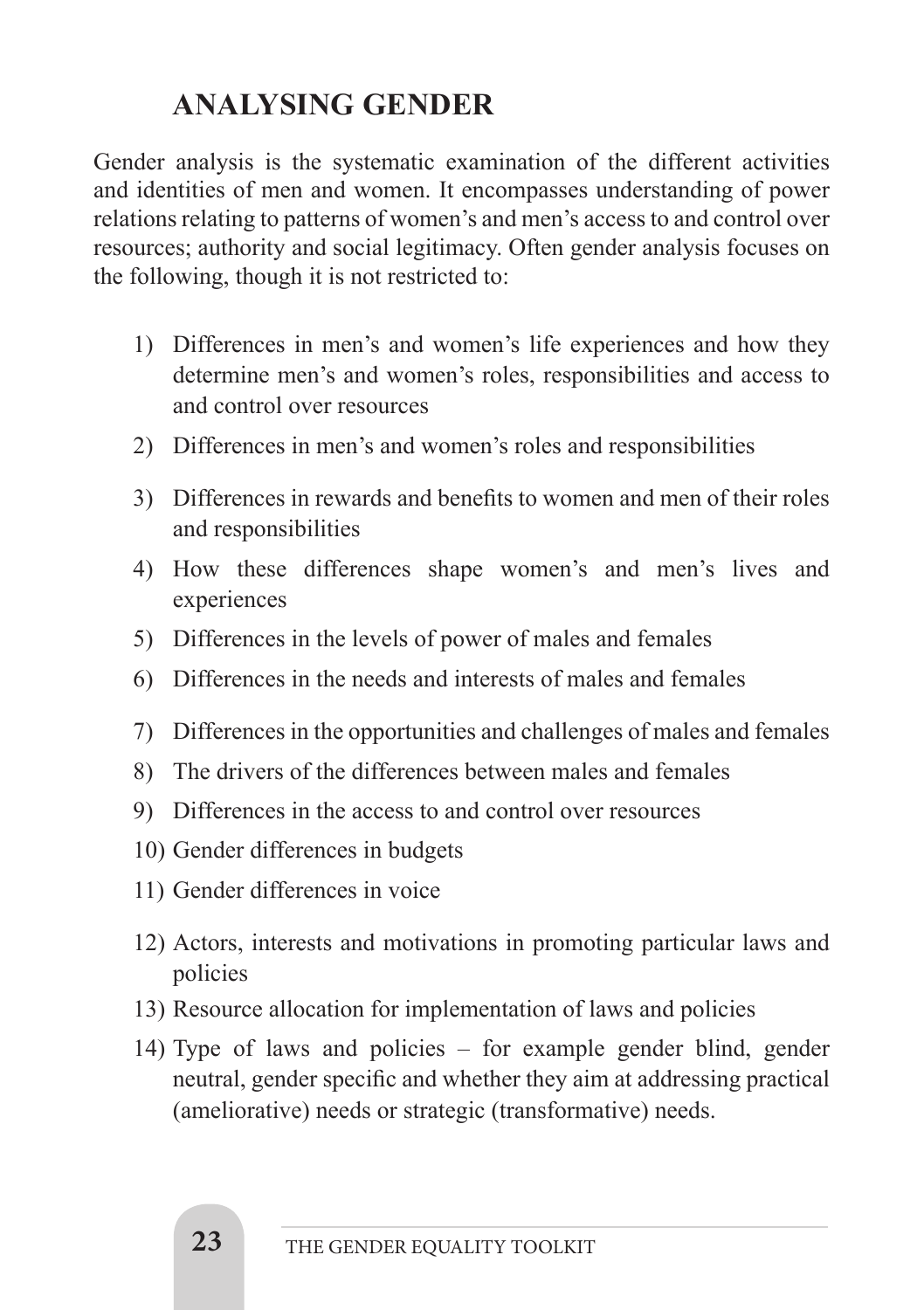#### **3.1 What is the importance of Gender Analysis?**

Gender analysis can be used to study the differences in the conditions, needs, participation rates, and access to resources, control of assets, decisionmaking powers as well as the male-centred knowledge production systems, practices, leadership styles or policies. Additionally, Gender Analysis will enable us explore the contexts or conditions that animate the need for gender equality laws and policies; focus on the gender responsiveness of laws and policies; examine the effectiveness of laws and policies; map out the actors involved in the enactment of laws/policies along with their interests and motivations, as well as analyse the contexts that enable or constrain policy implementation. This tool kit provides different strategies and frameworks through which gender analysis of the specific sectors can be undertaken.

#### **3.2 Tools for Gender Analysis:**

There are different ways of conducting gender analysis. From 1985, when the Harvard Analytical Framework appeared, many more frameworks have been developed to analyse gender relations in societies. In this section, the toolkit presents selected gender analysis frameworks and their application:

#### **3.2.1 Gender roles Analysis:**

Developed by Caroline Moser, the gender roles analysis examines the responsibilities associated with the expected duties and responsibilities, rights, and privileges of men and women/boys and girls that are dictated by cultural factors. These roles are shaped by society: influenced by religion, economy, cultural attitudes, and political system. They are learnt through the process of socialisation and vary from one culture to another. Gender roles can be classified as productive, reproductive or community managing roles.

#### *Productive gender roles (work):*

Any work that is undertaken for trade and consumption but has a potential market or exchange value. Both men and women engage in productive work but the work which women do is in many instances less valued than that of men (GNP, GDP, Per capita income), obscuring their contribution to national development.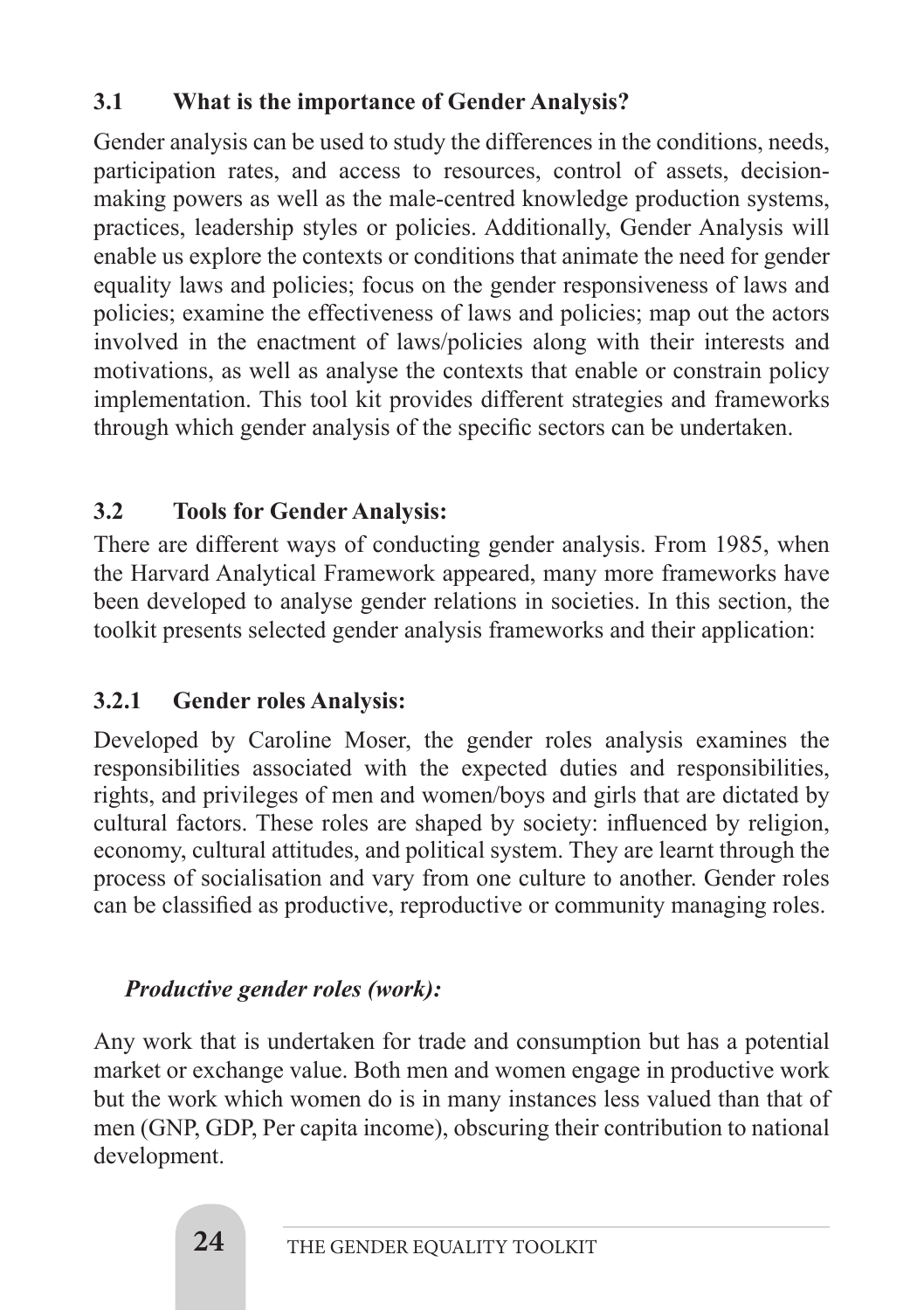#### *Reproductive roles:*

This work is undertaken for the maintenance and care of the family/household. It involves cooking, cleaning, washing, taking care of the sick, the young and the old. These roles are predominantly borne by women. Until recently, this has not been regarded as work; it was invisible, not re-numerated and less valued.

#### *Community roles:*

Community management work involves activities undertaken at the community level to ensure the provision and maintenance of scarce resources for collective consumption such as water services and community access roads. They can also be roles performed at social functions such as weddings, burials and church functions.

| <b>Roles</b> | <b>Productive</b> |         |       | Reproductive | $C$ o m m u n i t y<br><b>Managing</b> |         |
|--------------|-------------------|---------|-------|--------------|----------------------------------------|---------|
|              | Males             | Females | Males | Females      | Males                                  | Females |
| Child care   |                   |         |       |              |                                        |         |
| Farming      |                   |         |       |              |                                        |         |
| Trading      |                   |         |       |              |                                        |         |
| Herding      |                   |         |       |              |                                        |         |
| Cooking      |                   |         |       |              |                                        |         |
| Processing   |                   |         |       |              |                                        |         |

**Table 1: Gender Roles Analysis Framework**

The Gender Roles analysis framework is commonly used when introducing new interventions (for example gender sensitive policies), programmes or developments, to gauge what impact they will have on gender relations in society, to assess who is likely to participate (due to culture and time) and who is likely to benefit from their involvement. It is useful for interventions in areas such as agriculture, trade and health. It is imperative that in the analysis of gender equality laws and policies, one explores the character of the laws, what they focus on (reproductive roles, productive roles or community tasks) and the implication in terms of whether it challenges or reproduces and normalises the existing gender inequalities.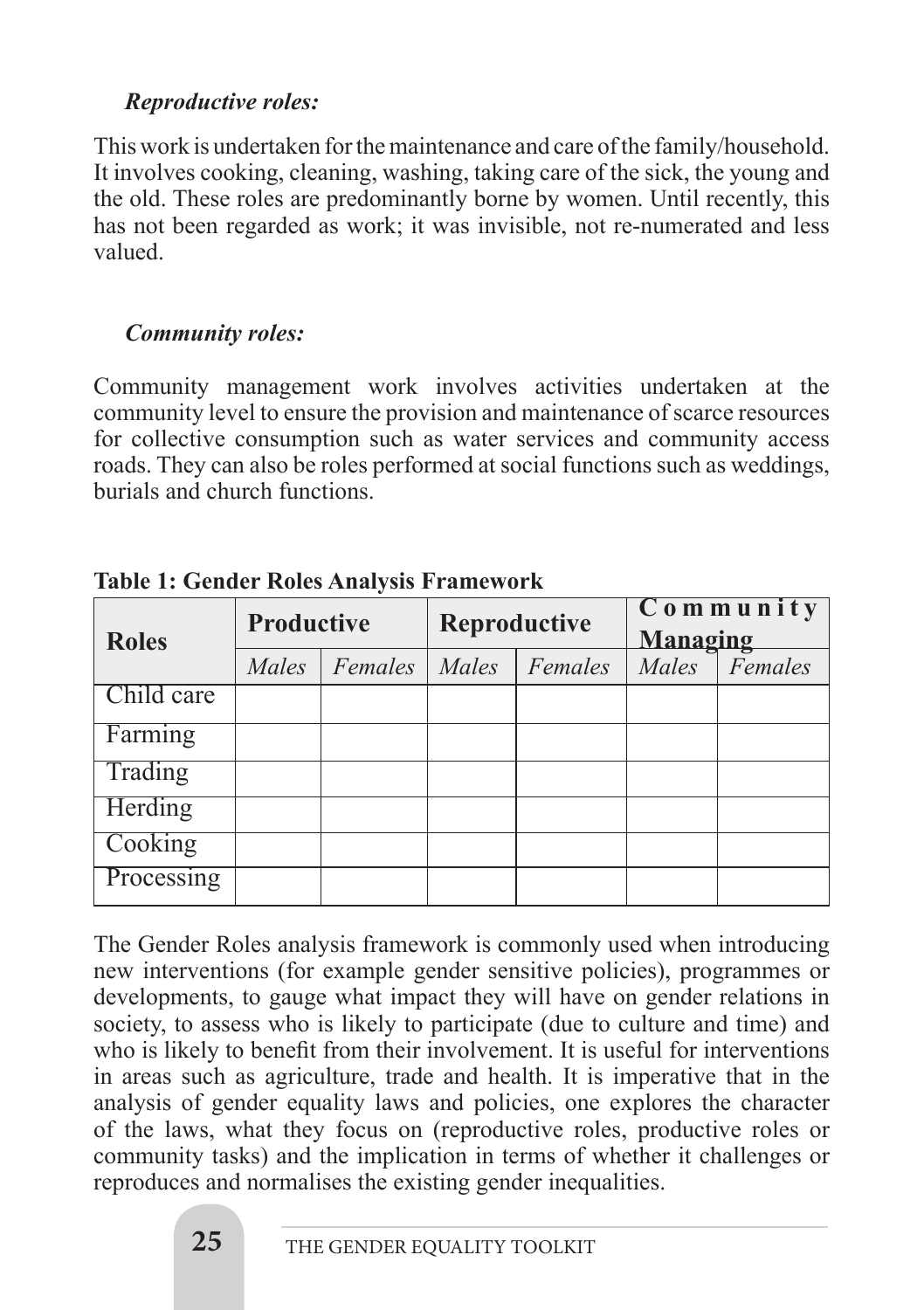#### **3.2.2 The** *Activity* **Profile: Measures who does what?**

Like the Gender Roles Analysis framework, the Harvard's Activity profile measures who does what? It lists all the activities in the community and identifies which gender predominantly carry out the activity. It is useful for interventions in the sectors such as agriculture, extractives, trade and health, as a way of targeting services and interventions to community members (male, females, young, old, vulnerable, able bodied, and many more) who need them most.

|                 |              | <b>Females</b> |     | <b>Males</b> |
|-----------------|--------------|----------------|-----|--------------|
| <b>Activity</b> | <b>Women</b> | <b>Girls</b>   | Men | <b>Boys</b>  |
| Fishing         |              |                |     |              |
| Farming         |              |                |     |              |
| Trading         |              |                |     |              |
| Child care      |              |                |     |              |
| Animal rearing  |              |                |     |              |

**Tables 2: Activity Profile (Who Does What)** 

#### **3.2.3 Daily Time Use:**

The daily time use assesses the amount of time males and females spend on particular activities whether in a home, farm or work. It involves accounting for all the wakeful hours men, women and children have, against which is tabulated the activities they would undertake within those hours. It is undertaken to assess the amount of workload men and women in a particular society have to do as a way of avoiding making assumptions of their availability. For example, because many women in rural households are informally self-employed, there is an assumption that they are free. As a result, many community projects are undertaken with the assumption that women's time is free and available. Therefore, assessing daily time use would guide the policy maker to plan appropriately and where necessary remunerate people's labour and or time. The daily time use analysis would also be good to assess which gender does which tasks as a strategy of addressing them with practical gender needs and prompt service delivery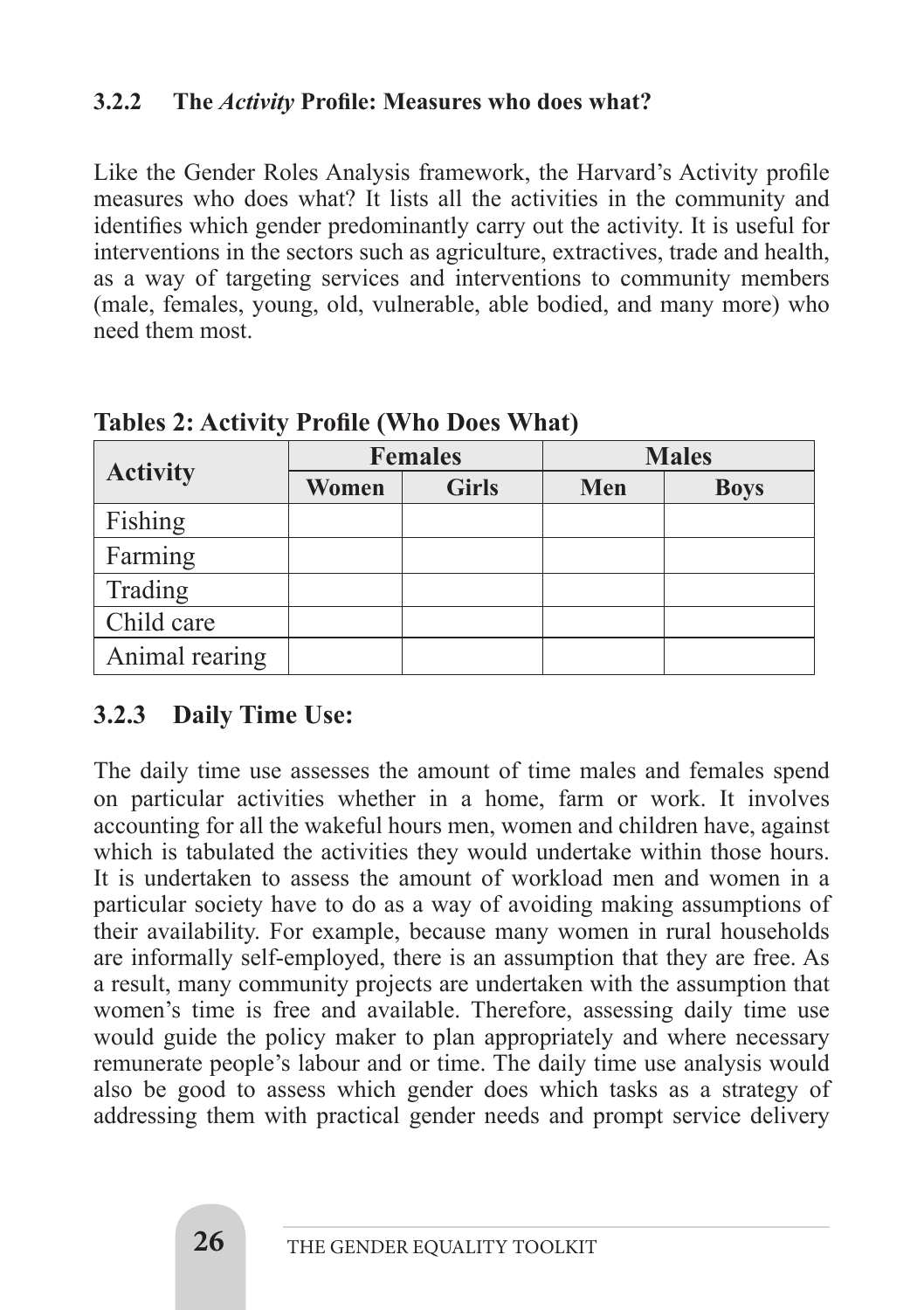| <b>Time</b>         | <b>Activity</b> |       |             |              |  |  |  |
|---------------------|-----------------|-------|-------------|--------------|--|--|--|
|                     | Men             | Women | <b>Boys</b> | <b>Girls</b> |  |  |  |
| $6.00$ am           |                 |       |             |              |  |  |  |
| $7.00$ am           |                 |       |             |              |  |  |  |
| $8.00$ am           |                 |       |             |              |  |  |  |
| $9.00 a$ m          |                 |       |             |              |  |  |  |
| $10.00$ am          |                 |       |             |              |  |  |  |
| $11.00$ am          |                 |       |             |              |  |  |  |
| $12.00$ noon        |                 |       |             |              |  |  |  |
| $1.00$ pm           |                 |       |             |              |  |  |  |
| $2.00$ pm           |                 |       |             |              |  |  |  |
| $3.00 \text{ pm}$   |                 |       |             |              |  |  |  |
| 4.00 <sub>pm</sub>  |                 |       |             |              |  |  |  |
| 5.00 <sub>pm</sub>  |                 |       |             |              |  |  |  |
| 6.00 <sub>pm</sub>  |                 |       |             |              |  |  |  |
| 7.00 <sub>pm</sub>  |                 |       |             |              |  |  |  |
| 8.00pm              |                 |       |             |              |  |  |  |
| 9.00 <sub>pm</sub>  |                 |       |             |              |  |  |  |
| 10.00 <sub>pm</sub> |                 |       |             |              |  |  |  |

Table 3: Daily Activity Calendar:

*Source: Adapted from Kadohira (2003)*

#### **3.2.4 Gender Needs Analysis:**

Gender needs are needs that arise from people's positioning in society, determined by the socially constructed attributes. Gender needs are normally classified as practical and strategic. As seen on pg 13, *practical gender needs* arise out of the concrete conditions that women and men experience, and are usually a response to an immediate perceived necessity. An intervention at the level of practical gender needs does not seek to change the gender division of labour and the relative power between men and women. Rather, it is to help them perform their roles more efficiently. While *strategic gender needs* arise out of the analysis of women's position relative to that of men. An intervention at the level of strategic gender needs challenges the existing gender division of labour and the position of men relative to that of women.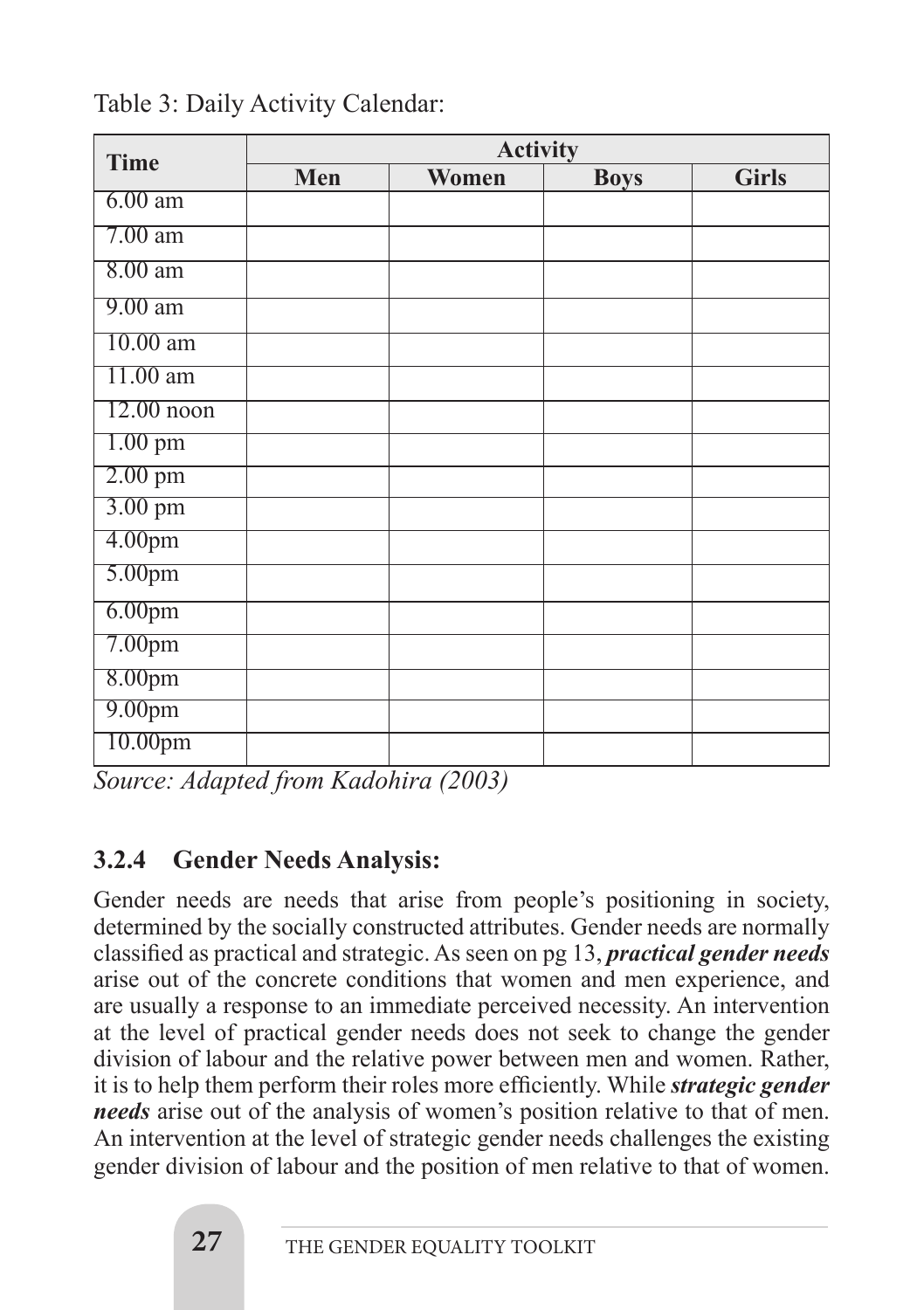Table 4 below illustrates the Gender Needs Analysis Framework.

| <b>Planned Development</b><br>or Intervention | <b>Gender Needs Addressed</b> |           |       |           |  |
|-----------------------------------------------|-------------------------------|-----------|-------|-----------|--|
| (examples)                                    |                               | Practical |       | Strategic |  |
|                                               | Males                         | Females   | Males | Females   |  |
| Road expansion                                |                               |           |       |           |  |
| Immunisation scale-up                         |                               |           |       |           |  |
| Land redistribution                           |                               |           |       |           |  |
| Market expansion                              |                               |           |       |           |  |
| Re-forestation                                |                               |           |       |           |  |

#### **Table 4: Gender Needs Analysis Framework**

Gender needs analysis is very useful when assessing the potential impact of an intervention (such as a project, service, equipment, new technology, etc.) on gender relations. It is useful for determining which intervention would best suit and transform gender relations. Using this framework, the implementers would map what practical and strategic gender needs males and females have, and use it to assess which practical or strategic gender needs of males and females will be met by the planned intervention to ensure better results.

#### **3.2.5 Gender Interests Analysis:**

Gender interests are the interests that arise from people's positioning in society, determined by the socially constructed attributes. Gender interests are normally classified as practical and strategic.

#### *Practical gender interests:*

These are the interests women develop from their position in society. The achievement of these interests will not necessarily cause a change in the gender status quo. For example if women are responsible for cooking and feeding families, the availability of food, water and fuel wood is a practical gender interest. Any program meeting these needs will be celebrated for providing women's practical gender interests.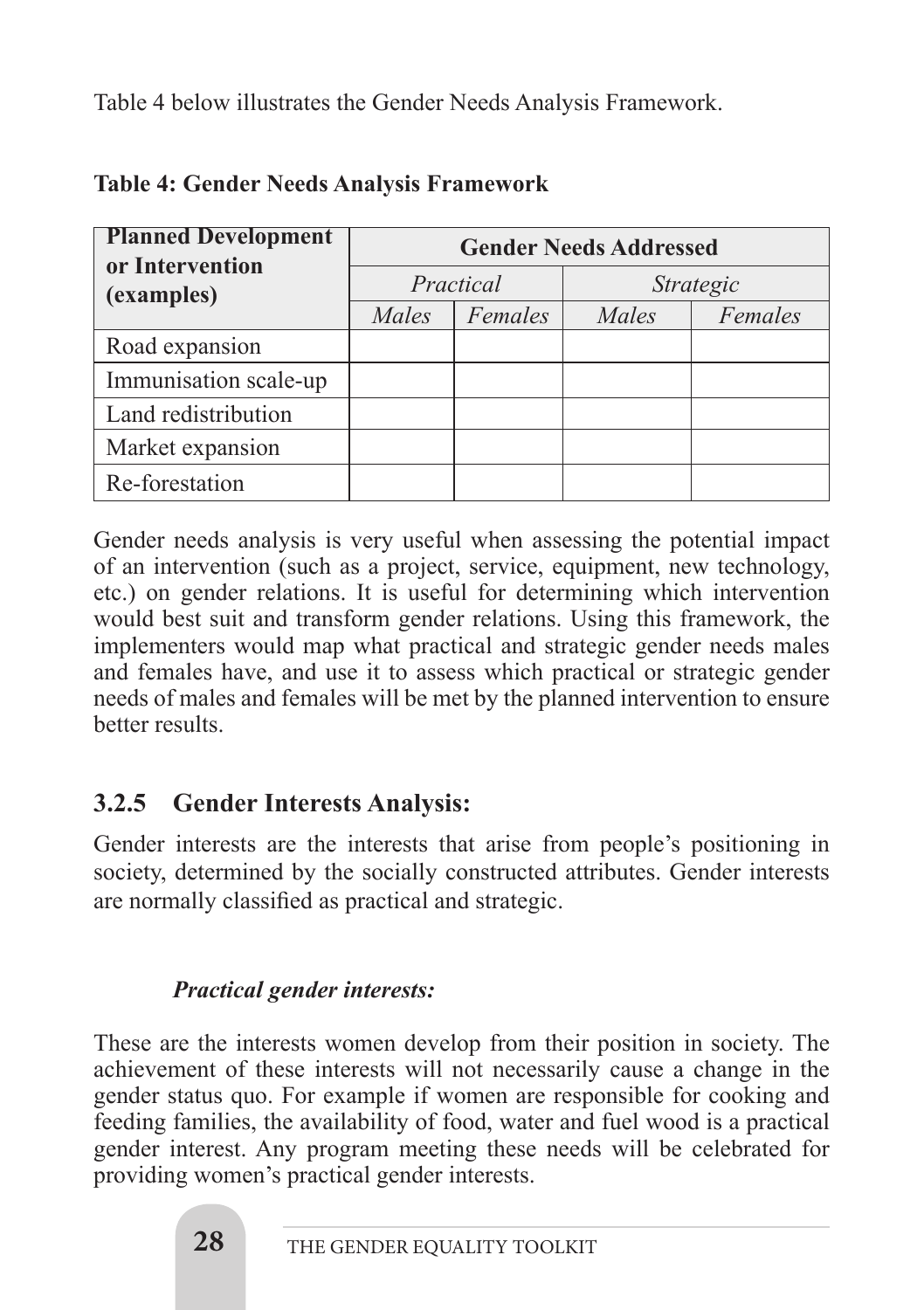#### *Strategic gender interests:*

Strategic gender interests are the interests women have to change their marginalised position and change the gender status quo. For example, if women want to stop being dependent on men, accessing education, getting employment or other sources of income may be a strategic gender interest. Programmes that seek to change women's status pursue empowerment strategies such as income generation, access to decision making, cultural change, legal reform and a discussion of norms to mention a few.

Developed by Caroline Moser, this framework is good for identifying which strategies need to be undertaken to address structural gender basis for gender inequality. It is often used to assess whether a planned intervention will ameliorate or transform gender inequalities. Importantly, it is a key tool for monitoring the outcomes of gender equality laws, policies and programmes.

| <b>Planned Development</b> |       | <b>Gender Interests Addressed</b> |       |                  |  |
|----------------------------|-------|-----------------------------------|-------|------------------|--|
| or Intervention            |       | Practical                         |       | <i>Strategic</i> |  |
| (examples)                 | Males | Females                           | Males | Females          |  |
| Road expansion             |       |                                   |       |                  |  |
| Immunisation scale-up      |       |                                   |       |                  |  |
| Land redistribution        |       |                                   |       |                  |  |
| Market expansion           |       |                                   |       |                  |  |
| Re-forestation             |       |                                   |       |                  |  |

**Table 5: Gender Interests Analysis Framework**

#### **3.2.6 The Access to and Control Profile:**

The Harvard Access to and Control Profile tool measures which resources are accessed and controlled by who, and with what benefits. It is one way of telling which assets males and females access, own and control, which is crucial for interventions that seek to empower marginalised people such as women, youth, rural and disabled persons.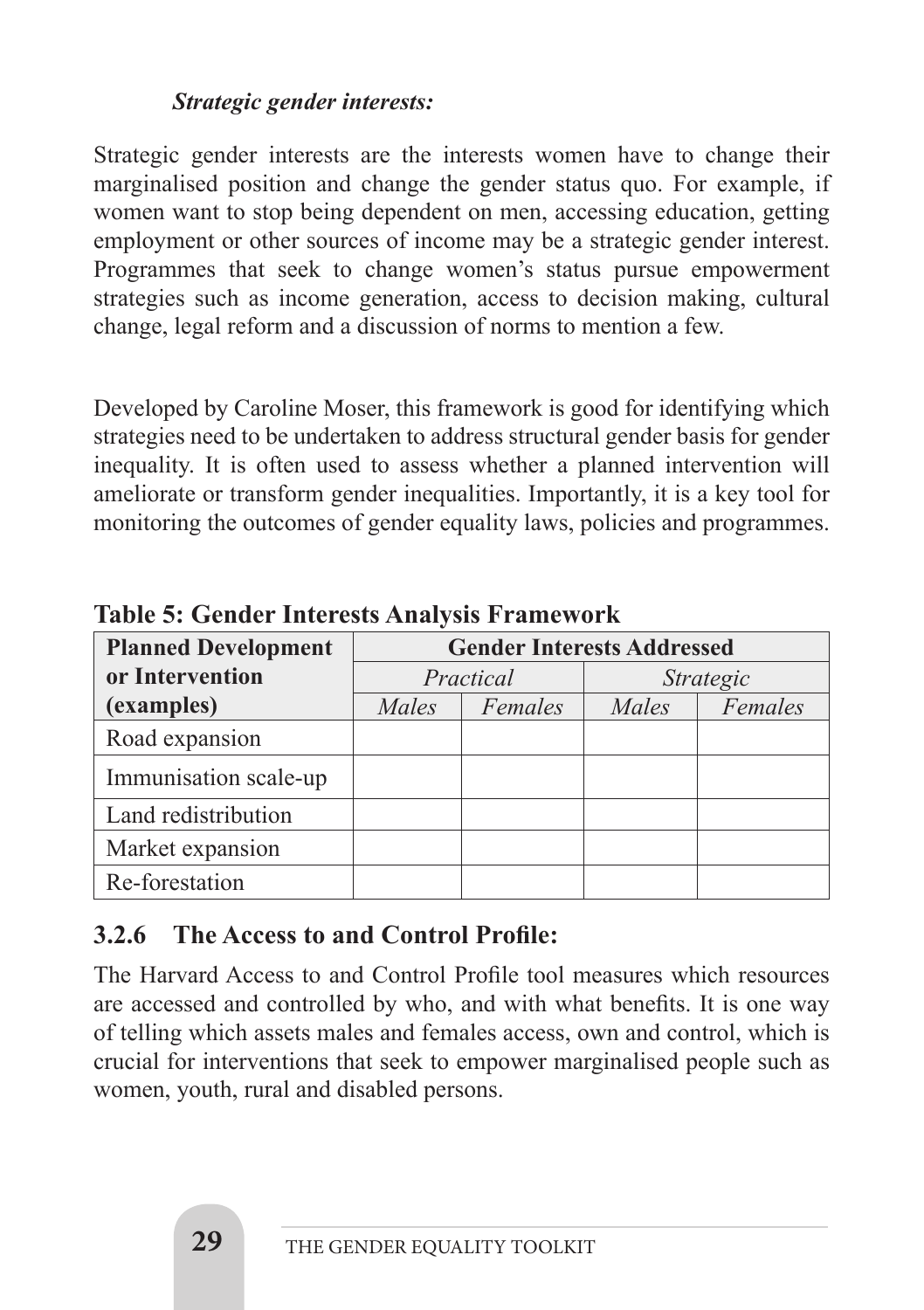|                                                                               |                         | Access                  |                         |          | Ownership |       |              | Control                 |                         |
|-------------------------------------------------------------------------------|-------------------------|-------------------------|-------------------------|----------|-----------|-------|--------------|-------------------------|-------------------------|
| Resource                                                                      | Men                     | Women                   | Joint                   | Men      | Women     | Joint | Men          | Women                   | Joint                   |
| Land                                                                          | $\times$                | $\mathsf{X}$            | $\times$                | X        |           |       | X            |                         |                         |
| House                                                                         | $\times$                | X                       | $\overline{\mathsf{X}}$ |          |           |       |              |                         |                         |
| $\overline{\mathbf{X}}$<br>$a \quad n$<br><b>Account</b><br>$\mathbf{\Omega}$ | $\mathsf{X}$            |                         |                         | X        |           |       | $\mathsf{X}$ |                         |                         |
| Household<br>Furniture                                                        | $\mathsf{X}$            | $\overline{\mathsf{X}}$ | $\times$                | $\times$ |           |       | $\times$     | X                       |                         |
| Bicycle                                                                       | $\mathsf{X}$            | $\mathsf{X}$            | $\times$                | $\times$ |           |       | $\times$     |                         |                         |
| Car                                                                           | $\mathsf{X}$            | $\times$                | $\overline{\mathsf{X}}$ | $\times$ |           |       | $\times$     |                         |                         |
| Radio                                                                         | $\overline{\mathsf{X}}$ | $\overline{\mathsf{X}}$ | $\overline{\mathsf{X}}$ | $\times$ |           |       | $\times$     |                         |                         |
| Cows                                                                          | $\mathsf{X}$            | $\overline{\mathsf{X}}$ | $\mathsf{X}$            | $\times$ |           |       | $\times$     |                         |                         |
| Goats                                                                         | $\times$                | $\overline{\mathsf{X}}$ | $\overline{\mathsf{X}}$ | $\times$ |           |       | $\times$     | X                       |                         |
| $\mathbf{a}$<br>$\infty$<br>L <sub>cons</sub><br>$\frac{a}{c}$                | $\times$                | $\overline{\mathsf{X}}$ | $\mathsf{X}$            | $\times$ |           |       | $\times$     | $\overline{\mathsf{X}}$ | $\mathsf{X}$            |
| $\triangleleft$<br>$\frac{6}{10}$<br>Crops                                    | $\times$                | $\overline{\mathsf{X}}$ | $\times$                | $\times$ |           |       | $\times$     | $\times$                | $\overline{\mathsf{X}}$ |
| Source: Adapted from Kadohira (2003)                                          |                         |                         |                         |          |           |       |              |                         |                         |

Table 6: Access to and Control Profile (Resources and Benefits) **Table 6: Access to and Control Profile (Resources and Benefits)**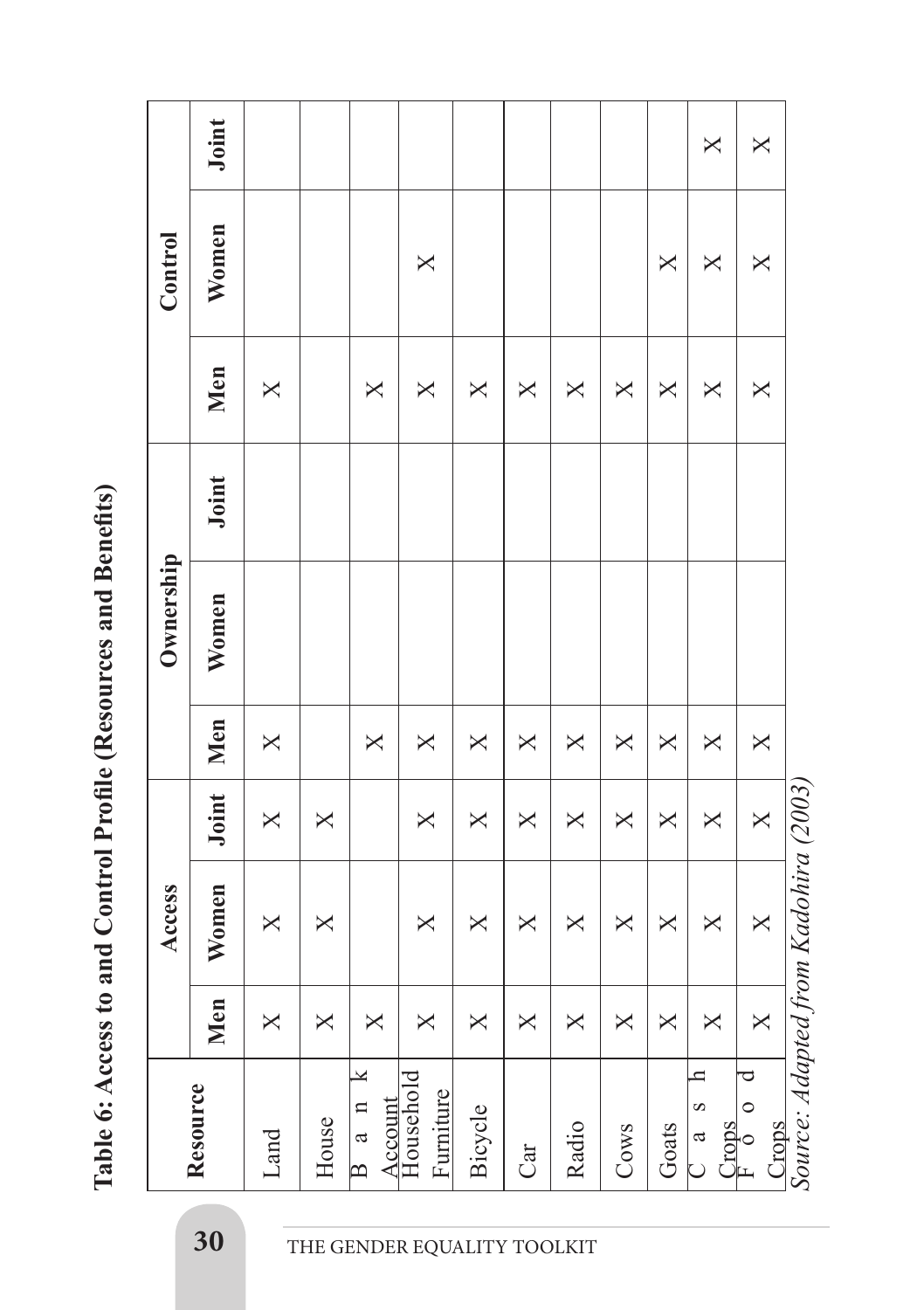This tool is important because access, ownership and control are three different things and different individuals, given social power relations, may be positioned differently in relation to each. The tool is often used when conducting a gender analysis of household and community assets such as land, housing, and means of transport, radio/communication gadgets, and many more.

#### **3.2.7 Wealth Ranking:**

While not specifically a gender tool, wealth ranking undertaken at community level is a good strategy to assess what communities consider as assets, how these assets are ranked in order of importance and which people in the community control which kinds of assets and with what consequences. It begins with the community providing definitions of wealth, then listing what types of wealth exist in the society, ranking the wealth in order of importance and then discussing their perceptions of those considered to own the assets ranked highly. It is a good way of conducting gender discussions around access to and control of assets seen in section 3.6 above. Key questions in a conducting wealth ranking include:

- 1. What is considered as wealth in this society?
- 2. What types of assets or commodities exist in this society?
- 3. Which of these assets or commodities are considered as wealth by the community?
- 4. How are the people or households who own assets or commodities considered (Rich, Average, Poor)
- 5. What are the advantages of owning assets or commodities etc?. What are the problems of not owning them?
- 6. Which gender often owns which assets and why?
- 7. Which gender does not own the assets and why?
- 8. How can we make ownership of the assets gender equitable?
- 9. How can the poor and female be assisted to access, own and control wealth?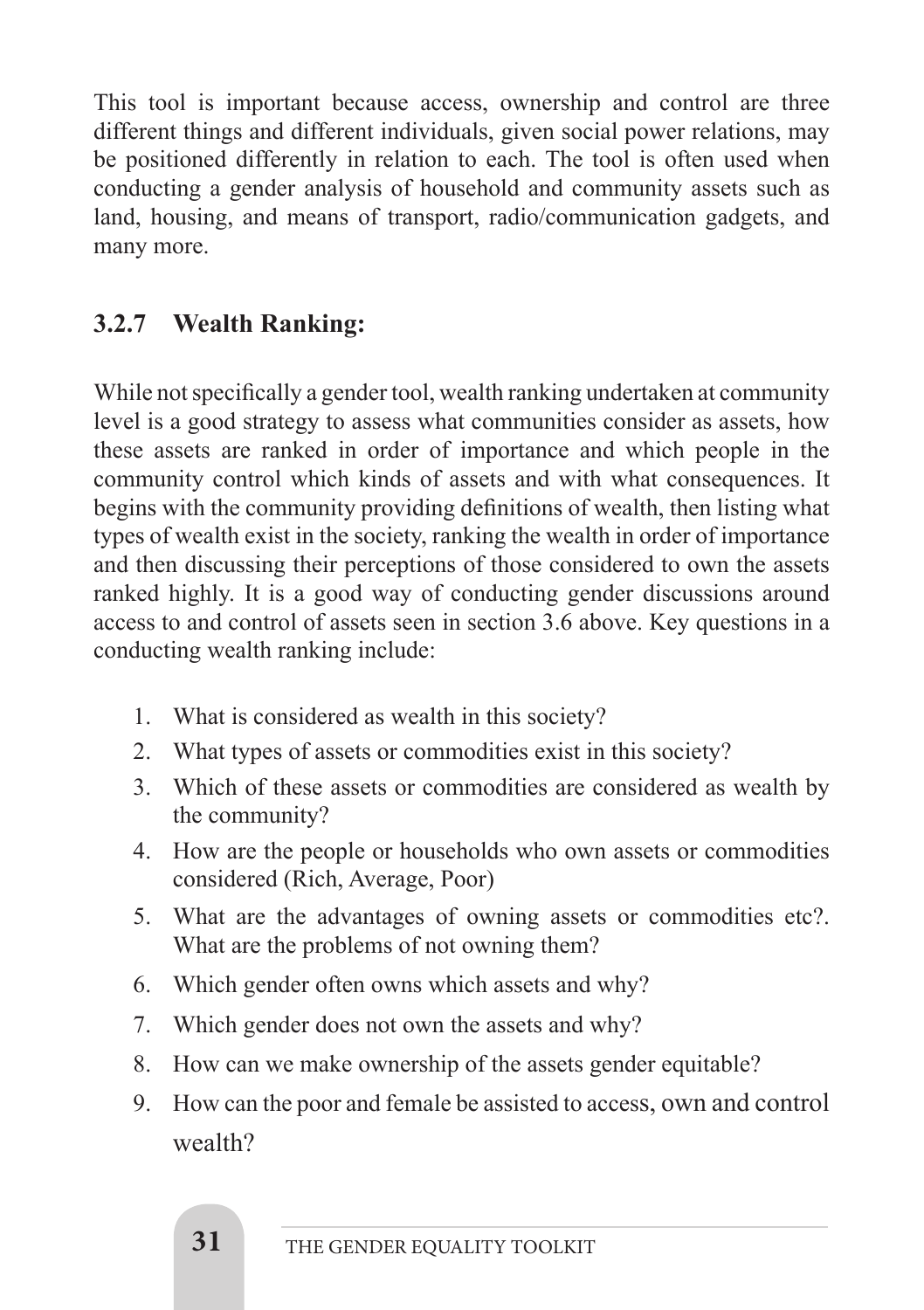## **3.2.8 Social Maps**

Social maps are a visual tool that illustrates differential relationships in the community by showing the location of key community assets, resources, activities, problems and opportunities and which categories of the community have or do not have access to them. It is a key indicator of showing distance as a constraint to accessing services and opportunities. Social maps can be drawn to illustrate different gender issues. For example you can have a social map on community resources, access to services, community problems, etc. Key steps in coming up with a social map include:

- 1. A visual sketch of the community is drawn by community members
- 2. Community locates key features of the community such as mountains, rivers, drainages, community halls
- 3. Community locates households in the community
- 4. Community locates key sites of community problems (such as crime, diseases, poverty)
- 5. Community discusses how females and males fare in relation to the community assets, resources, opportunities and problems
- 6. Community discusses how the situation could be changed to ensure gender equality.

#### **3.2.9 Voice**

While gender differences exist between males and females, it is important to note that males and females are not homogenous. Voice in relation to gender refers to information which may be disaggregated according to other key variables, depending on the type of initiative, target group, and context such as socioeconomic group, age, ethnicity, race, religion, or location (rural or urban). When analysing voice, the aim is to see which group's views and interests are served by a particular policy, law, culture, tradition, programme and intervention. Groups whose views and interests are excluded are considered "voiceless". Table 7 illustrates how to assess voice.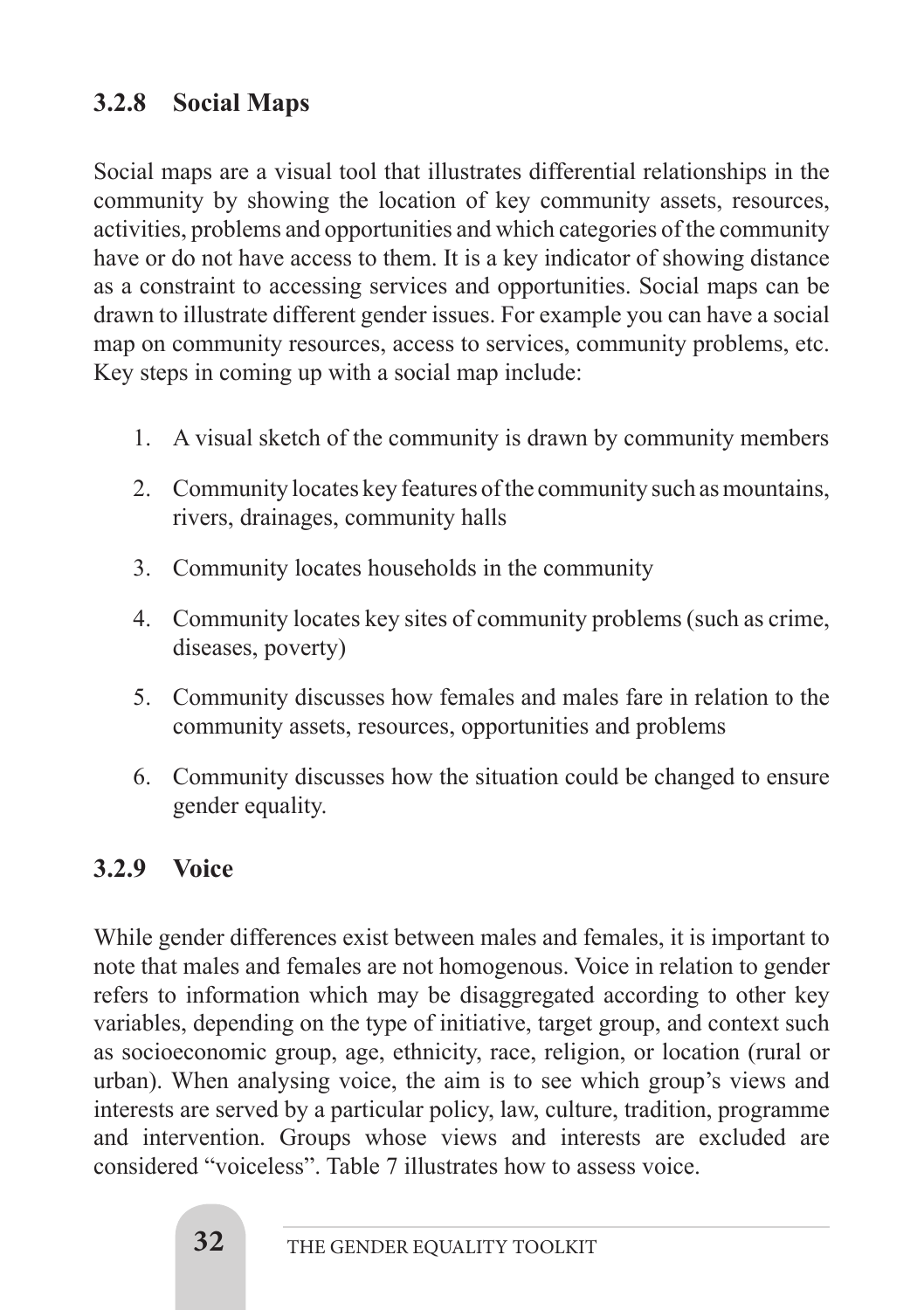**Table 7: Analysing Voice:**

| <b>Voice (Examples of questions)</b>                        | Male | <b>Female</b> | <b>Special</b><br>interest<br>group |
|-------------------------------------------------------------|------|---------------|-------------------------------------|
| Whose issues are catered for?                               |      |               |                                     |
| Who is consulted?                                           |      |               |                                     |
| What issues are considered                                  |      |               |                                     |
| Are issues of the men, women,<br>vulnerable groups captured |      |               |                                     |
| If so how are they captured                                 |      |               |                                     |

A similar analysis of voice focuses on the interface between actors, knowledge and spaces, as is illustrated by Fig. 3.1 below. KIIO W

# Figure 1 Voice: Seen from the Knowledge, Actors and Spaces Interface.



people that have a stake in policy development and implementation. Actors hold opinions and

agency. Knowledge implies information gathered through research. *Knowledge* is constructed

*Source1: McGee, R (2004: 1-26)*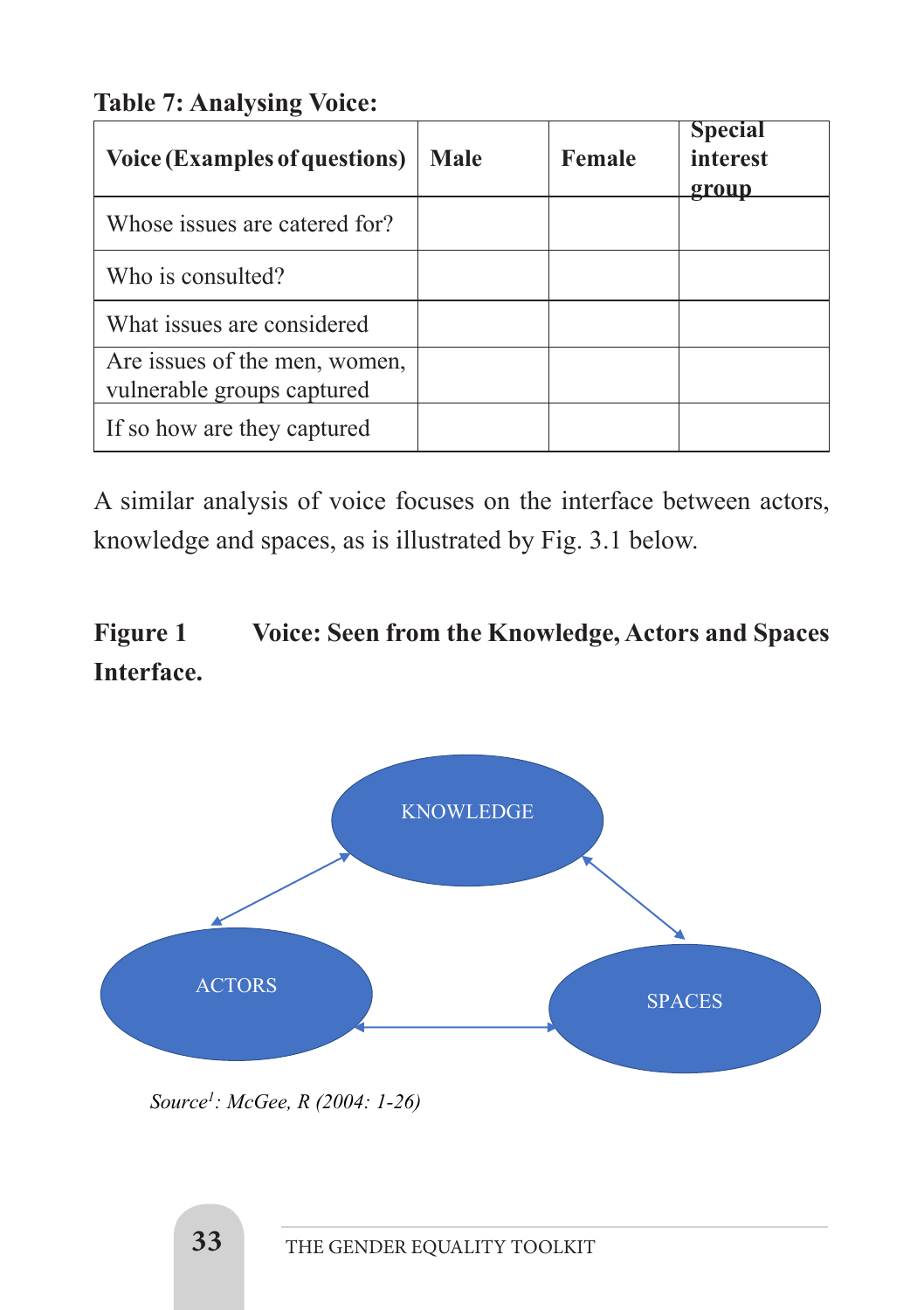In this model, McGee highlights multiple strands of thinking and action which frame policy analysis and development process. In the policy reform process, *Actors* focus on mapping out people that have a stake in policy development and implementation. Actors hold opinions and interests, they are embedded in the institutional and political cultures and they exercise agency. Knowledge implies information gathered through research. *Knowledge* is constructed by certain actors for certain kinds of users. Knowledge can also be generated in participatory methods as people targeted by the law or policy reflect on their experiences and how these might be impacted upon by legislation. On the other hand, the concept of *Spaces* provides a useful lens through which to view everyday politics and practices of actors who are engaged in the policy process – framing and implementation – and to examine how their power to act is enabled and constrained.

This kind of analysis makes it possible to break down the laws/policy processes into observable, *influenceable* elements. It also raises questions about which actors gain access to which spaces, what they do there, what constrains or facilitates their actions and what potential interests arise as a result of these interactions. In the context of gender equality laws and policies, there is need to ask; who are the actors in a given law? What are their interests, and how do these interests conflict? What spaces do they operate in? What forms of knowledge do they draw upon in the framing of the law/policy and how do these (space, actors, knowledge, interests) contribute to the implementation of Gender Equality Laws and Policies?

#### **3.2.10 The Human Rights Based Framework (HRBF):**

The HRBF highlights the need to observe the fundamental human rights as per the Universal Declaration of Human Rights (UDHR). These are:

- a) The Right to Equality (Article 1)
- b) Freedom from Discrimination (Article 2)
- c) The Right to Life, Liberty, Personal Security (Article 3)
- d) Freedom from Slavery (Article 4) and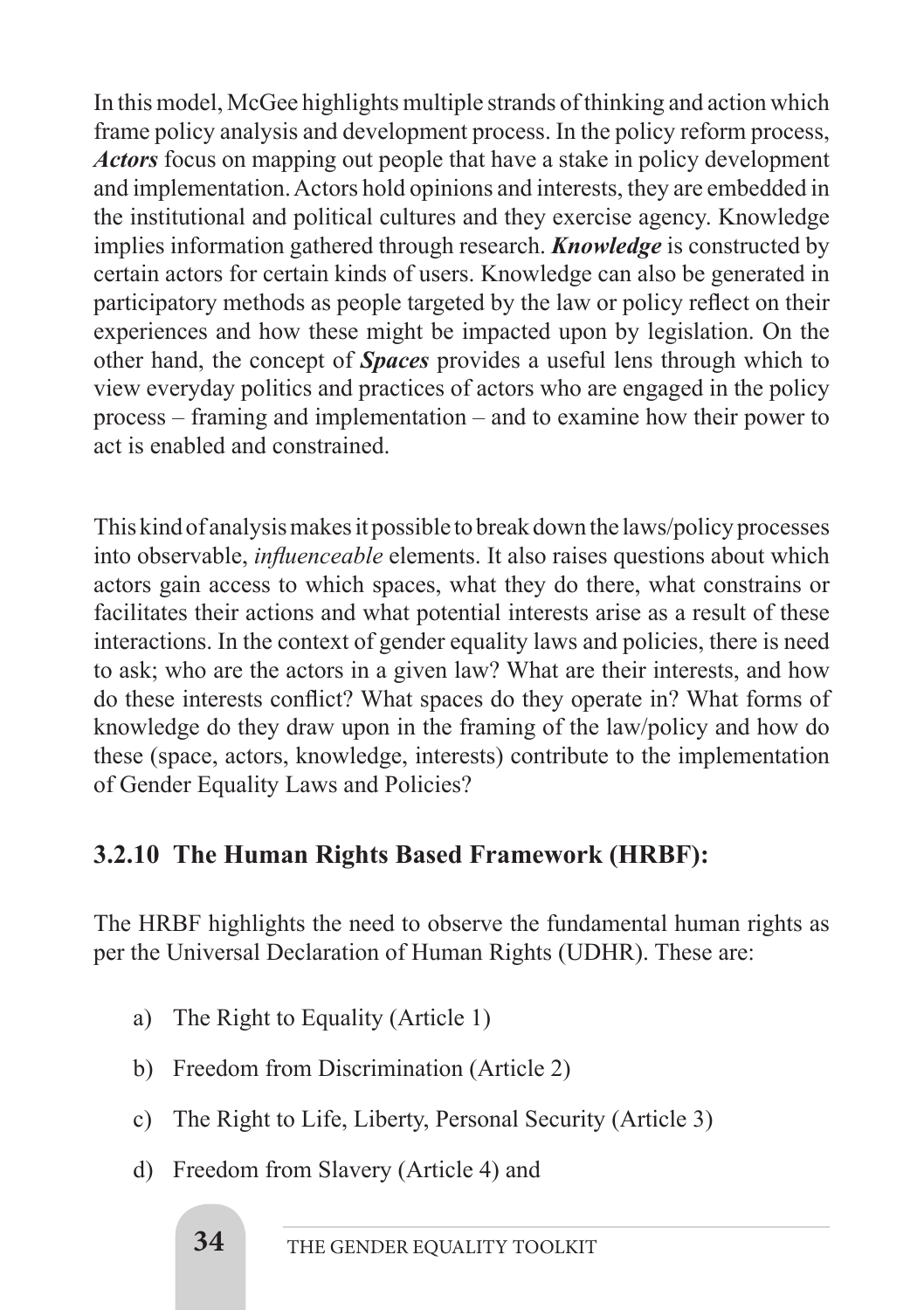e) Freedom from Torture and Degrading Treatment (Article 5)

These rights are based on the principles of universality, indivisibility, participation, accountability, transparency and non-discrimination. Gender analysis that anchors in the *HRBF* challenges the gender inequality found in policies, laws and traditional cultures and practices, with the aim of ensuring that males and females are treated fairly and equally. Often, the *HRBF* is applied in relation to advocacy around gender-based violence, negative cultural practices, human trafficking, to mention a few. It is used often to assess the legal and regulatory framework in a country or society. An example of questions in this framework could include:

- 1. What rights and freedoms are required by the different categories?
- 2. What rights and freedoms are provided for or not provided for (by the different laws and policies)?
- 3. Whose rights/freedoms are being violated?
- 4. Why are certain rights/freedoms not provided for?
- 5. What are the consequences of not guaranteeing the rights and freedoms of a certain category?
- 6. How are the rights and freedoms enforced?
- 7. What is the supporting framework for their enforcement?

#### **3.2.11 The Empowerment Framework:**

The Empowerment Framework by Sarah Longwe states that women's poverty is not a result of lack of productivity but from oppression and exploitation. Accordingly, there are different levels through which equality can be progressively addressed. This process, hierarchically organised includes five levels that women's needs can be addressed, namely: Welfare, Access, Conscientisation, Participation and Control. Table 8 below illustrates the different levels interventions have to address to empower women.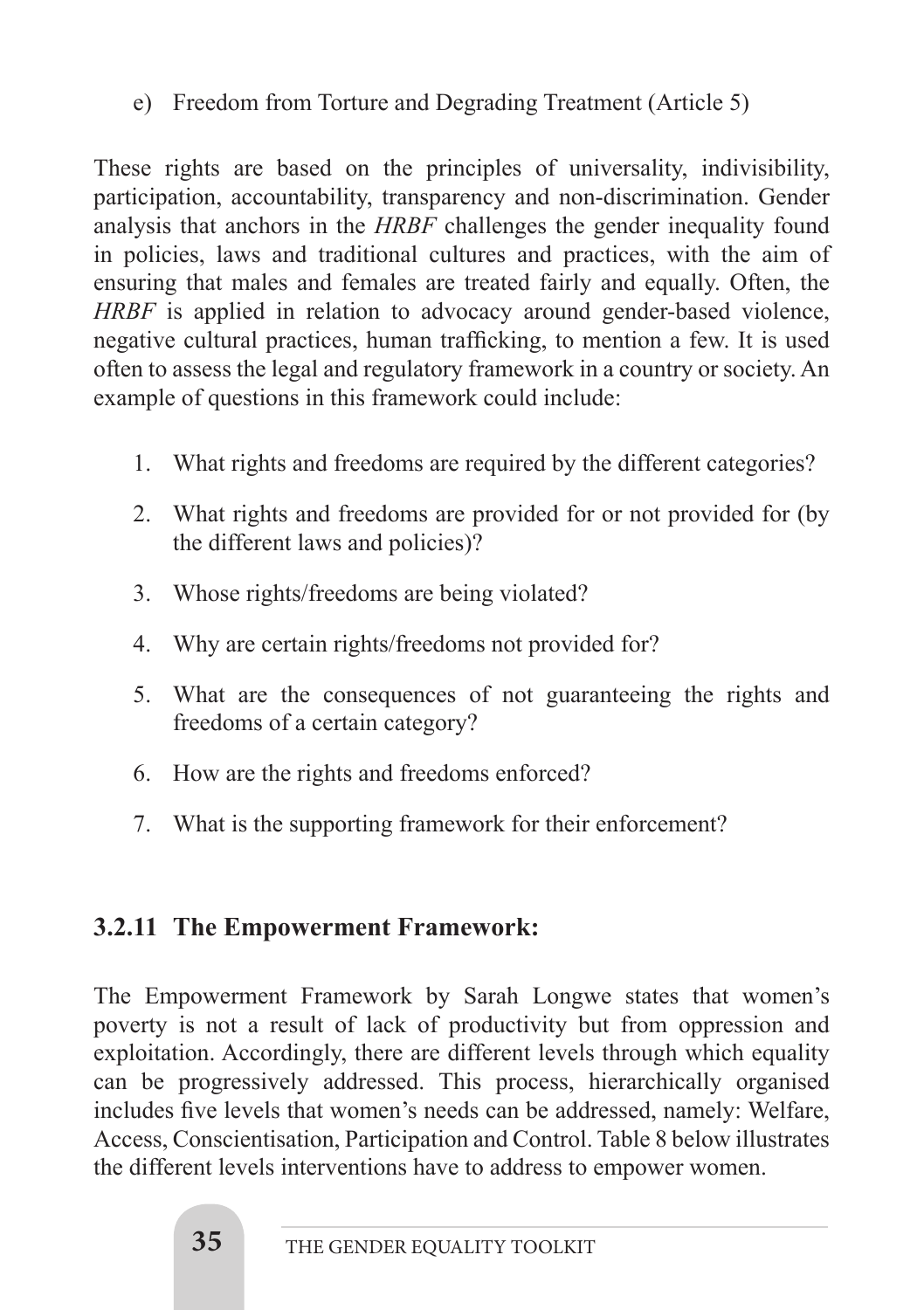|  | Table 8:<br>The Empowerment Framework by Sarah<br>Longwe: |                                                                                                                                                                                                                                                                                                                                              |  |  |  |
|--|-----------------------------------------------------------|----------------------------------------------------------------------------------------------------------------------------------------------------------------------------------------------------------------------------------------------------------------------------------------------------------------------------------------------|--|--|--|
|  | Control                                                   | Using the participation of women in the<br>decision-making process to achieve balance<br>of control between men and women over the<br>factors of production, without one being in a<br>position of dominance.                                                                                                                                |  |  |  |
|  | Participation                                             | Pertains to women's equal participation in<br>the decision-making process, policy-making,<br>planning and administration. In development<br>projects, it includes involvement in needs<br>assessment, project design, implementation<br>and evaluation.                                                                                      |  |  |  |
|  | Conscientisation                                          | Pertains to an understanding of the difference<br>between sex roles and gender roles and<br>the belief that gender relations and the<br>gender division of labour should be fair and<br>agreeable to both sides, and not based on the<br>domination of one over the other                                                                    |  |  |  |
|  | Access                                                    | Pertains to women's access to factors of<br>production: land, labour, credit, training,<br>marketing<br>facilities, and all publicly<br>available services and benefits on an equal<br>basis with men. Equality of access is obtained<br>by securing equality of opportunity through<br>legal reform to remove discriminatory<br>provisions. |  |  |  |
|  | Welfare                                                   | Pertains to level of material welfare of<br>women, relative to men, with respect to food<br>supply, income and medical care, without<br>reference to whether women are themselves<br>the active creators and producers of their<br>material needs                                                                                            |  |  |  |

*Source Adapted from ILO 1998*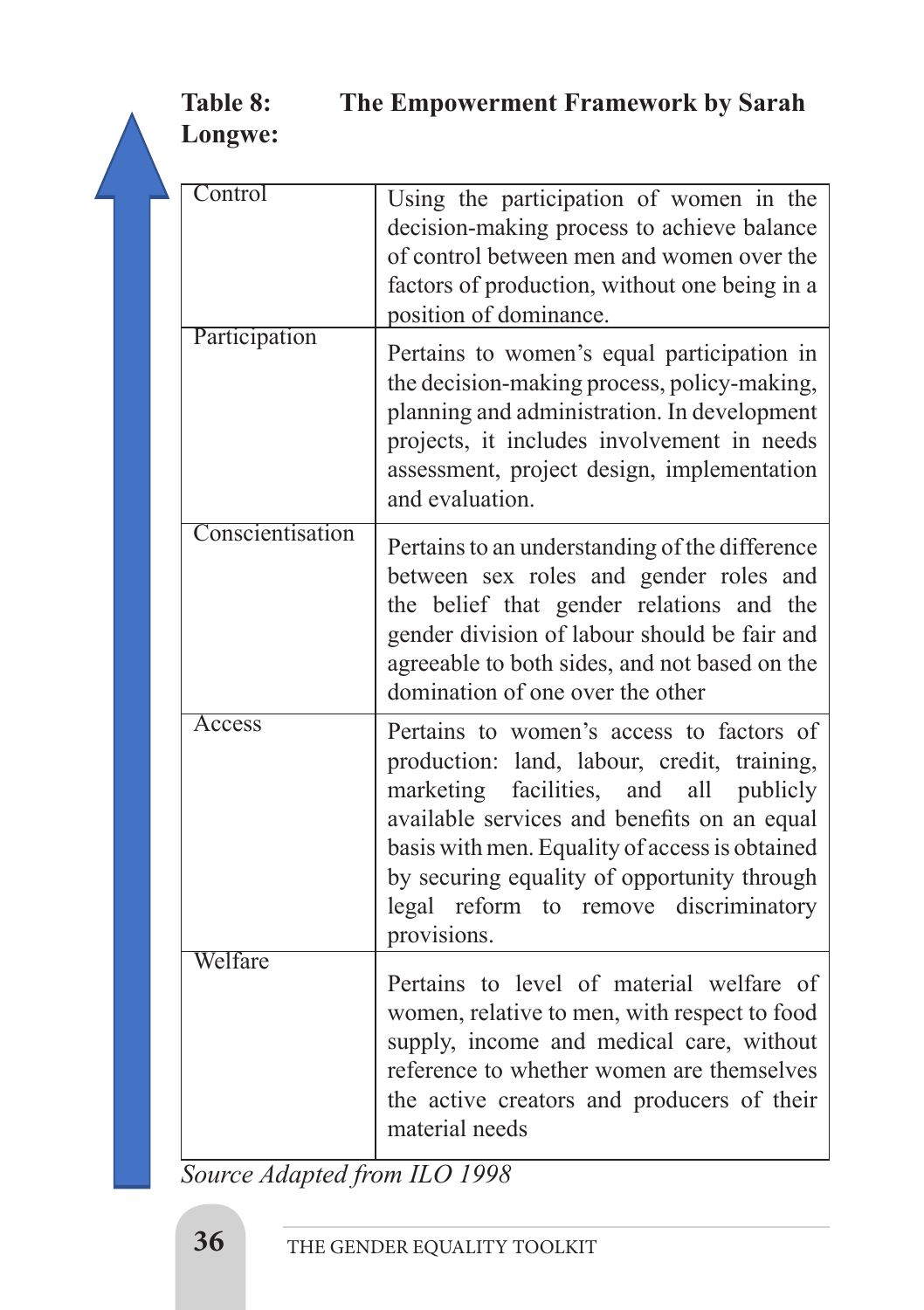The empowerment framework as illustrated in Table 9 below is used to assess the impact an intervention or project is likely to have on women or marginalised group. It assesses the potential impacts on the different thresholds of addressing gender issues and assesses whether the impact will be negative, neutral or positive. Projects that lead to negative impact are likely to reinforce gender inequality, those with neutral impact are likely to leave gender inequality unchecked while those with positive impact are likely to transform gender relations.

| <b>Levels</b><br>0Ī<br>Recognition<br><b>Levels of Equality</b> | <b>Negative</b> | <b>Neutral</b> | <b>Positive</b> |
|-----------------------------------------------------------------|-----------------|----------------|-----------------|
| Control                                                         |                 |                |                 |
| Participation                                                   |                 |                |                 |
| Conscientisation                                                |                 |                |                 |
| Access                                                          |                 |                |                 |
| Welfare                                                         |                 |                |                 |

**Table 9: The Empowerment Framework (Impact of Projects):**

*Source: Adapted from ILO 1998*

The version of Sarah Longwe's empowerment framework illustrated in Table 10 below assesses the extent to which developments or intervention in a particular sector of the economy will empower women. It does so by assessing where on the gender empowerment threshold the impact of the project/intervention/development will be so as to assess the overall impact of national development on gender relations. The goal is to ensure all sectors aspire to empower women as a strategy of gender mainstreaming.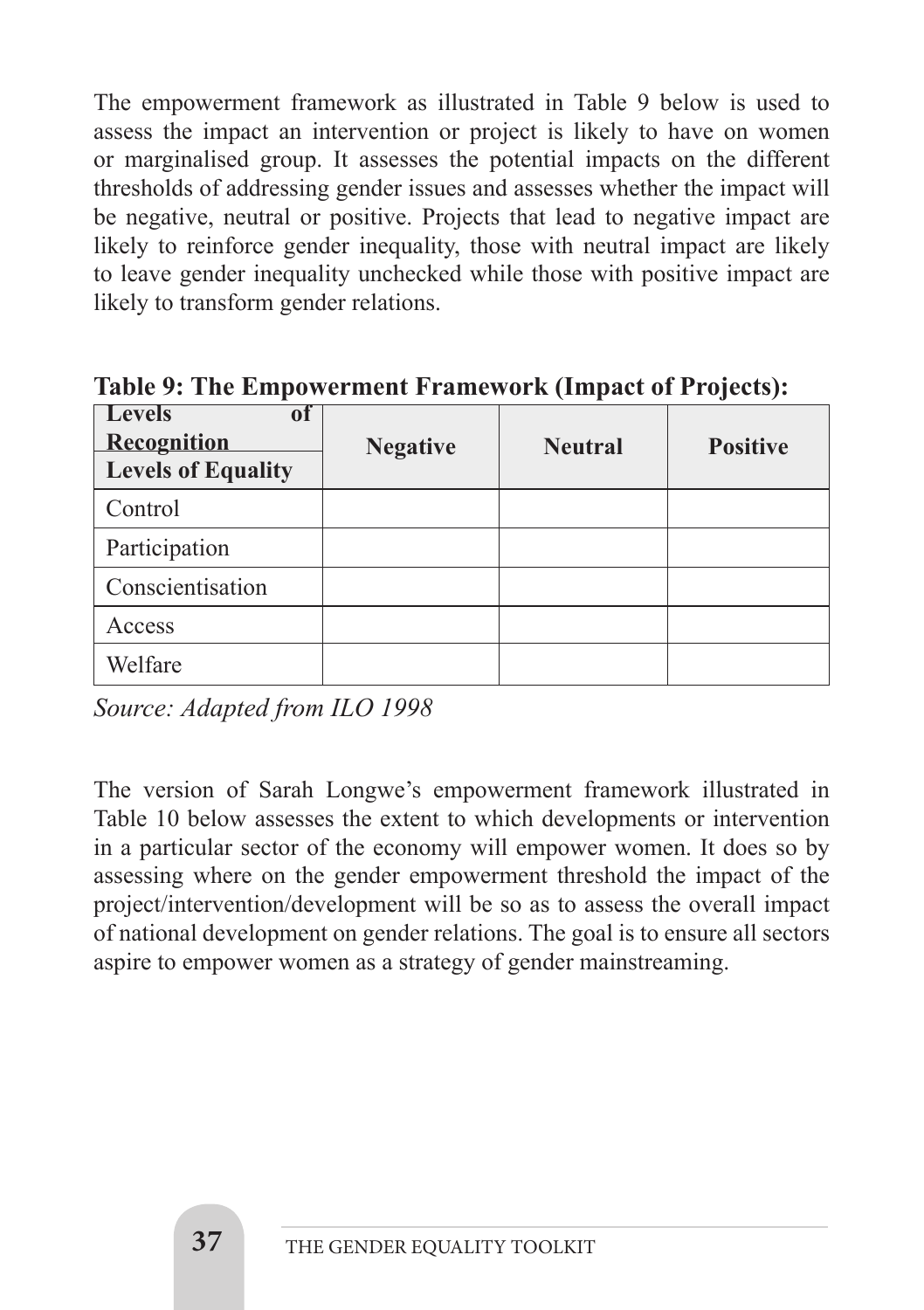#### **Table 10: The Empowerment Framework (Extent of Women's Empowerment or Equality):**

|                     | Level of concern with women's development |               |                       |                    |         |  |  |  |
|---------------------|-------------------------------------------|---------------|-----------------------|--------------------|---------|--|--|--|
| <b>Sector</b>       | Welfare                                   | <b>Access</b> | Conscien-<br>tisation | Partici-<br>pation | Control |  |  |  |
| Agriculture         |                                           |               |                       |                    |         |  |  |  |
| Education           |                                           |               |                       |                    |         |  |  |  |
| Health              |                                           |               |                       |                    |         |  |  |  |
| Industry            |                                           |               |                       |                    |         |  |  |  |
| Trade               |                                           |               |                       |                    |         |  |  |  |
| Women's<br>Projects |                                           |               |                       |                    |         |  |  |  |

*Source: Adapted from ILO 1998*

#### **3.2.12 Institutionalisation of Gender Practices:**

Gender inequality thrives because it is institutionalised in our social systems. There are several norms, values, reward systems and sanctions that normalise and perpetuate gender inequalities. To transform society from a gender unequal one to a gender equal one requires a change in the systems that perpetuate gender inequality. These include a change in the norms and institutionalised systems that perpetuate them such as culture, religion, laws and regulations. Figure 2 below derived from the analysis of the socioecological model of gender-based violence shows how to understand and locate the structural drivers of gender equality and how best they can be addressed.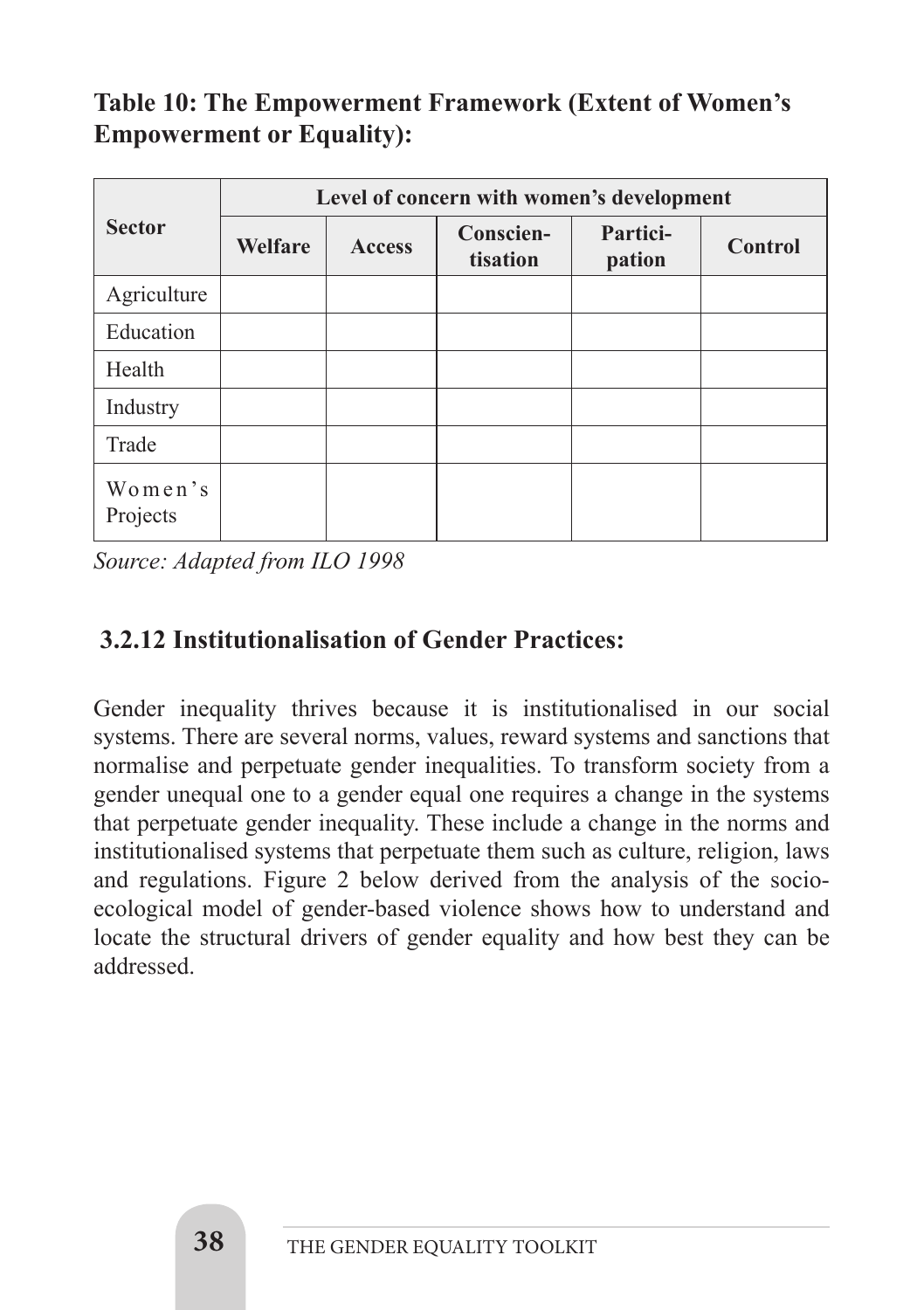

#### **Figure 2: Institutionalisation and Levels of Influence:**

*Adapted from DeGue and (2009)'s Social-Ecological Framework Adapted from DeGue and (2009)'s Social-Ecological Framework*

This figure seeks to identify how gender inequality gets normalised, by understanding particular practices, assessing whether the practice is at individual, community, institutional or societal level. In so doing, it also examines the drivers, resources, norms (direct and indirect social norms) and cultural practices that sustain the behaviour (institutionalising it) and how best it can be combatted. indirect social normal property in the behaviour equation of the behaviour cultural property in the behaviour (institutional property)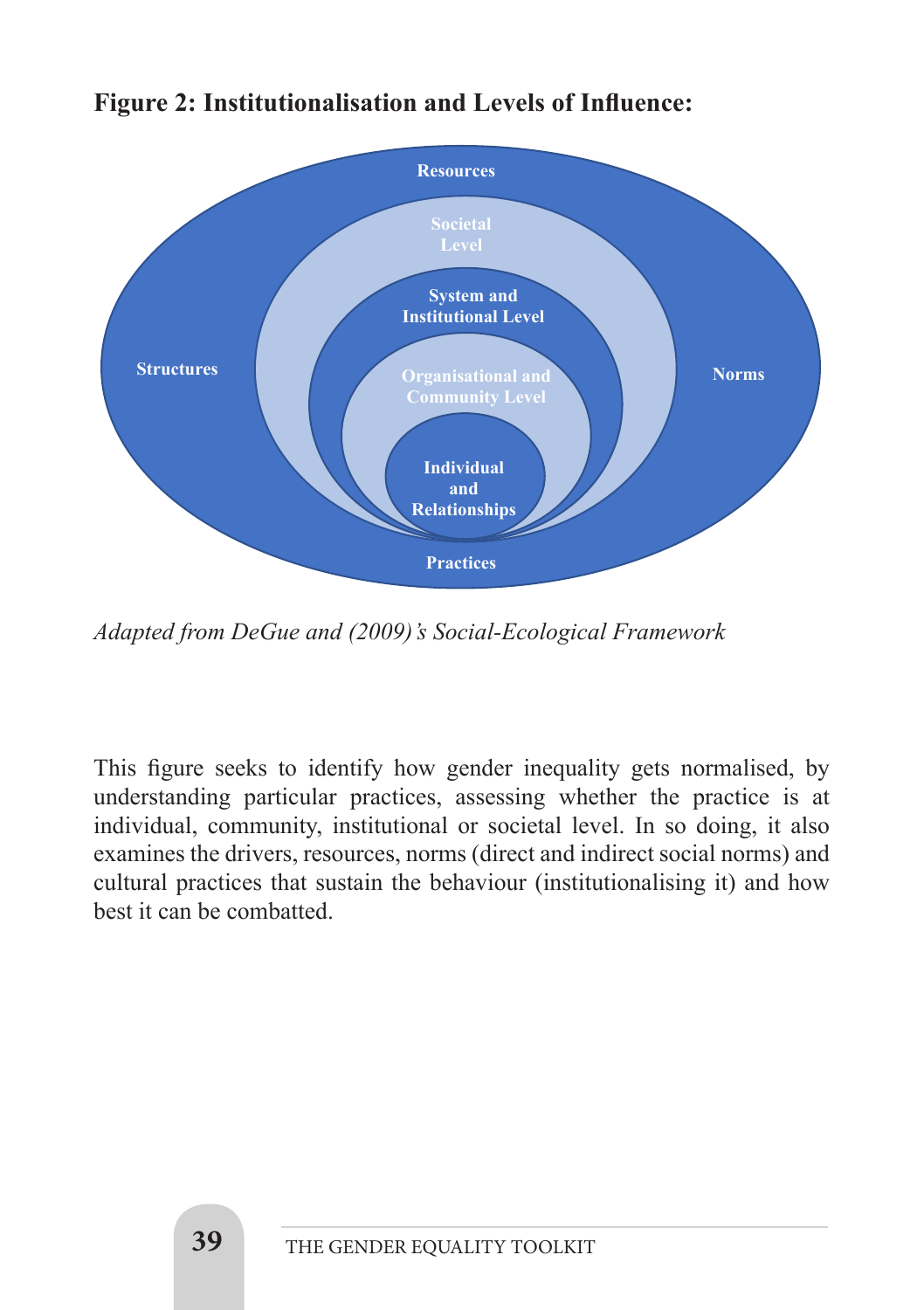# **4.0 GENDER PLANNING**

Planning is a cyclic process consisting of several distinct but interrelated stages. Gender planning refers to the recognition of differences between males and females and being responsive to them as one plans for any development intervention. Gender planning as a concept arises from the rationale that men and women play different roles in society, have different positions within the household and different levels of control over resources, with different results and consequences (rewards and sanctions) and therefore with different needs. Hence, males and females have different needs, which structure their interests in development differently.

All this implies that men and women experience the policies, laws or interventions differently. Gender planning, therefore, is intended to provide a conceptual framework and the methodological tools, relating to roles, needs and policy approaches not only to assist in the appraisal and evaluation of current interventions but also in future formulation of more gendered policies, programmes and projects. The aim is to lead to gender transformation as opposed to maintaining gender inequality. Gender planning stimulates interest and participation of all stakeholders, leading to maximum results from the project, program or intervention.

# **4.1 Promoting Gender Sensitive Programmes, Policies and Interventions:**

Fig. 3 below illustrates the continuum of Gender Planning for development planners. According to the figure, not all interventions will automatically transform gender relations. Interventions that are gender unequal will perpetuate gender inequality while those that are gender blind will ignore norms thereby sustaining gender inequality. It is only when programmes become aware of gender inequality and the norms that drive them, and commit to working on addressing or even transforming them that gender relations can be transformed. It is therefore crucial that during the planning process, development planners are sensitive of the structural drivers of gender advantage or disadvantage and commit to address them.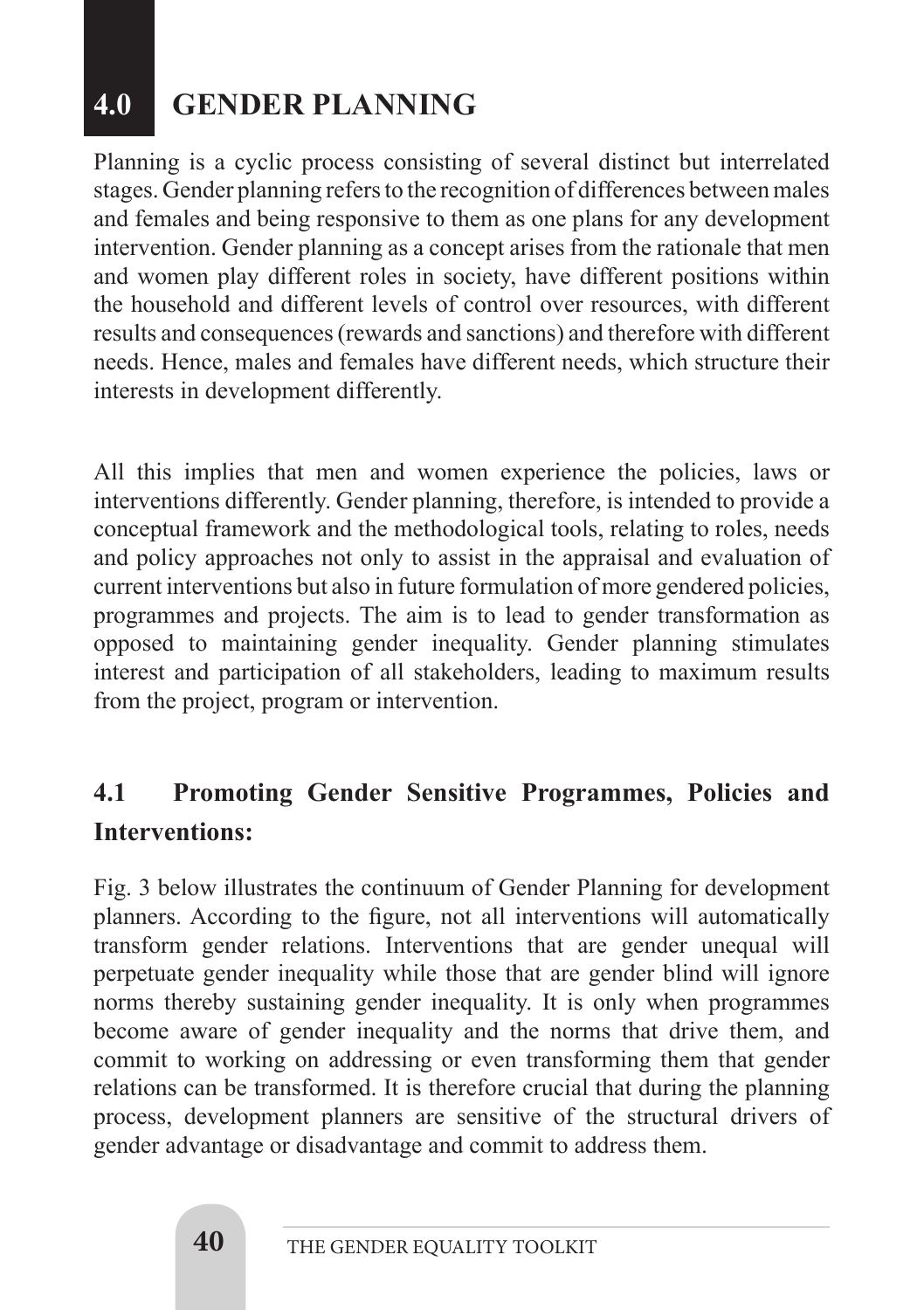# **Fig. 3 Promoting Gender Sensitive Programmes, Policies, and Interventions**

| Approaches      | <b>Gender</b><br><b>Unequal</b>       | <b>Gender</b><br><b>Blind</b> | <b>Gender</b><br><b>Sensitive</b>                                  | <b>Gender</b><br><b>Specific</b>                                                                             | <b>Gender</b><br><b>Transformative</b>                                                                                                        |
|-----------------|---------------------------------------|-------------------------------|--------------------------------------------------------------------|--------------------------------------------------------------------------------------------------------------|-----------------------------------------------------------------------------------------------------------------------------------------------|
| <b>Features</b> | Perpetuates<br>gender<br>inequalities | Ignores<br>gender<br>norms    | Acknowledg<br>es but does<br>not address<br>gender<br>inequalities | Acknowled<br>ges gender<br>norms and<br>considers/<br>addresses<br>women's<br>and men's<br>specific<br>needs | Addresses the<br>causes of<br>gender-based<br>inequalities<br>and works to<br>transform<br>harmful<br>gender norms,<br>roles and<br>relations |
|                 | <b>Exploit</b>                        |                               | <b>Accommodate</b>                                                 | <b>Transform</b>                                                                                             |                                                                                                                                               |

*Pederson et al 2015 Pederson et al 2015*

# **4.2** Strategies for Gender Planning

Figure 4 below illustrates the key principles of Gender planning, from which strategies for addressing structural drivers of gender disadvantage can be developed.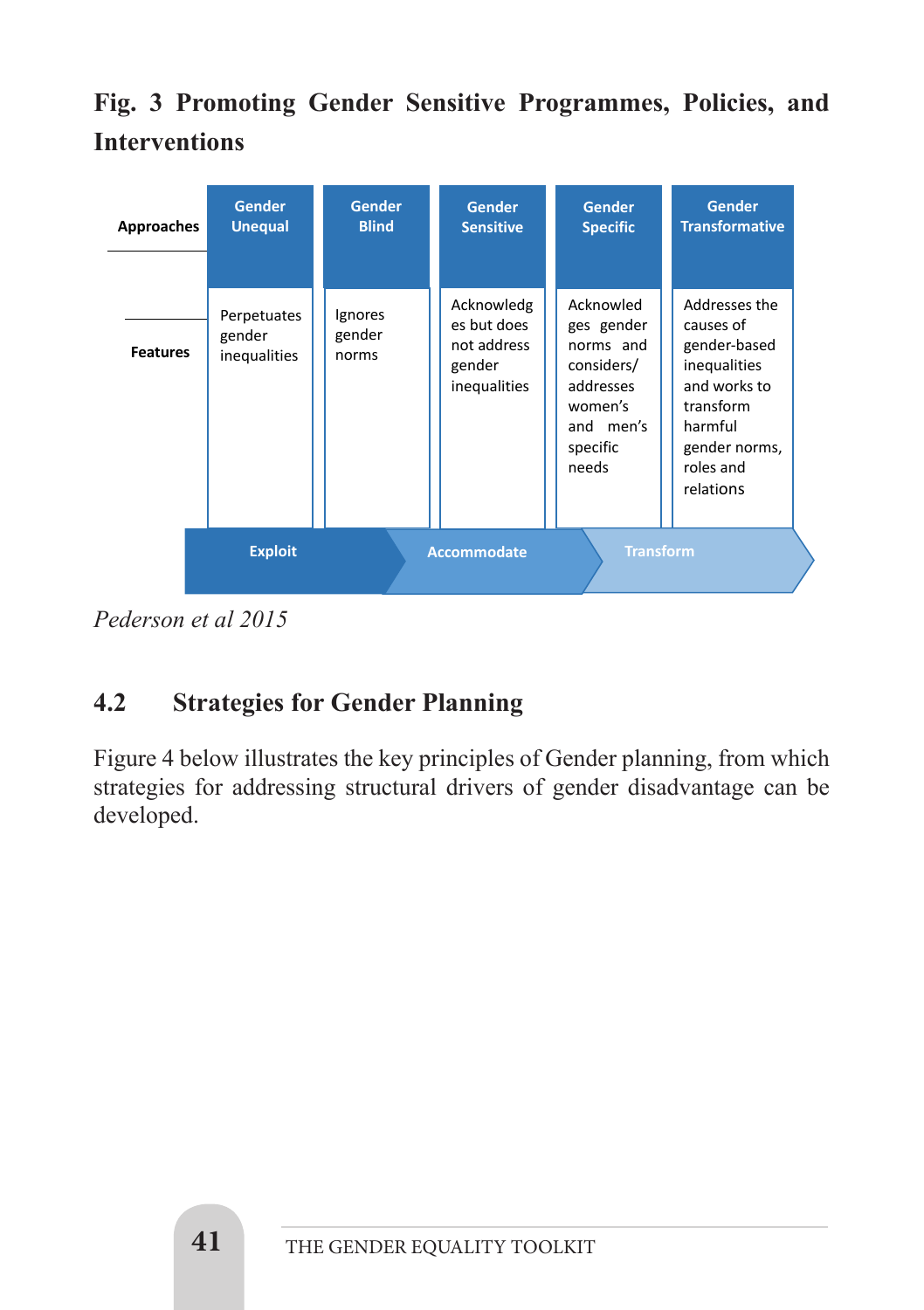#### **Figure 4: Principles of Gender Planning:**

1. **Gender Sensitive Language** *What is the discourse of language? Is the discourse gender sensitive or gender biased?* 2. **Gender Specific Data Collection and Analysis** *What data is being collected and how? Is gender specific data being collected? How is it analysed and used?* 3. **Equal access to and utilisation of services** *What services exist? Who has access to them?*  4. **Women and men are equally involved in decision making** *Do all people participate and are all represented in the decision-making process, policy making etc etc?*  5. **Equal treatment is integrated into steering processes**

*Is there a budget? Are there policies and laws to support this? What is the supporting framework like?*

There are several gender planning frameworks. Below are examples of strategies developed from Fig. 4 above that could be applied to ensure gender equity and equality planning.

## **4.2.1 Gender Sensitive Data Collection:**

Gender sensitive data refers to data collected and analysed according to sex, to illustrate the differential impact of any intervention on males and females. Gender disaggregated data allows planners to assess the differential impact of policies and programmes on different categories of males and females and what interventions are required to address the inequality. Uganda has had a long history collecting gender disaggregated data in areas such as education, health, agriculture, to show the level of access to services between men and women and what should be done for effective targeting. Before any intervention is conducted, it is always important to collect gender sensitive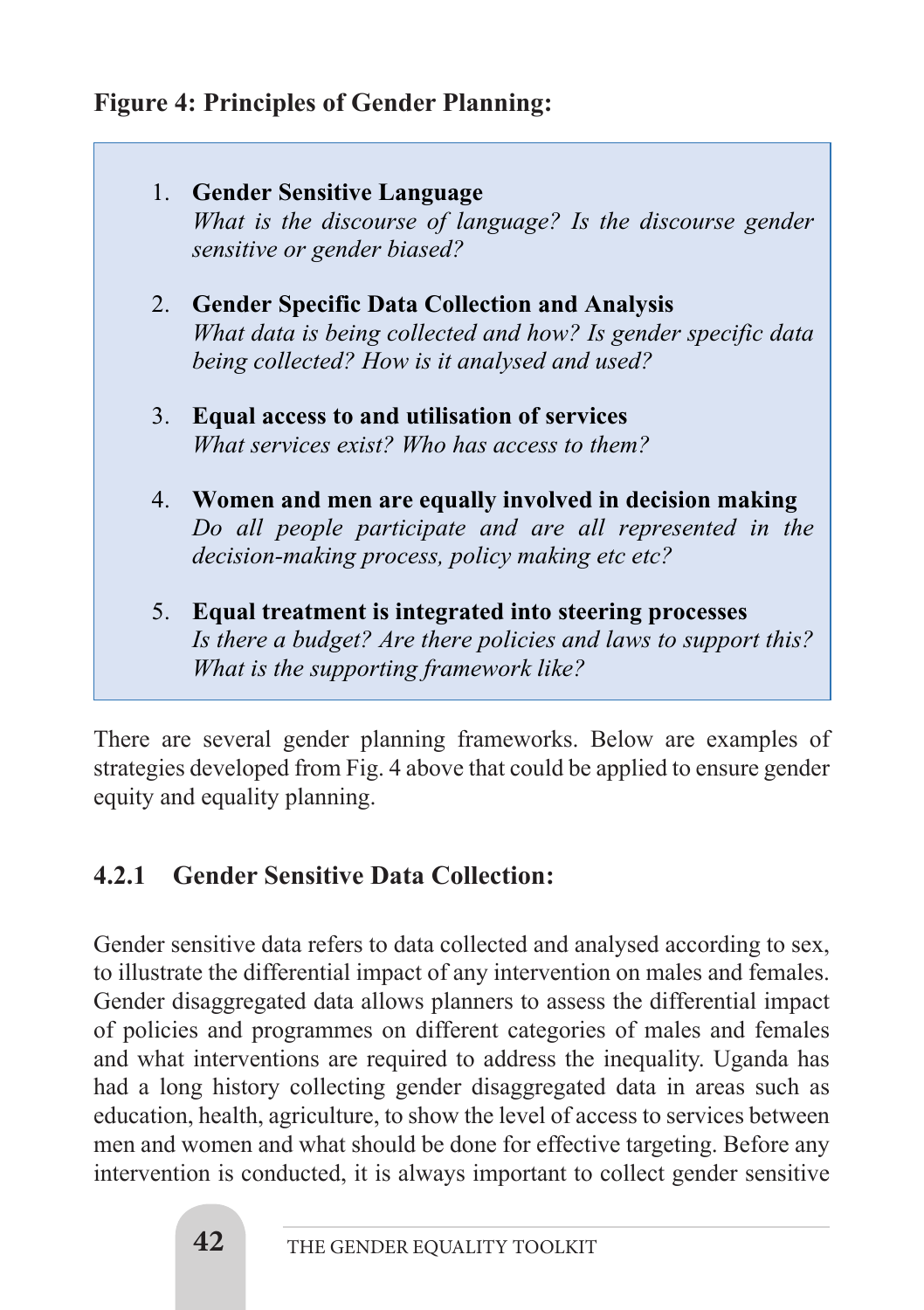data, differentiated by other stratifiers such as class, location, age, income, to guide effective targeting of services. To collect gender disaggregated data, it is important that one has gender sensitive indicators, concepts and variables, often produced by gender statistics units.

## **4.2.2 Gender Statistics:**

According to the UN (2006), Gender statistics refer to statistics that adequately reflect differences and inequalities in the situation of women and men in all areas of life. They relate to the identification, production, dissemination, and analysing of statistics to understand how gender as a social stratifier affects individuals and society. Using gender statistics, we can see and analyse how gender differences influence males' and females' lived experiences and how this affects social and economic development.

#### **Gender Statistics have the following characteristics:**

- a) They focus on gender issues such as relating to the family, marriage, reproductive health, education, and all the other social sectors
- b) Data must be gender disaggregated (data that is produced and classified by sex)
- c) Uses gender concepts and definitions for example relating to work, division of labour, services, participation.
- d) Uses gender sensitive data collection instruments (methods of data collection that are sensitive to gender stereotypes and challenges)

#### **4.2.3 Gender Sensitive Language:**

Language is one of the key mediums which institutionalize gender inequality. Through language norms, values and stereotypes about different gender identities are formed and propagated. Through language we can exclude, discriminate, criminalise, stereotype, silence, obscure, trivialize, marginalize, and do much more to reinforce the vulnerability of vulnerable groups such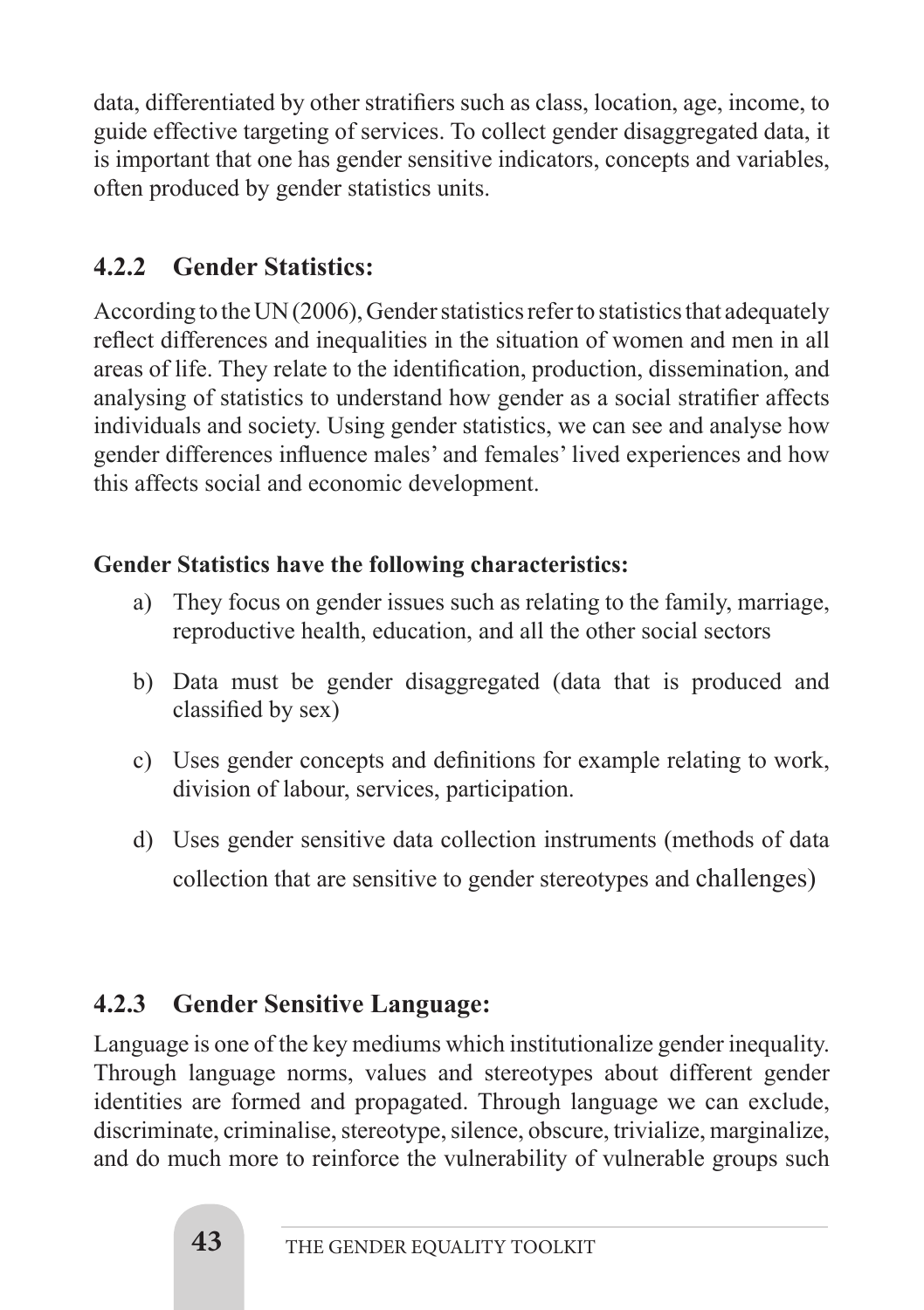as women, refugees, children, while reinforcing the power of the powerful categories such as men, the rich and able-bodied. Hence, beyond collecting gender sensitive data, the discourse in which that data is analysed and reported matters, to avoid stereotyping and reinforcing gender inequalities. As such there is need for concerted effort to re-examine the discourse in which male and female identities are constructed. Examples of key questions for planners and communities could include:

- a) What terminologies are associated with women and men?
- b) Are these terms positive or negative?
- c) What effect do these terms have on their male and female subjects?
- d) What norms guide the enactment of these terms?
- e) To what extent does the available data reinforce the stereotypes around masculinity and femininity?
- f) How can we report the findings without stereotyping?
- g) How can we rethink the norms and values that produce gender biased language?
- h) What would gender inclusive language in this organization/ community look like?

## **4.2.4 Participation in Decision Making:**

Participation in decision making is key in attaining strategic gender interests. According to Sarah Longwe, involving women in decision making calls for women's equal participation in the entire decision-making process, policymaking, planning, budgeting and administration. In development projects, it includes involvement in needs assessment, project design, implementation and evaluation. Without their participation their voice will not be heard and issues of practical and strategic interest to gender are likely to miss out. Hence gender planners need to ensure women are involved in all these stages.

#### **4.2.5 Gender Budgeting:**

Gender Budgeting is an approach to budgeting, undertaken to achieve equality between women and men by focusing on how public resources are collected, allocated and spent. It is undertaken to promote accountability and transparency in fiscal planning; increase gender responsive participation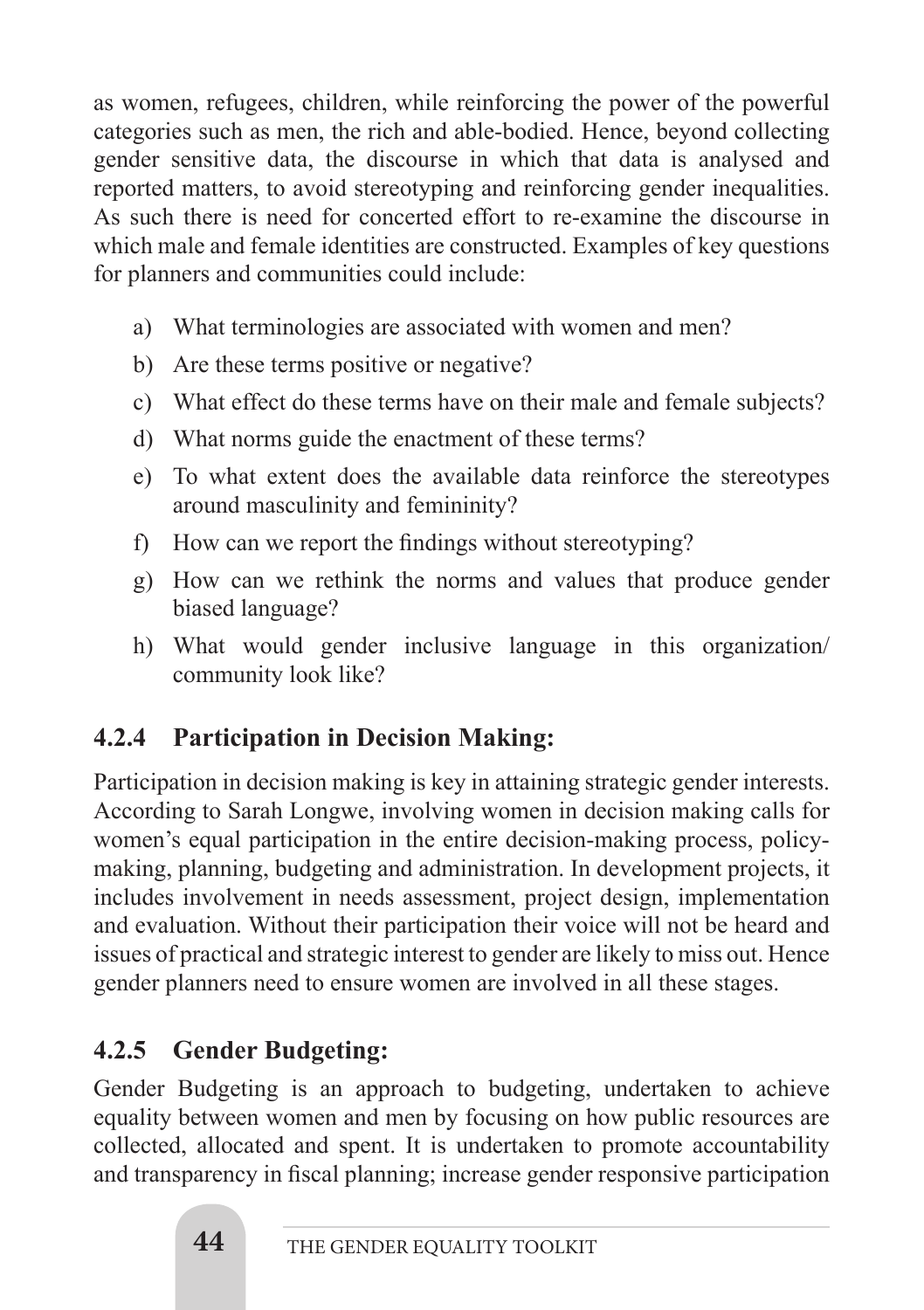in the budget process, for example by undertaking steps to involve women and men equally in budget preparation; and to advance gender equality and women's rights. Gender Budgeting has the following implications:

- a) mainstreaming gender perspectives into the whole process of public finance management;
- b) integrating gender perspectives into performance-based and programme-based budgeting;
- c) categorising budget programmes and gender analysis requirements;
- d) linking gender budgeting and participatory budgeting;
- e) tracking financial allocations to promote women's rights and gender equality;
- f) applying standard gender budgeting tools such as gender aware policy and budget appraisal, gender disaggregated public expenditure and revenue incidence analysis, and gender responsive beneficiary needs assessments;
- g) wellbeing gender budgeting;
- h) Combining gender budgeting with impact assessments.

At local level, gender budgeting would require planners to consider the following questions:

#### **a) The Actors:**

- i. Who are they?
- ii. What competencies do they have?
- iii. When were/are they to be consulted
- iv. Are any of the marginalised groups included?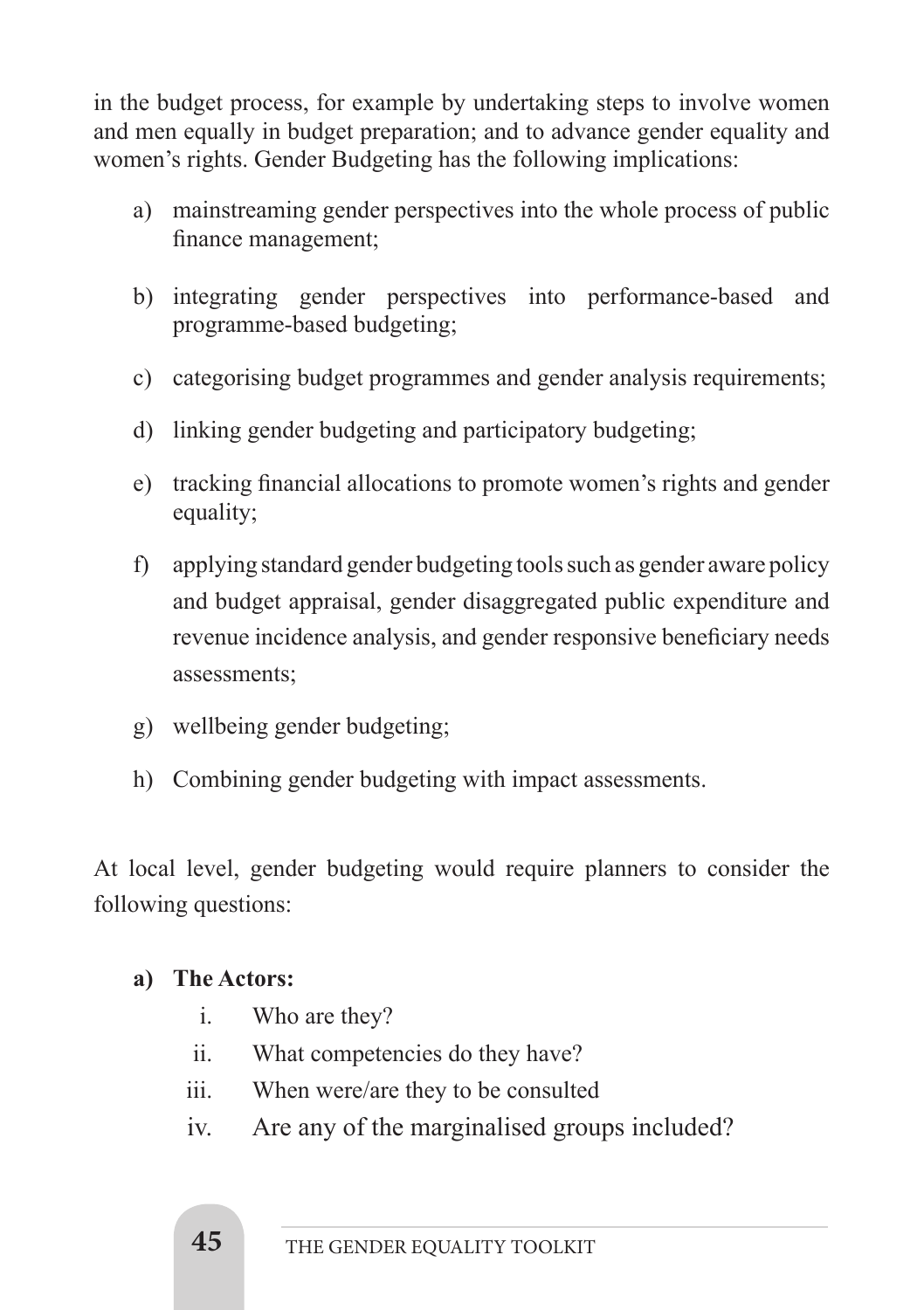#### **b) The Priorities:**

- i. What are the local requirements in this locality?
- ii. Which of those items are catered for in the budget?
- iii. What local needs are not in the budget and why?
- iv. What are the special needs of women, men, youth, children, and other marginalised groups?
- v. Which of those special needs are in the budget?

#### **c) The Budget:**

- i. What items are in your budget?
- ii. How relevant are they to local needs?
- iii. How were they identified and prioritised?
- iv. Are any special needs of special interests groups budgeted for?
- v. How much has been budgeted for them?
- vi. Do they have equal allocations (amongst the groupings)?
- vii. If not why not?

#### **d) Implications for vulnerable groups**

- a. What are the needs of women and other marginalised groups in the community?
- b. What needs of women and other marginalised groups are in the budget?
- c. What is the effect of the budget on their lives?
	- i. Livelihoods
	- ii. Reduction of negative power relations
	- iii. Attainment of gender equity and equality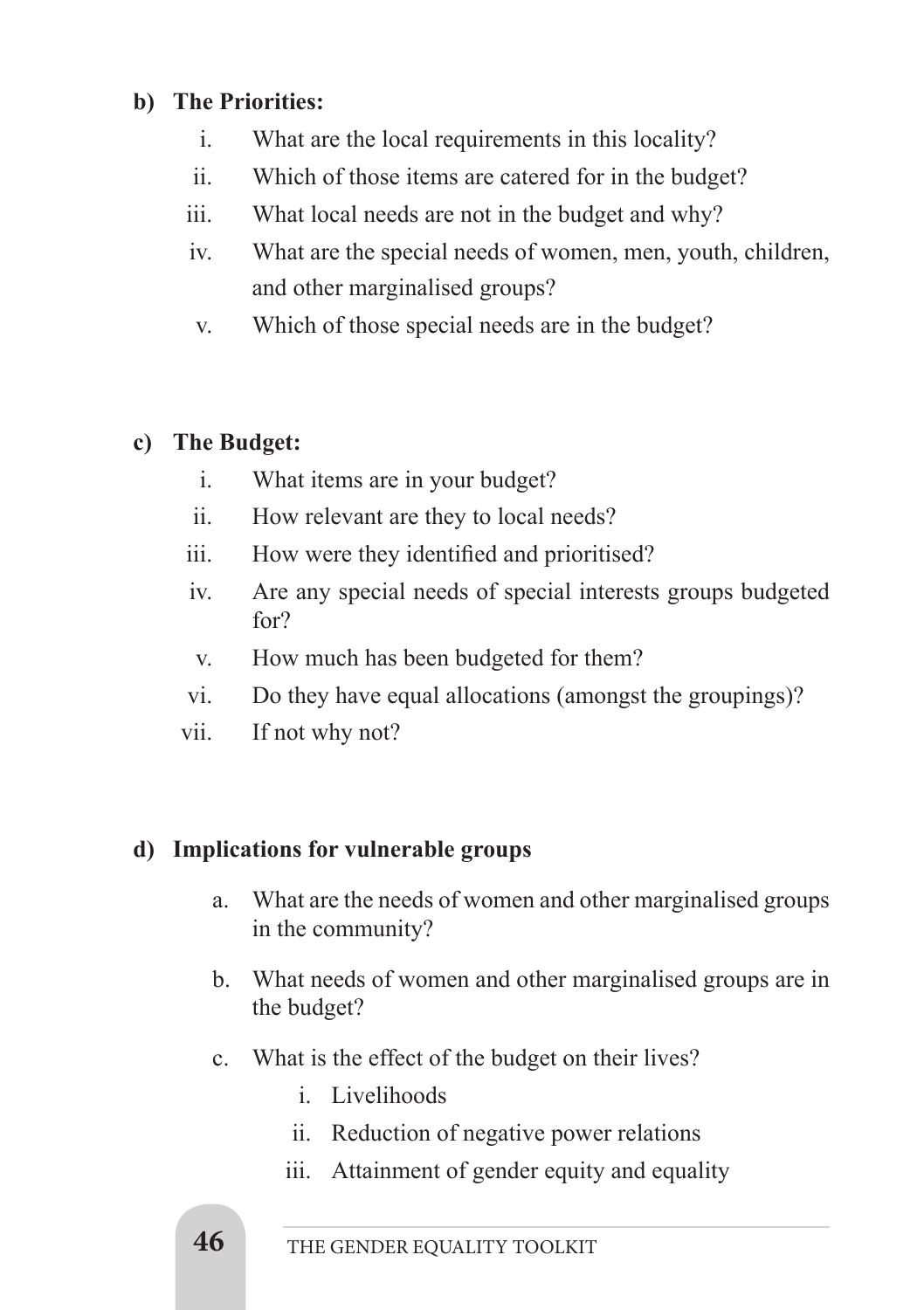# **5.0 MONITORING AND EVALUATION:**

Monitoring and Evaluation (M&E) refers to the process through which the progress of interventions can be tracked and evaluated against the set-out objectives of the intervention. It is the process that helps improve performance and achieve results, by improving the current and future management of outputs, outcomes and impact. This section introduces M&E, the rationale of M&E from a gender perspective, as well as key gender indicators, their measures and results statements.

# **5.1 The importance of Monitoring and Evaluation from a Gender Perspective:**

In the context of gender equality laws and policies, the purpose of monitoring and evaluation is to systematically track implementation and outputs and measure the effectiveness of these laws and policies. It helps determine exactly whether gender equality laws and policies are being implemented or not and their outcomes with regard to transforming gender inequalities in communities. M&E from a gender perspective requires that there are key gender indicators for the sector in which the M&E is taking place. This toolkit contributes to it by providing indicators for the particular sectors under consideration, their measures and results statements.

#### **5.2 Key Concepts in M&E**

#### **5.2.1 Monitoring:**

Monitoring is the regular observation and recording or tracking of performance of a particular activity or programme. Monitoring can cover many aspects of the activity or programme, including the activities being undertaken, actors involved, and results of the activities and or intervention. Monitoring can be technical, procedural, financial, impact to mention a few. The purpose of monitoring is to ensure the programme or activities progress according to plan; whether processes and activities are proceeding as planned; whether the goals, aims, objectives, outcomes and results will be achieved; if any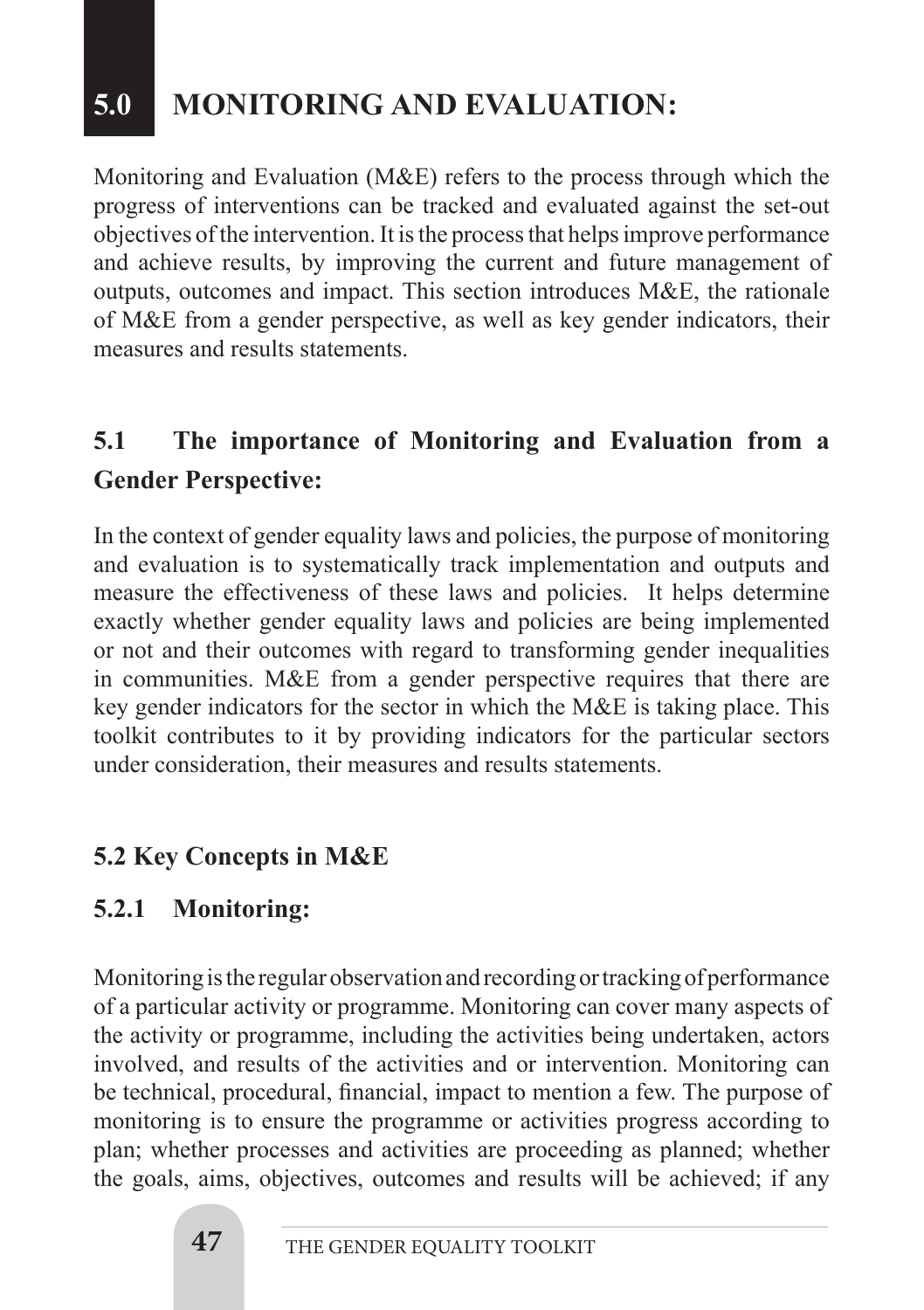changes need to be made; and what the impact (intended or unintended) will be. Gender monitoring is necessary to ensure the project is on course regarding the intended gender goals and does not cause gender harm.

#### **5.2.2 Evaluation:**

Evaluation refers to the assessment/judgement of a specific activity or programme. It is the attempt to make sense of the data collected in the monitoring process. It is the way to tell whether the intended aims of the project, activity or programme achieved their intended objectives and what their impact was (intended or unintended). Evaluation can either be formative (at the beginning of the project) or summative (at the end of the project). Evaluation in gender projects refer to the extent to which the intended intervention affected gender relations in the society.

#### **5.2.3 Measurement:**

Measurements refer to the process of assigning numbers to objects and or observations. Measures are statistical tools used to quantify a phenomenon. Measurements can be nominal, interval, ordinal or ratios. Gender measurements therefore are ways gender related phenomenon can be captured to illustrate the magnitude of an indicator. Measures of gender equality are statistical tools used to quantify the presence or absence of indicators denoting gender equality or inequality. Often these are captured

through research collecting gender disaggregated data.

#### **5.2.4 Indicators**

An indicator refers to a manifestation of a phenomenon. Indicators are measurable signs of performance or achievement. The main aim of indicators is to provide a way of measuring achievement or reflecting change, monitoring or evaluating policies, strategies, programs, or projects, as well as assessing progress. A good indicator is: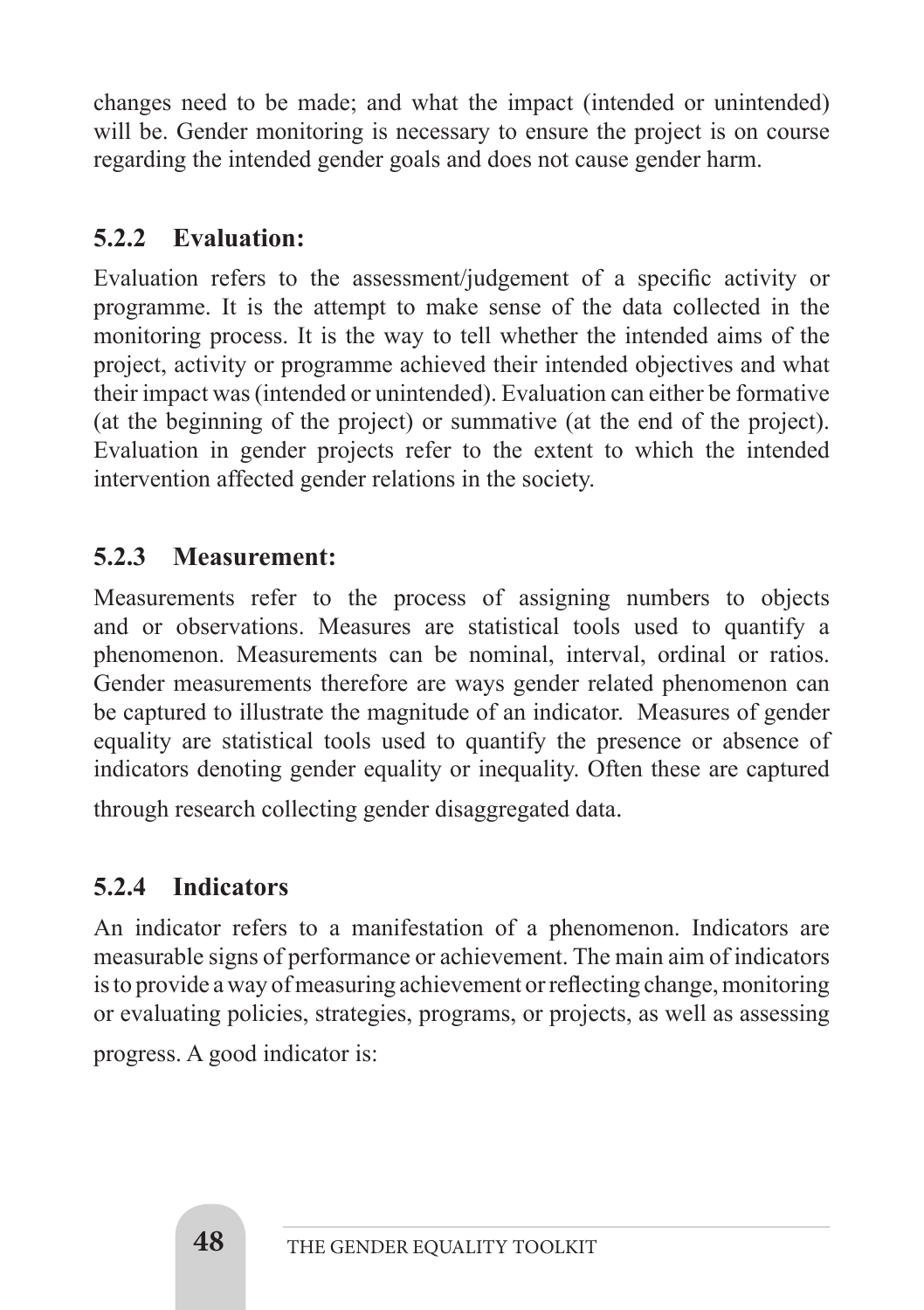*Valid:* it should focus on what the indicator is intended to measure.

*Specific:* measuring only the particular aspect of the initiative it is intended to measure.

*Reliable:* minimizing random error; and producing the same result consistently, given the same set of circumstances, including the same observer or respondent.

*Comparable:* enabling comparisons of results or effectiveness over time, and in different contexts.

*Non-directional:* it should be able to measure change in any direction.

*Precise:* it should use clear and well-specified definitions.

*Feasible:* able to be measured using available tools, methods, resources, and skills.

*Relevant:* clearly linked to an input, output, or outcome of the policy, strategy, program, project, or initiative being measured.

*Verifiable:* able to be proven or tested empirically.

#### **5.2.6 Results Statement:**

A results statement captures in simple but precise terms the change a particular intervention is likely to achieve within a set period. This should be simple but clear and concise, neither ambitious nor vague, narrow or broad. An example of results statements could be: *"… to increase the number of women at this level by 10 in 5 years*"; …. "*to increase the number of women owning at least one acre of land by 10 in 10 years*". Results statements measure change resulting from a particular policy, intervention or development. Results statements in gender intervention are important considering that most gender issues are structural, requiring practical interventions to change the structure.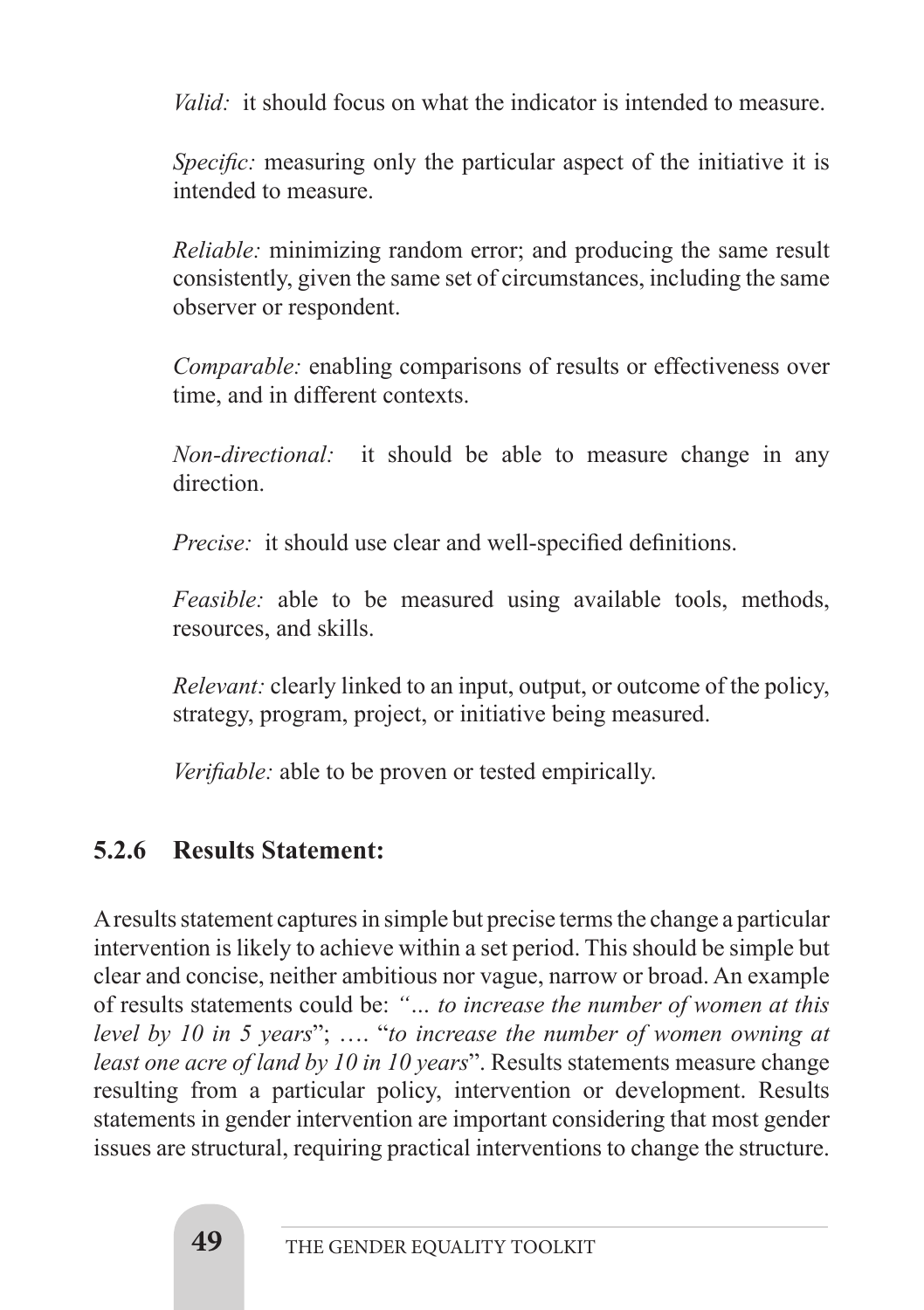#### **5.3 Gender Equality Results and Indicators:**

A result in research is a finding of the study depending on the aims and objectives of the study. A gender equality result refers to findings which highlight key gender issues and how they can be addressed. Gender results are communicated through indicators and measures of gender equality.

Gender indicators refer to measures that enable a comparison between males and females over time. Gender indicators can be quantitative indicators (for example number of gender-specific laws and policies passed in a given time, number of policy interventions being implemented, number of people based on sex targeted in gender training and/or sensitization with regard to given laws/policies, programmes and interventions) or qualitative indicators (based on changes in women's and men's experiences, attitudes, opinions and feelings due to implementation of gender equality laws/policies, programmes or development interventions).

Gender Indicators are important because they enable us to assess the uptake of gender quality laws and policies for the improvement of gender relations in society. Gender indicators are key to showing how males and females are being impacted upon by a given policy or intervention, by allowing us to measure changes in the relations between women and men regarding a certain policy area, a specific programme or activity, or changes in the status or situation of women and men. There are different levels of Gender Equality Results and Indicators, including macro/national Level, subnational/local government level, family levels and programme or project level.

The School of Women and Gender Studies (SWGS), together with the Uganda Bureau of Statistics (UBOS) and UNWomen developed the NPGEIs in 2018, as an instrument for delivering gender related Sustainable Development Goals (SDGs) and related frameworks and planning to achieve gender equality in Uganda. They are supposed to guide the production of relevant quality data needed for monitoring of gender equality and the empowerment of women and girls. However, the NPGEIs focuses on selected sectors. This toolkit goes beyond the NPGEIs to develop gender indicators for sectors/areas not addressed by the NPGEIs, their measures and results statements, and in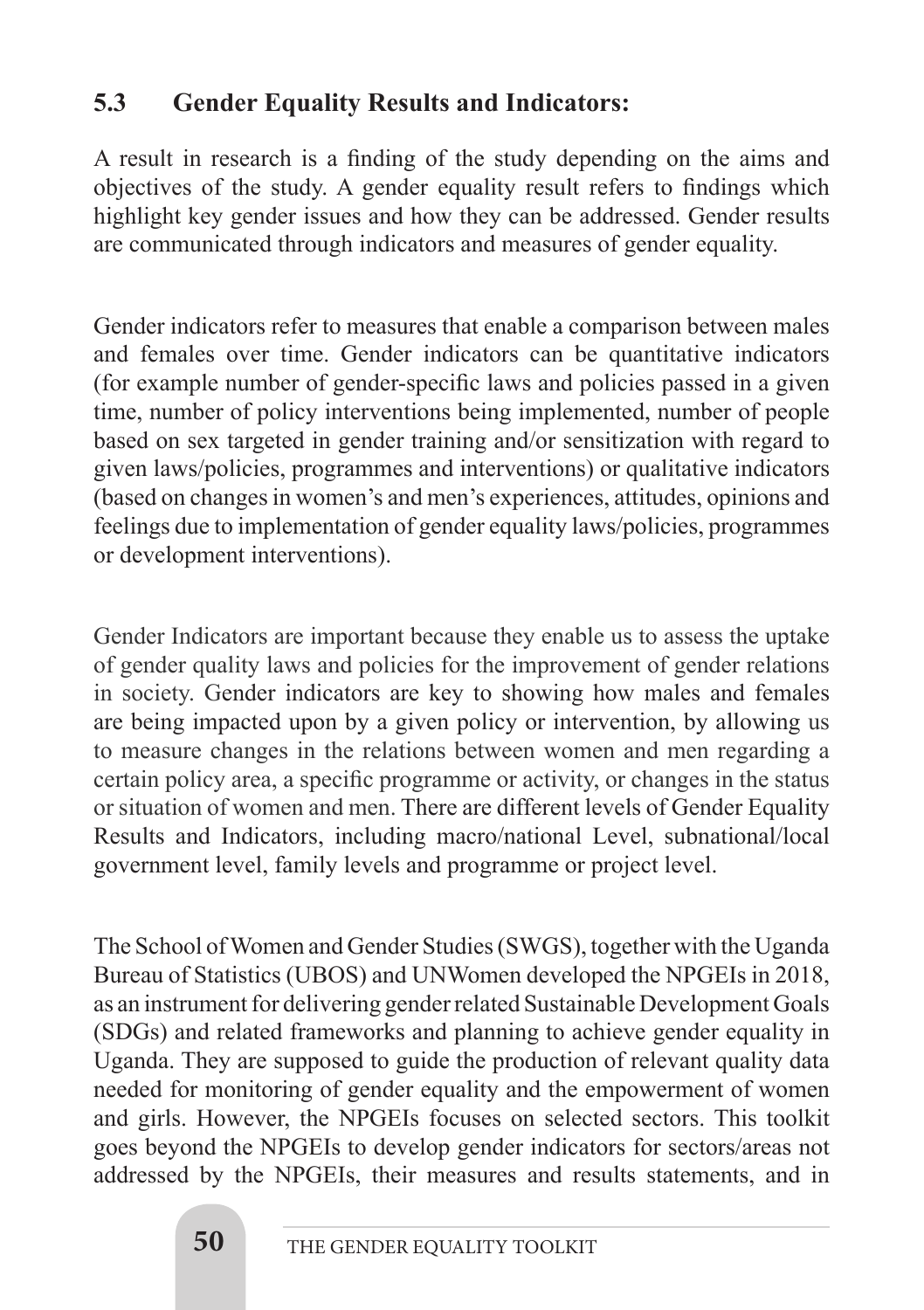the next phase, to explore in depth how to apply them to customised sector specific toolkits. Table 11 below illustrates examples of gender indicators, their measures and results statements, as a guide to stakeholders using this toolkit, to set results statement for the interventions they will undertake to address gender inequality in their area.

# **Table 11: M&E Framework of Gender Equality Results and Indicators (Examples)**

|            | <b>Indicator</b>         | <b>Measure</b>                 | <b>Examples of Results</b>             |
|------------|--------------------------|--------------------------------|----------------------------------------|
| Concept    |                          |                                | <b>Statements</b>                      |
| Participa- | Number of                | Frequencies                    | Increase the number                    |
| tion       | men and                  | Proportions                    | of women leaders                       |
|            | women in                 |                                | in the LC 5 Council                    |
|            | leadership               |                                | from 3 to 5 in the next                |
|            |                          |                                | 5 years<br>Increase the number         |
| Access to  | · Availability           | Number of<br>$\bullet$         |                                        |
| services   | of services              | specialised                    | of clinics providing                   |
|            | for men or               | services for men,              | caesarean sections                     |
|            | women                    | women, children                | from $3$ to $5$ in the next            |
|            |                          | and special                    | two years                              |
|            |                          | interest groups?               | Increase the number<br>$\bullet$       |
|            |                          |                                | of clinics providing                   |
|            |                          |                                | men's health services                  |
|            |                          |                                | by 3 in the next 2                     |
|            |                          |                                | years                                  |
|            |                          |                                | Construct at least 1                   |
|            |                          |                                | community school for                   |
|            |                          |                                | girls per sub-county                   |
|            |                          |                                |                                        |
|            | $\bullet$ Utilisation of | Number of men,<br>$\bullet$    | in 5 years<br>Increase the number<br>ō |
|            | services                 | women and                      | of girls completing                    |
|            |                          | vulnerable people              | primary school from                    |
|            |                          |                                | 40% to 60% in the                      |
|            |                          | using a service                |                                        |
|            | • Reduction of           | Kilometres to the<br>$\bullet$ | next 10 years.<br>Construct at least   |
|            | distance to a            | nearest service                | 1 health centre in                     |
|            | service point            | point                          | the 5 hard to reach                    |
|            | (e.g. Hospital           | Number of service              | communities in the                     |
|            | or school)               | points in the                  | next 5 years.                          |
|            |                          |                                |                                        |
|            |                          | locality                       |                                        |
|            |                          |                                |                                        |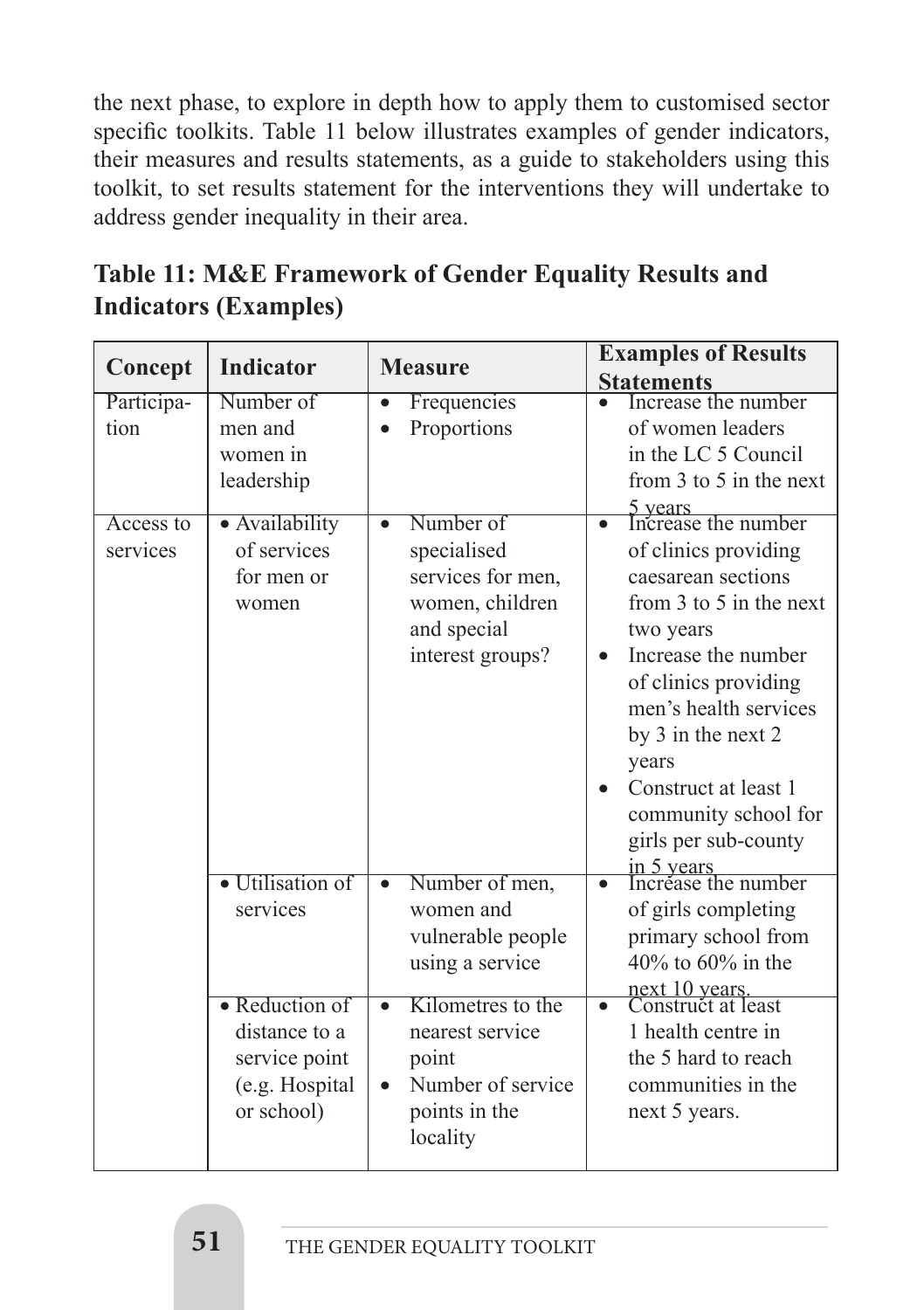| Control   | • Ownership                  |           | Registration of                         |                      | Increase the number                           |
|-----------|------------------------------|-----------|-----------------------------------------|----------------------|-----------------------------------------------|
| of        | of resources                 |           | property or land                        |                      | of women registering                          |
| resources | e.g. assets or               |           | in an individual's                      |                      | their land from 10%                           |
|           | land                         |           | names                                   |                      | to 30% in the next 5                          |
|           |                              |           |                                         |                      | years.                                        |
|           |                              |           |                                         |                      | Increase the number                           |
|           |                              |           |                                         |                      | of female headed                              |
|           |                              |           |                                         |                      | households who own                            |
|           |                              |           |                                         |                      | bicycles from 2%                              |
|           |                              |           |                                         |                      | to $5\%$ in the next 5                        |
|           |                              |           | Number of times                         |                      | years.<br>Increase the number                 |
|           | $\bullet$ Decision<br>making | $\bullet$ | women/men/                              | $\bullet$            |                                               |
|           | regarding                    |           | vulnerable persons                      |                      | of community<br>engagements from 1            |
|           | utilisation of               |           | can decide                              |                      | per year to 2 per year                        |
|           | the resource                 |           | independently on                        |                      | in the next 3 years                           |
|           |                              |           | how to use the                          |                      |                                               |
|           |                              |           |                                         |                      |                                               |
|           |                              |           | resource<br>Degree to which             | $\overline{\bullet}$ | Increase the                                  |
|           |                              |           | women or men                            |                      | proportion of                                 |
|           |                              |           | or vulnerable                           |                      | community members                             |
|           |                              |           | people say they                         |                      | being consulted from                          |
|           |                              |           | are involved in                         |                      | 20% to 50% in 2                               |
|           |                              |           | decisions.<br>Percentage of             | $\bullet$            | vears<br>Increase the number                  |
|           |                              |           | households'                             |                      | of community                                  |
|           |                              |           | decisions                               |                      | engagements from                              |
|           |                              |           | vulnerable                              |                      | 1 to 2 per year to                            |
|           |                              |           | members are                             |                      | sensitise them about                          |
|           |                              |           | involved in, as                         |                      | involving vulnerable                          |
|           |                              |           | <b>UBOS</b> asks.                       |                      | persons in household                          |
|           |                              |           |                                         |                      | decision making<br>Increase the number        |
|           | $\bullet$ Power over         | $\bullet$ | Proceeds from the                       | $\overline{\bullet}$ |                                               |
|           | the benefits/                |           | resource                                |                      | of women selling and                          |
|           | outputs<br>accruing          | $\bullet$ | Number of times                         |                      | banking their money<br>from agriculture sales |
|           | from the                     |           | the special interest<br>groups or their |                      | from $5$ to $50$ in five                      |
|           | asset/                       |           | representative                          |                      | years.                                        |
|           | resource                     |           | appropriate or use                      |                      |                                               |
|           |                              |           |                                         |                      |                                               |
|           | · Utilisation of             | $\bullet$ | the proceeds<br>How often the           | $\bullet$            | Increase the number                           |
|           | the proceeds                 |           | proceeds are                            |                      | of women who can                              |
|           | from the                     |           | used to matters                         |                      | decide what to use                            |
|           | resource to the              |           | of benefit to the                       |                      | their saving for from                         |
|           | benefit of the               |           | special interest                        |                      | 3 to 30 in 5 years.                           |
|           | special interest             |           | group.                                  |                      |                                               |
|           | groups                       |           |                                         |                      |                                               |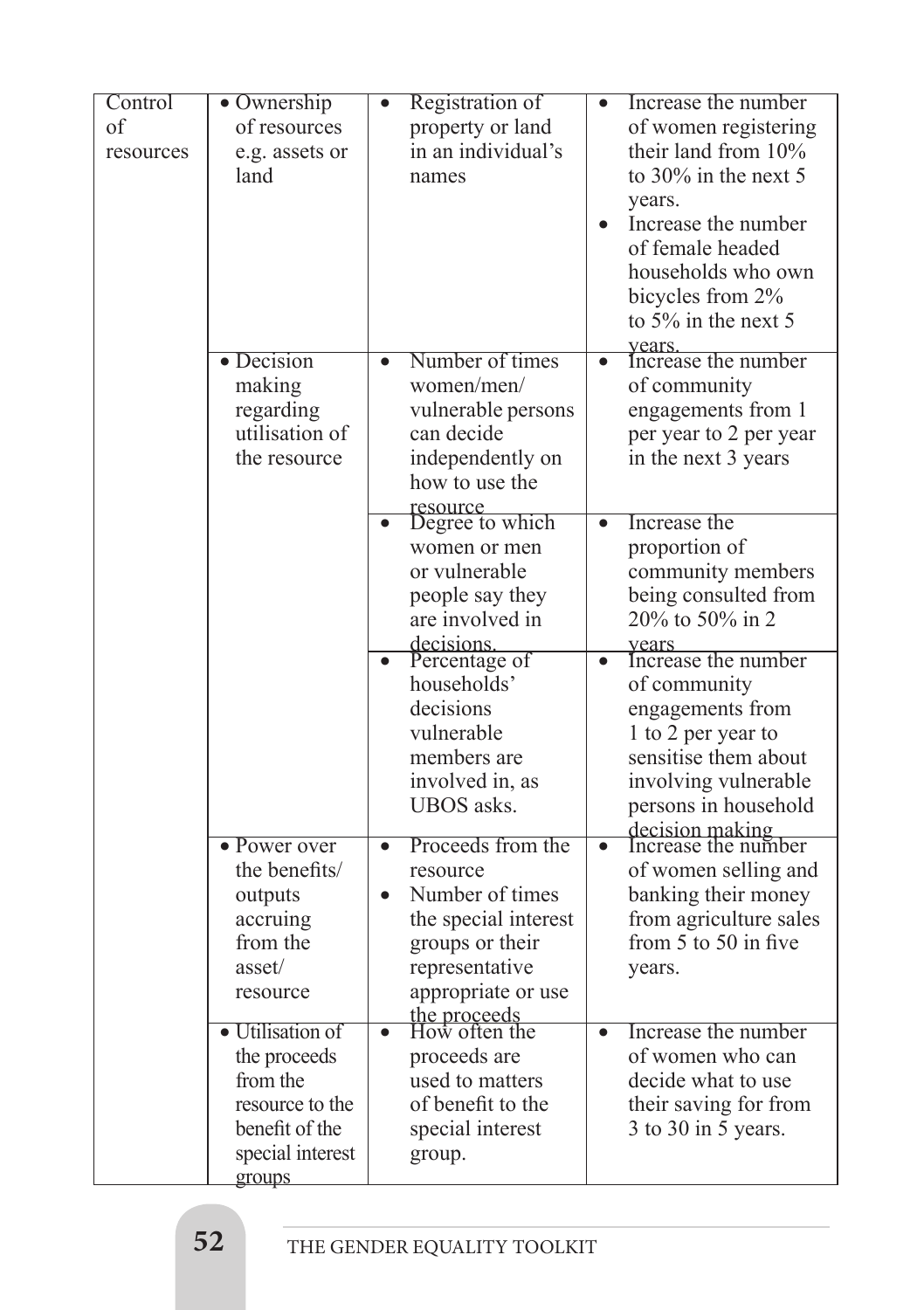| Gender    | Roles           | Activities done by         | Increase the proportion               |
|-----------|-----------------|----------------------------|---------------------------------------|
| division  | performed       | men and women              | of female household                   |
| of labour | by males and    |                            | heads involved in                     |
|           | females         |                            | traditional masculine                 |
|           |                 |                            | roles (from $5\%$ to $10\%$           |
|           |                 |                            | in 5 years)<br>Increase the number of |
| Inclusion | Whether issues  | • Nature of issue          |                                       |
|           | of special      | highlighted in a           | gender specific issues                |
|           | interest groups | policy                     | in major government                   |
|           | are captured in | • Number of times          | policies of at least 5                |
|           | a policy or law | the gender issue is        | sectors in the next 5                 |
|           |                 | captured<br>Absence of the | years.<br>Increase the number of      |
| Exclusion | Highlighting    |                            |                                       |
|           | the absence of  | gender issue in            | times gender issues are               |
|           | special group   | existing policy            | captured in key areas                 |
|           | interests in a  |                            | of at least 5 sectoral                |
|           | law, policy,    |                            | policies of at least 5                |
|           | tradition, etc  |                            | government MDAs                       |
|           |                 |                            | over 3 years.                         |

# **6.0 CONCLUSION:**

This tool kit was developed to contribute to the attainment of gender equality laws and policies. It was developed to contribute to knowledge systems that will empower gender stakeholders and duty bearers to implement gender equality in their areas of operation, as a way of implementing the gender equality legislation. It is a follow up on two previous studies by the GEP namely: the Mapping of Gender Laws and Policies and the Political Economy Analysis of Gender Equality in Uganda. The Mapping showed that Uganda had several laws and policies, local and international, which if implemented would lead to gender equality. However, most of these laws and policies were legalistic and developmentalist/instrumentalist, ignoring their structural entrenchment, which undermined their implementation. The Political Economy analysis highlighted the interests that challenged/undermined the implementation of gender sensitive laws and policies. Both studies identified the different ways effective implementation of gender sensitive laws and policies could be achieved. The purpose of the toolkit therefore is to resolve the mismatch between Uganda's several gender laws and policies and the limited sense of women's empowerment seen on ground. While laws and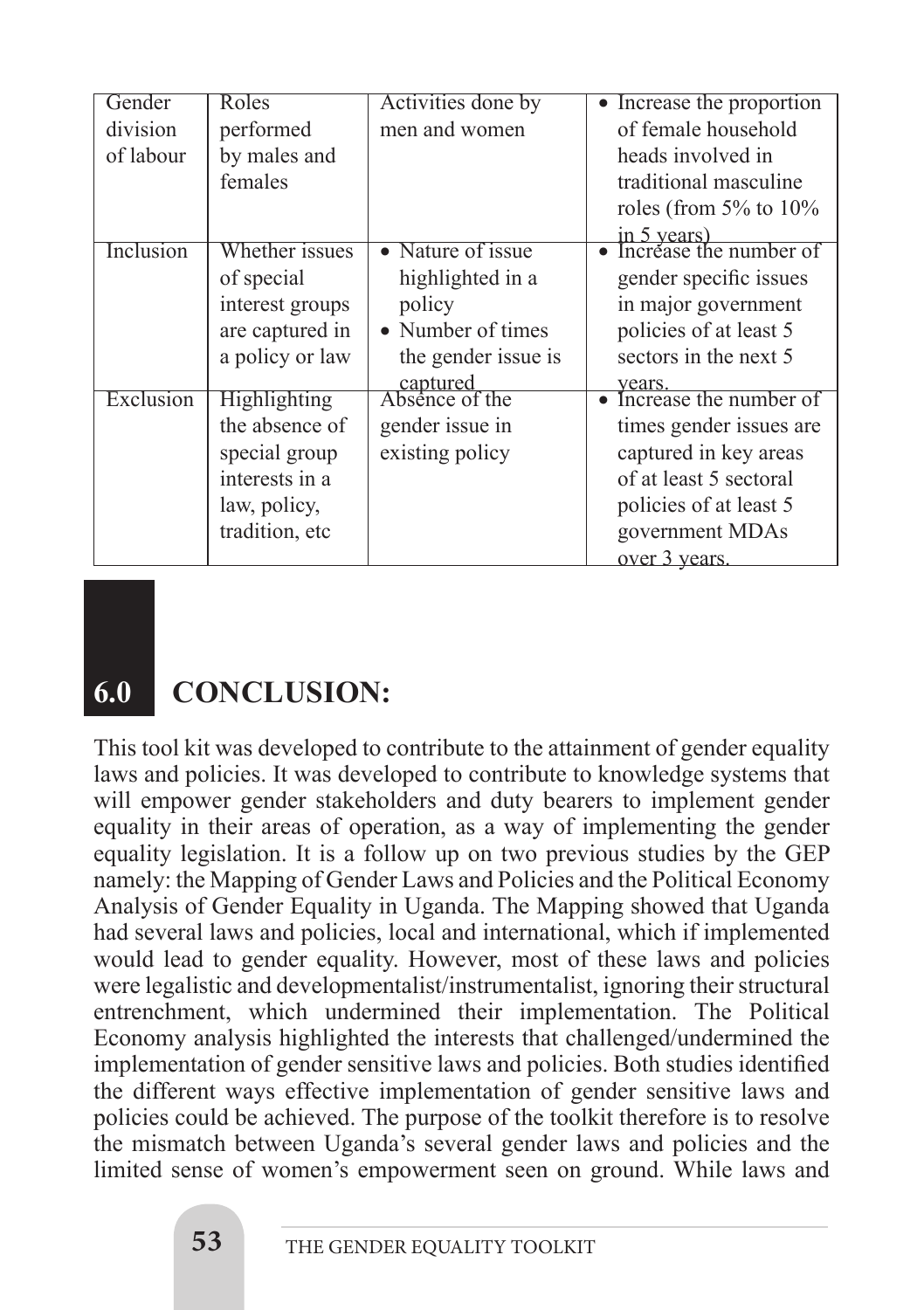policies are abstract, their actual implementation require more practical tools which policy makers at the lowest level can work with to implement gender equitable and equality policies. The number of analysis and gender planning tools in this toolkit are not in any way exhaustive. But they are an introduction to the strategy. Detailed sector-specific tools for gender equality and analysis will be developed in the next phase of this toolkit development.

## **REFERENCES:**

DeGue Sarah and James A. Mercy (2009), Introduction, Nonkilling Public Health, in Pim, EJ, (ed.) **Violence and Health**, WHO, Pp: 11-22

European Institute for Gender Equality, https://eige.europa.eu/gender-mainstreaming/ methods-tools/gender-statistics accessed 6/3/19 at 9.00 pm.

Kadohira, M., Kang'ethe, E., Bantebya-Kyomuhendo, G., and Samui, K. (2003), Research on Effective South-South Technology Transfer to Achieve Sustainable Community Development: A Case Study of Introducing Agro-Ecosystem Health (AESH) Methods and Experiences to Zambia and Uganda, Nagoya University, Japan.

ILO (1998), International Labour Organization / South-East Asia and the Pacific Multidisciplinary Advisory Team (ILO/SEAPAT)'s OnLine Gender Learning & Information Module, Geneva.

McGee, Rosemary, 2004, Unpacking Policy: Actors, Knowledge and Spaces in Brock, k, McGee, R and Gaventa, J. *Unpacking Policy: Knowledge, Actors and Spaces in Poverty reduction in Uganda and Nigeria,* Fountain Publishers, Kampala.

Office for Gender Mainstreaming (undated), https://www.wien.gv.at/english/ administration/gendermainstreaming/principles/five-principles.html

Pederson A. et al (2015), Gender-Transformative Health Promotion for Women: A Framework for Action, Health Promotion Int. Mar. 30(1), pp. 40-50

Ssali, N. S, Ahikire J. and Madanda, A. (2006), **Gender Concepts Handbook** (Popular Version), Gender Mainstreaming Division, Makerere University, Kampala.

Uganda Bureau of Statistics (2018), **National Priority Gender Equality Indicators**, UBOS, Kampala.

United Nations (2015), **Gender Statistics Manual, Integrating a Gender Perspective into Statistics**, https://unstats.un.org/unsd/genderstatmanual/What-are-gender-stats. ashx, Accessed 6/3/19 at 8.41pm